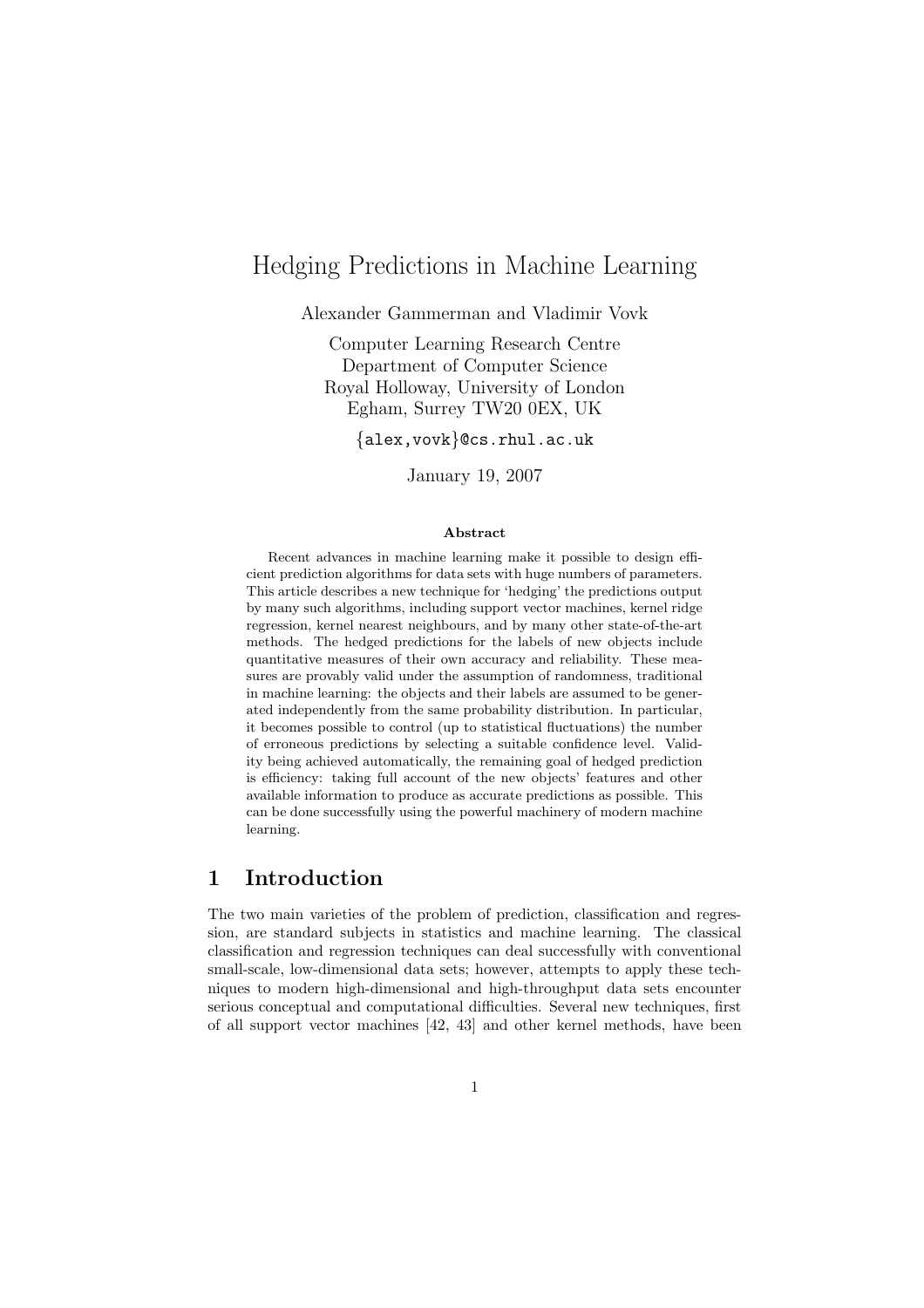developed in machine learning recently with the explicit goal of dealing with high-dimensional data sets with large numbers of objects.

A typical drawback of the new techniques is the lack of useful measures of confidence in their predictions. For example, some of the tightest upper bounds of the popular theory of PAC (probably approximately correct) learning on the probability of error exceed 1 even for relatively clean data sets ([51], p. 249). This article describes an efficient way to 'hedge' the predictions produced by the new and traditional machine-learning methods, i.e., to complement them with measures of their accuracy and reliability. Appropriately chosen, not only are these measures valid and informative, but they also take full account of the special features of the object to be predicted.

We call our algorithms for producing hedged predictions conformal predictors; they are formally introduced in Section 3. Their most important property is the automatic validity under the randomness assumption (to be discussed shortly). Informally, validity means that conformal predictors never overrate the accuracy and reliability of their predictions. This property, stated in Sections 3 and 5, is formalized in terms of finite data sequences, without any recourse to asymptotics.

The claim of validity of conformal predictors depends on an assumption that is shared by many other algorithms in machine learning, which we call the assumption of randomness: the objects and their labels are assumed to be generated independently from the same probability distribution. Admittedly, this is a strong assumption, and areas of machine learning are emerging that rely on other assumptions (such as the Markovian assumption of reinforcement learning; see, e.g., [36]) or dispense with any stochastic assumptions altogether (competitive on-line learning; see, e.g., [6, 47]). It is, however, much weaker than assuming a parametric statistical model, sometimes complemented with a prior distribution on the parameter space, which is customary in the statistical theory of prediction. And taking into account the strength of the guarantees that can be proved under this assumption, it does not appear overly restrictive.

So we know that conformal predictors tell the truth. Clearly, this is not enough: truth can be uninformative and so useless. We will refer to various measures of informativeness of conformal predictors as their 'efficiency'. As conformal predictors are provably valid, efficiency is the only thing we need to worry about when designing conformal predictors for solving specific problems. Virtually any classification or regression algorithm can be transformed into a conformal predictor, and so most of the arsenal of methods of modern machine learning can be brought to bear on the design of efficient conformal predictors.

We start the main part of the article, in Section 2, with the description of an idealized predictor based on Kolmogorov's algorithmic theory of randomness. This 'universal predictor' produces the best possible hedged predictions but, unfortunately, is noncomputable. We can, however, set ourselves the task of approximating the universal predictor as well as possible.

In Section 3 we formally introduce the notion of conformal predictors and state a simple result about their validity. In that section we also briefly describe results of computer experiments demonstrating the methodology of conformal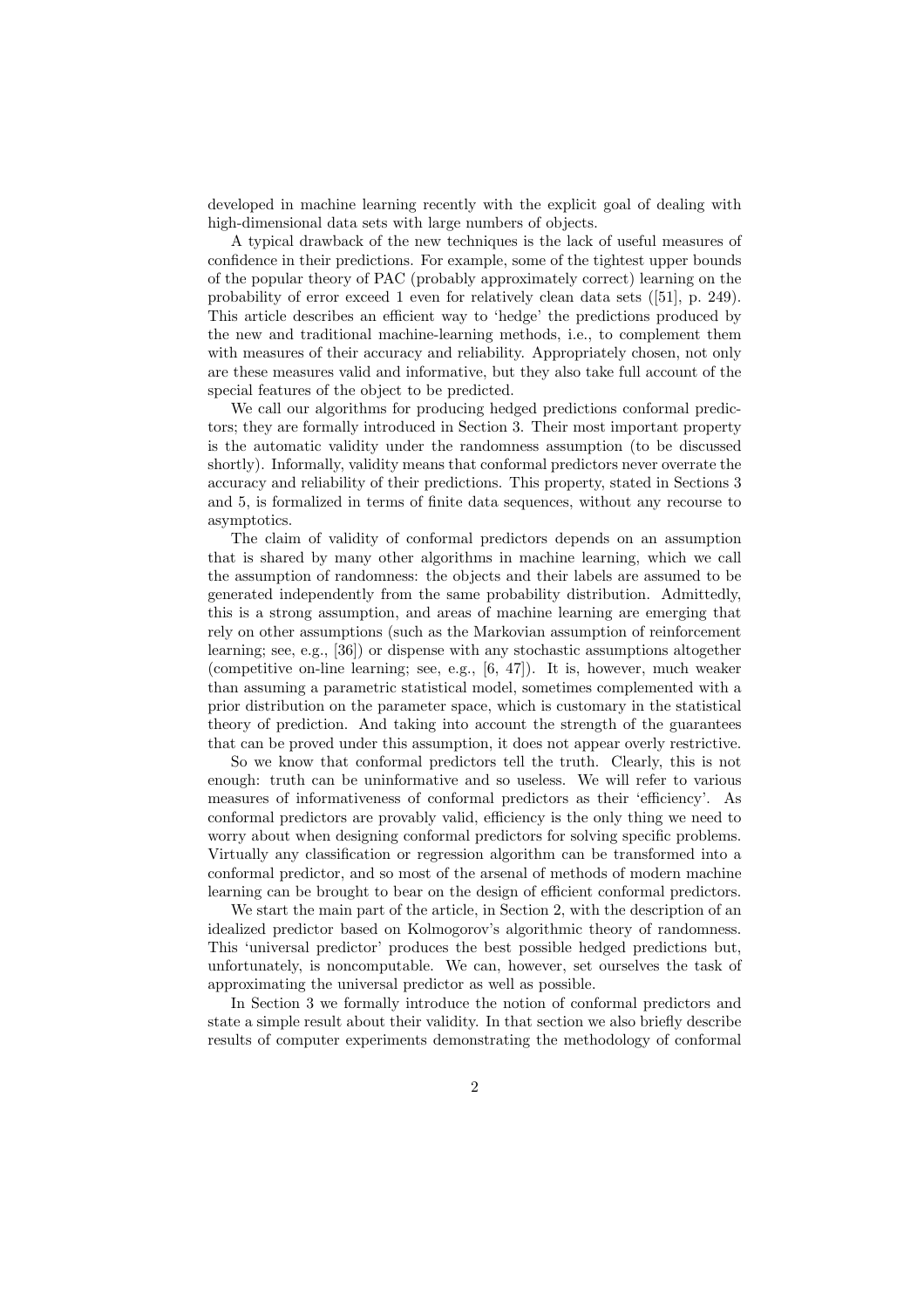prediction.

In Section 4 we consider an example demonstrating how conformal predictors react to the violation of our model of the stochastic mechanism generating the data (within the framework of the randomness assumption). If the model coincides with the actual stochastic mechanism, we can construct an optimal conformal predictor, which turns out to be almost as good as the Bayes-optimal confidence predictor (the formal definitions will be given later). When the stochastic mechanism significantly deviates from the model, conformal predictions remain valid but their efficiency inevitably suffers. The Bayes-optimal predictor starts producing very misleading results which superficially look as good as when the model is correct.

In Section 5 we describe the 'on-line' setting of the problem of prediction, and in Section 6 contrast it with the more standard 'batch' setting. The notion of validity introduced in Section 3 is applicable to both settings, but in the online setting it can be strengthened: we can now prove that the percentage of the erroneous predictions will be close, with high probability, to a chosen confidence level. For the batch setting, the stronger property of validity for conformal predictors remains an empirical fact. In Section 6 we also discuss limitations of the on-line setting and introduce new settings intermediate between on-line and batch. To a large degree, conformal predictors still enjoy the stronger property of validity for the intermediate settings.

Section 7 is devoted to the discussion of the difference between two kinds of inference from empirical data, induction and transduction (emphasized by Vladimir Vapnik [42, 43]). Conformal predictors belong to transduction, but combining them with elements of induction can lead to a significant improvement in their computational efficiency (Section 8).

We show how some popular methods of machine learning can be used as underlying algorithms for hedged prediction. We do not give the full description of these methods and refer the reader to the existing readily accessible descriptions. This article is, however, self-contained in the sense that we explain all features of the underlying algorithms that are used in hedging their predictions. We hope that the information we provide will enable the reader to apply our hedging techniques to their favourite machine-learning methods.

# 2 Ideal hedged predictions

The most basic problem of machine learning is perhaps the following. We are given a training set of examples

$$
(x_1, y_1), \ldots, (x_l, y_l), \tag{1}
$$

each example  $(x_i, y_i)$ ,  $i = 1, \ldots, l$ , consisting of an *object*  $x_i$  (typically, a vector of attributes) and its *label*  $y_i$ ; the problem is to predict the label  $y_{l+1}$  of a new object  $x_{l+1}$ . Two important special cases are where the labels are known a priori to belong to a relatively small finite set (the problem of classification) and where the labels are allowed to be any real numbers (the problem of regression).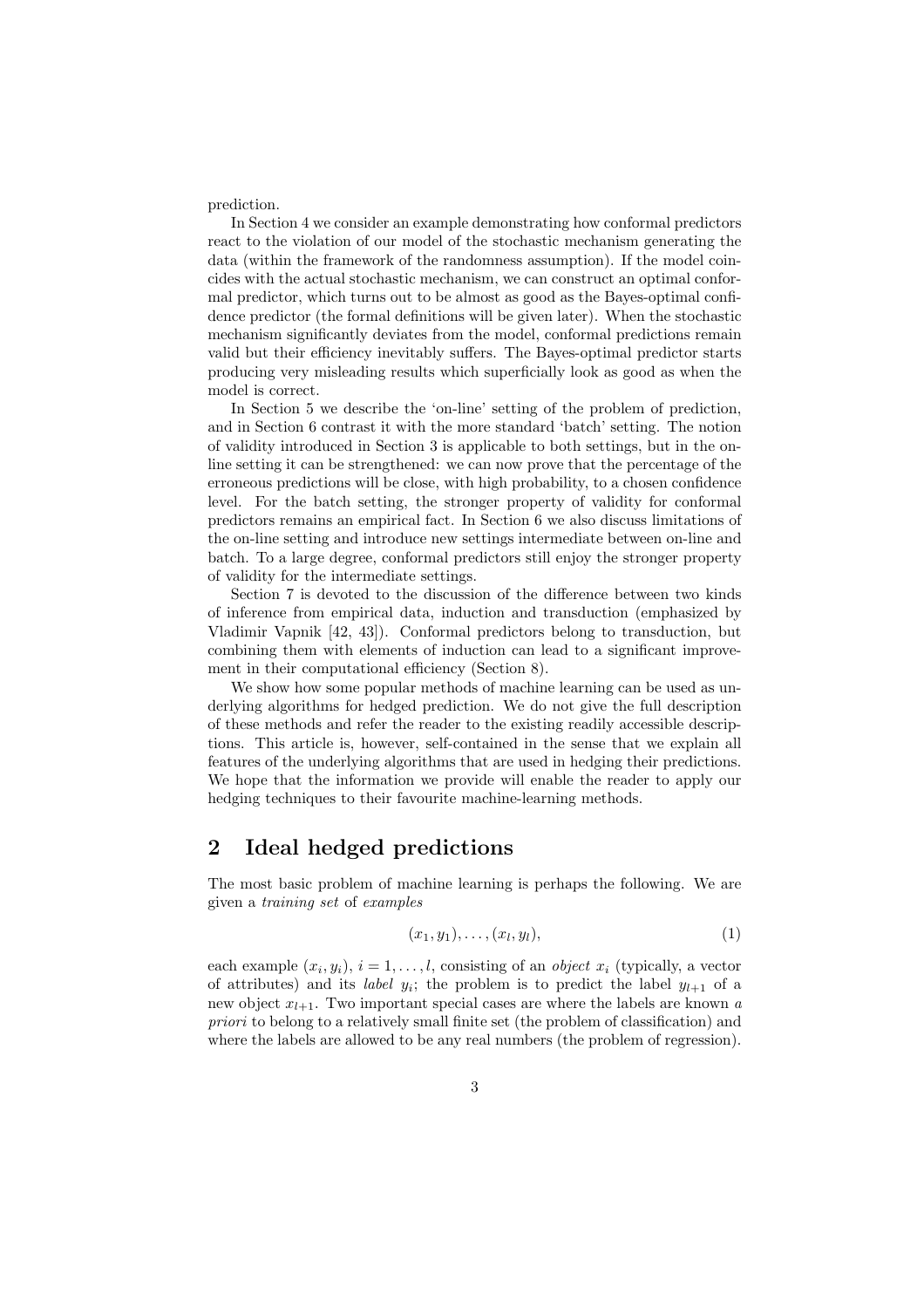The usual goal of classification is to produce a prediction  $\hat{y}_{l+1}$  that is likely to coincide with the true label  $y_{l+1}$ , and the usual goal of regression is to produce a prediction  $\hat{y}_{l+1}$  that is likely to be close to the true label  $y_{l+1}$ . In the case of classification, our goal will be to complement the prediction  $\hat{y}_{l+1}$  with some measure of its reliability. In the case of regression, we would like to have some measure of accuracy and reliability of our prediction. There is a clear tradeoff between accuracy and reliability: we can improve the former by relaxing the latter and vice versa. We are looking for algorithms that achieve the best possible trade-off and for a measure that would quantify the achieved trade-off.

Let us start from the case of classification. The idea is to try every possible label Y as a candidate for  $x_{l+1}$ 's label and see how well the resulting sequence

$$
(x_1, y_1), \ldots, (x_l, y_l), (x_{l+1}, Y) \tag{2}
$$

conforms to the randomness assumption (if it does conform to this assumption, we will say that it is 'random'; this will be formalized later in this section). The ideal case is where all  $Y_s$  but one lead to sequences (2) that are not random; we can then use the remaining Y as a confident prediction for  $y_{l+1}$ .

In the case of regression, we can output the set of all Ys that lead to a random sequence (2) as our 'prediction set'. An obvious obstacle is that the set of all possible  $Y_s$  is infinite and so we cannot go through all the  $Y_s$  explicitly, but we will see in the next section that there are ways to overcome this difficulty.

We can see that the problem of hedged prediction is intimately connected with the problem of testing randomness. Different versions of the universal notion of randomness were defined by Kolmogorov, Martin-Löf and Levin (see, e.g., [24]) based on the existence of universal Turing machines. Adapted to our current setting, Martin-Löf's definition is as follows. Let  $Z$  be the set of all possible examples (assumed to be a measurable space); as each example consists of an object and a label,  $\mathbf{Z} = \mathbf{X} \times \mathbf{Y}$ , where **X** is the set of all possible objects and Y,  $|Y| > 1$ , is the set of all possible labels. We will use  $\mathbb{Z}^*$  as the notation for all finite sequences of examples. A function  $t : \mathbf{Z}^* \to [0,1]$  is a *randomness* test if

1. for all  $\epsilon \in (0,1)$ , all  $n \in \{1,2,\ldots\}$  and all probability distributions P on  $Z$ .

$$
P^n \{ z \in \mathbf{Z}^n : t(z) \le \epsilon \} \le \epsilon; \tag{3}
$$

2. t is upper semicomputable.

The first condition means that the randomness test is required to be valid: if, for example, we observe  $t(z) \leq 1\%$  for our data set z, then either the data set was not generated independently from the same probability distribution  $P$  or a rare (of probability at most  $1\%$ , under any P) event has occurred. The second condition means that we should be able to compute the test, in a weak sense (we cannot require computability in the usual sense, since the universal test can only be upper semicomputable: it can work forever to discover all patterns in the data sequence that make it non-random). Martin-Löf (developing Kolmogorov's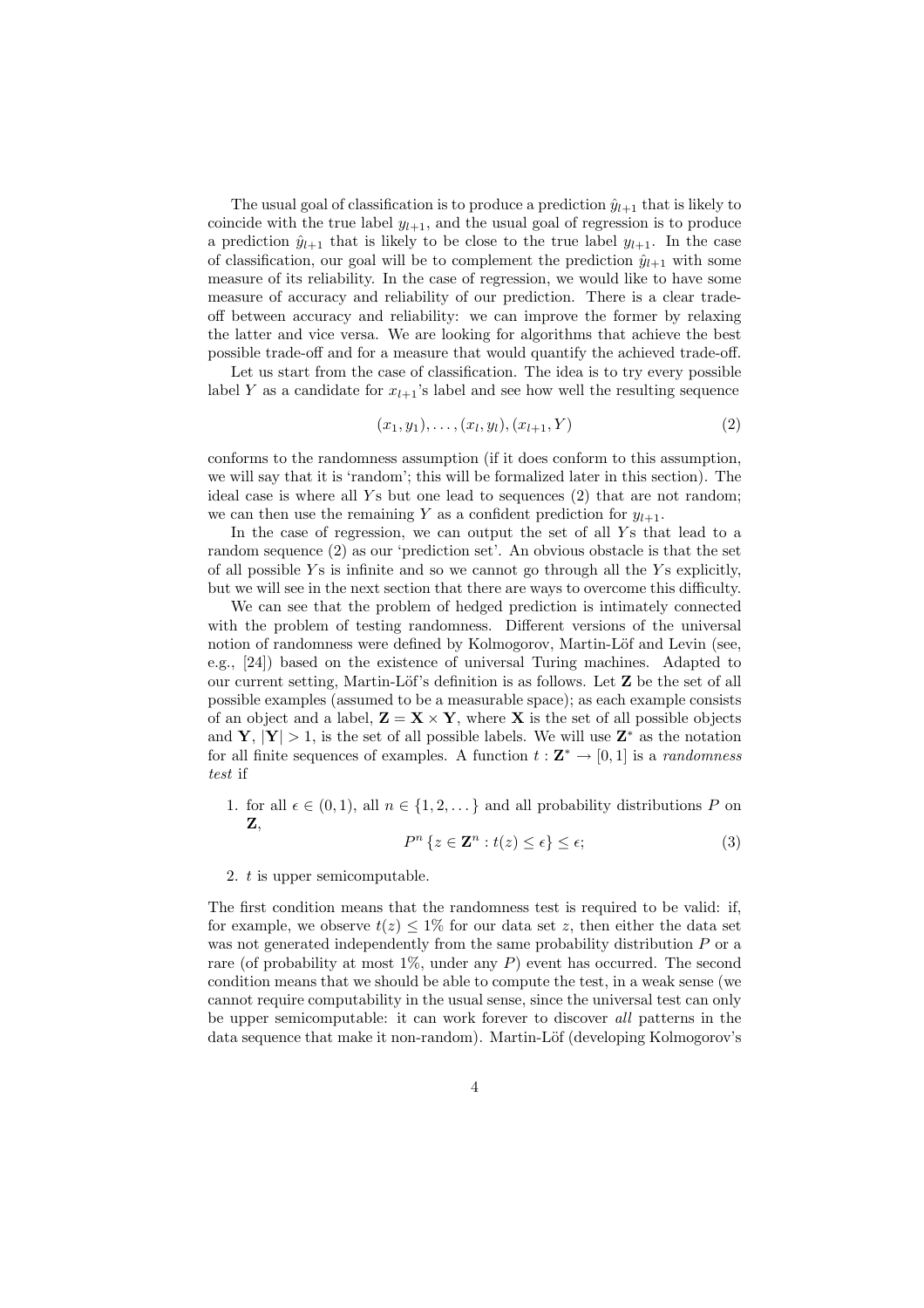earlier ideas) proved that there exists a smallest, to within a constant factor, randomness test.

Let us fix a smallest randomness test, call it the *universal test*, and call the value it takes on a data sequence the randomness level of this sequence. A random sequence is one whose randomness level is not small; this is rather informal, but it is clear that for finite data sequences we cannot have a clear-cut division of all sequences into random and non-random (like the one defined by Martin-Löf [25] for infinite sequences). If t is a randomness test, not necessarily universal, the value that it takes on a data sequence will be called the randomness level detected by t.

Remark The word 'random' is used in (at least) two different senses in the existing literature. In this article we need both but, luckily, the difference does not matter within our current framework. First, randomness can refer to the assumption that the examples are generated independently from the same distribution; this is the origin of our 'assumption of randomness'. Second, a data sequence is said to be random with respect to a statistical model if the universal test (a generalization of the notion of universal test as defined above) does not detect any lack of conformity between the two. Since the only statistical model we are interested in in this article is the one embodying the assumption of randomness, we have a perfect agreement between the two senses.

# Prediction with confidence and credibility

Once we have a randomness test t, universal or not, we can use it for hedged prediction. There are two natural ways to package the results of such predictions: in this subsection we will describe the way that can only be used in classification problems. If the randomness test is not computable, we can imagine an oracle answering questions about its values.

Given the training set (1) and the test object  $x_{l+1}$ , we can act as follows:

- consider all possible values  $Y \in \mathbf{Y}$  for the label  $y_{l+1}$ ;
- find the randomness level detected by  $t$  for every possible completion (2);
- predict the label Y corresponding to a completion with the largest randomness level detected by t;
- output as the *confidence* in this prediction one minus the second largest randomness level detected by t;
- output as the credibility of this prediction the randomness level detected by  $t$  of the output prediction  $Y$  (i.e., the largest randomness level detected by t over all possible labels).

To understand the intuition behind confidence, let us tentatively choose a conventional 'significance level', say 1%. (In the terminology of this article, this corresponds to a 'confidence level' of 99%, i.e., 100% minus 1%.) If the confidence in our prediction is 99% or more and the prediction is wrong, the actual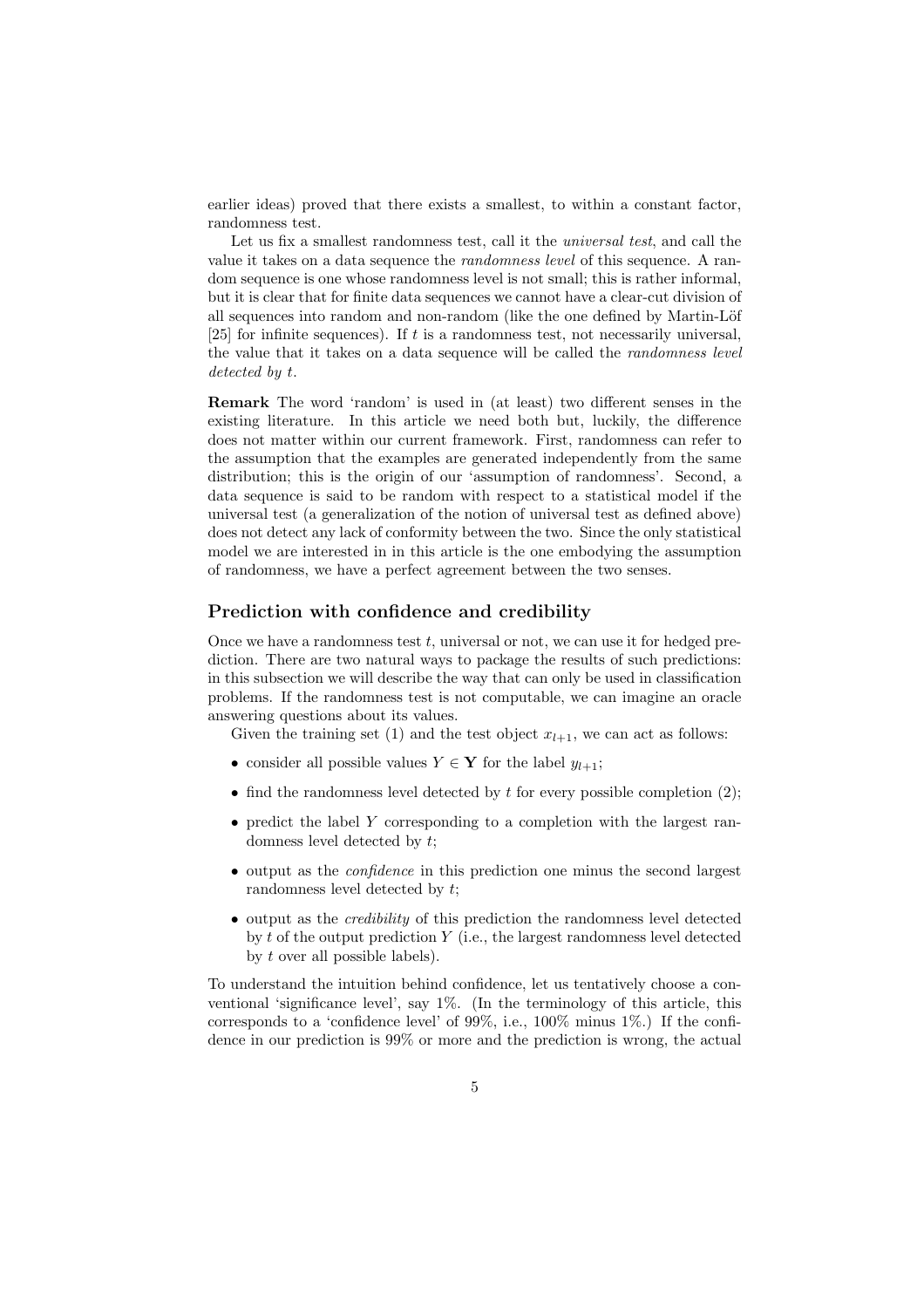

Figure 1: An example of a nested family of prediction sets (casual prediction in black, confident prediction in dark grey, and highly confident prediction in light grey).

data sequence belongs to an *a priori* chosen set of probability at most  $1\%$  (the set of all data sequences with randomness level detected by  $t$  not exceeding 1%).

Intuitively, low credibility means that either the training set is non-random or the test object is not representative of the training set (say, in the training set we have images of digits and the test object is that of a letter).

# Confidence predictors

In regression problems, confidence, as defined in the previous subsection, is not a useful quantity: it will typically be equal to 0. A better approach is to choose a range of confidence levels  $1 - \epsilon$ , and for each of them specify a *prediction set*  $\Gamma^{\epsilon} \subseteq \mathbf{Y}$ , the set of labels deemed possible at the confidence level  $1 - \epsilon$ . We will always consider nested prediction sets:  $\Gamma^{\epsilon_1} \subseteq \Gamma^{\epsilon_2}$  when  $\epsilon_1 \geq \epsilon_2$ . A confidence predictor is a function that maps each training set, each new object, and each confidence level  $1 - \epsilon$  (formally, we allow  $\epsilon$  to take any value in  $(0, 1)$ ) to the corresponding prediction set  $\Gamma^{\epsilon}$ . For the confidence predictor to be valid the probability that the true label will fall outside the prediction set  $\Gamma^{\epsilon}$  should not exceed  $\epsilon$ , for each  $\epsilon$ .

We might, for example, choose the confidence levels 99%, 95% and 80%, and refer to the 99% prediction set  $\Gamma^{1\%}$  as the highly confident prediction, to the 95% prediction set  $\Gamma^{5\%}$  as the confident prediction, and to the 80% prediction set  $\Gamma^{20\%}$  as the casual prediction. Figure 1 shows how such a family of prediction sets might look in the case of a rectangular label space Y. The casual prediction pinpoints the target quite well, but we know that this kind of prediction can be wrong with probability 20%. The confident prediction is much bigger. If we want to be highly confident (make a mistake only with probability  $1\%$ ), we must accept an even lower accuracy; there is even a completely different location that we cannot rule out at this level of confidence.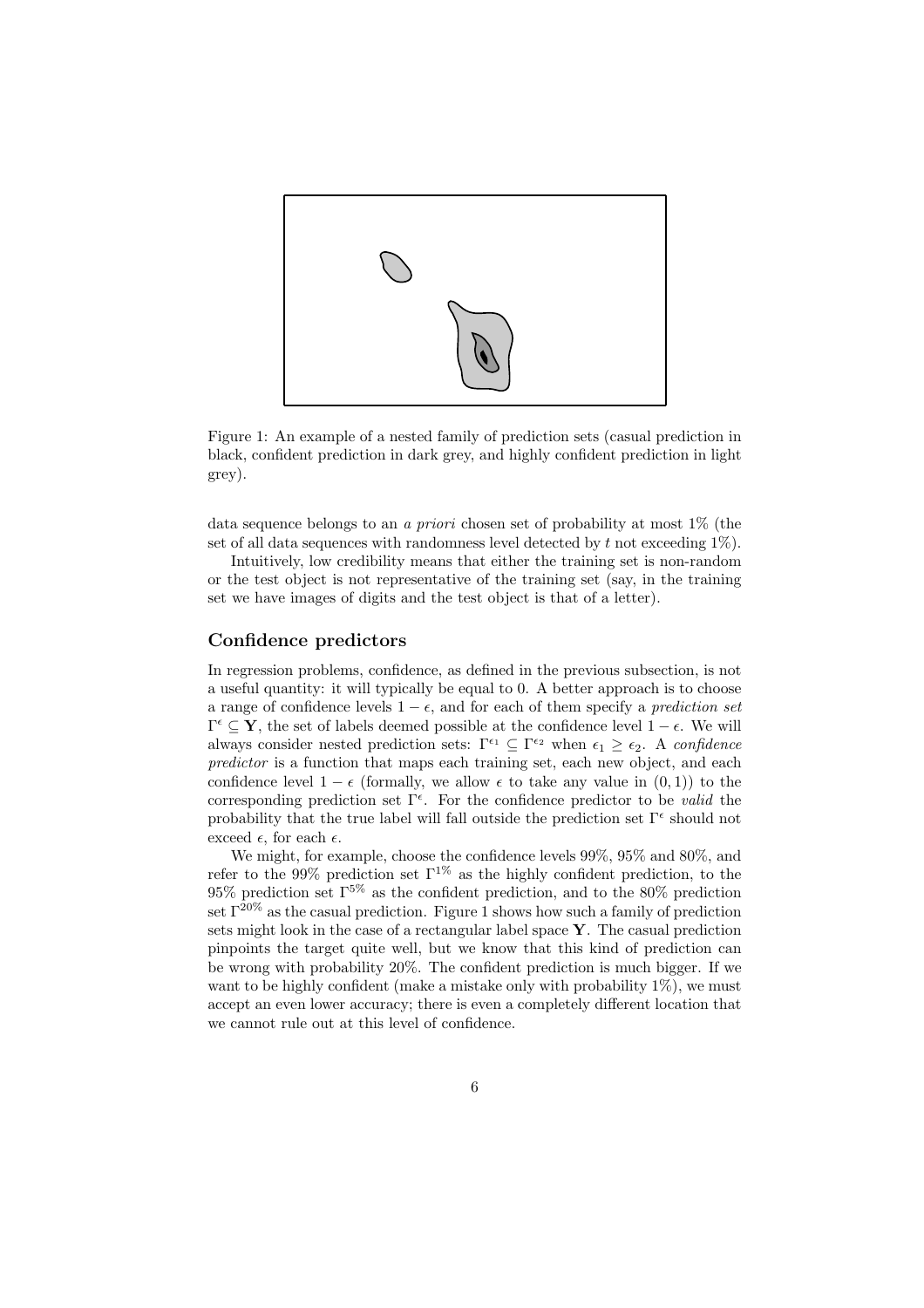Given a randomness test, again universal or not, we can define the corresponding confidence predictor as follows: for any confidence level  $1 - \epsilon$ , the corresponding prediction set consists of the Y<sub>s</sub> such that the randomness level of the completion (2) detected by the test is greater than  $\epsilon$ . The condition (3) of validity for statistical tests implies that a confidence predictor defined in this way is always valid.

The confidence predictor based on the universal test (the *universal confidence*  $predictor$ ) is an interesting object for mathematical investigation (see, e.g., [50], Section 4), but it is not computable and so cannot be used in practice. Our goal in the following sections will be to find computable approximations to it.

# 3 Conformal prediction

In the previous section we explained how randomness tests can be used for prediction. The connection between testing and prediction is, of course, well understood and have been discussed at length by philosophers [32] and statisticians (see, e.g., the textbook [9], Section 7.5). In this section we will see how some popular prediction algorithms can be transformed into randomness tests and, therefore, be used for producing hedged predictions.

Let us start with the most successful recent development in machine learning, support vector machines  $(42, 43]$ , with a key idea going back to the generalized portrait method [44]). Suppose the label space is  $\mathbf{Y} = \{-1, 1\}$  (we are dealing with the binary classification problem). With each set of examples

$$
(x_1, y_1), \ldots, (x_n, y_n) \tag{4}
$$

one associates an optimization problem whose solution produces nonnegative numbers  $\alpha_1, \ldots, \alpha_n$  ('Lagrange multipliers'). These numbers determine the prediction rule used by the support vector machine (see [43], Chapter 10, for details), but they also are interesting objects in their own right. Each  $\alpha_i$ ,  $i = 1, \ldots, n$ , tells us how strange an element of the set (4) the corresponding example  $(x_i, y_i)$  is. If  $\alpha_i = 0$ ,  $(x_i, y_i)$  fits set (4) very well (in fact so well that such examples are uninformative, and the support vector machine ignores them when making predictions). The elements with  $\alpha_i > 0$  are called support vectors, and the large value of  $\alpha_i$  indicates that the corresponding  $(x_i, y_i)$  is an outlier.

Applying this procedure to the completion (2) in the role of set (4) (so that  $n = l + 1$ , we can find the corresponding  $\alpha_1, \ldots, \alpha_{l+1}$ . If Y is different from the actual label  $y_{l+1}$ , we expect  $(x_{l+1}, Y)$  to be an outlier in the set (2) and so  $\alpha_{l+1}$  be large as compared with  $\alpha_1, \ldots, \alpha_l$ . A natural way to compare  $\alpha_{l+1}$  to the other  $\alpha s$  is to look at the ratio

$$
p_Y := \frac{|\{i = 1, \dots, l + 1 : \alpha_i \ge \alpha_{l+1}\}|}{l+1},\tag{5}
$$

which we call the *p-value* associated with the possible label Y for  $x_{l+1}$ . In words, the p-value is the proportion of the  $\alpha$ s which are at least as large as the last  $\alpha$ .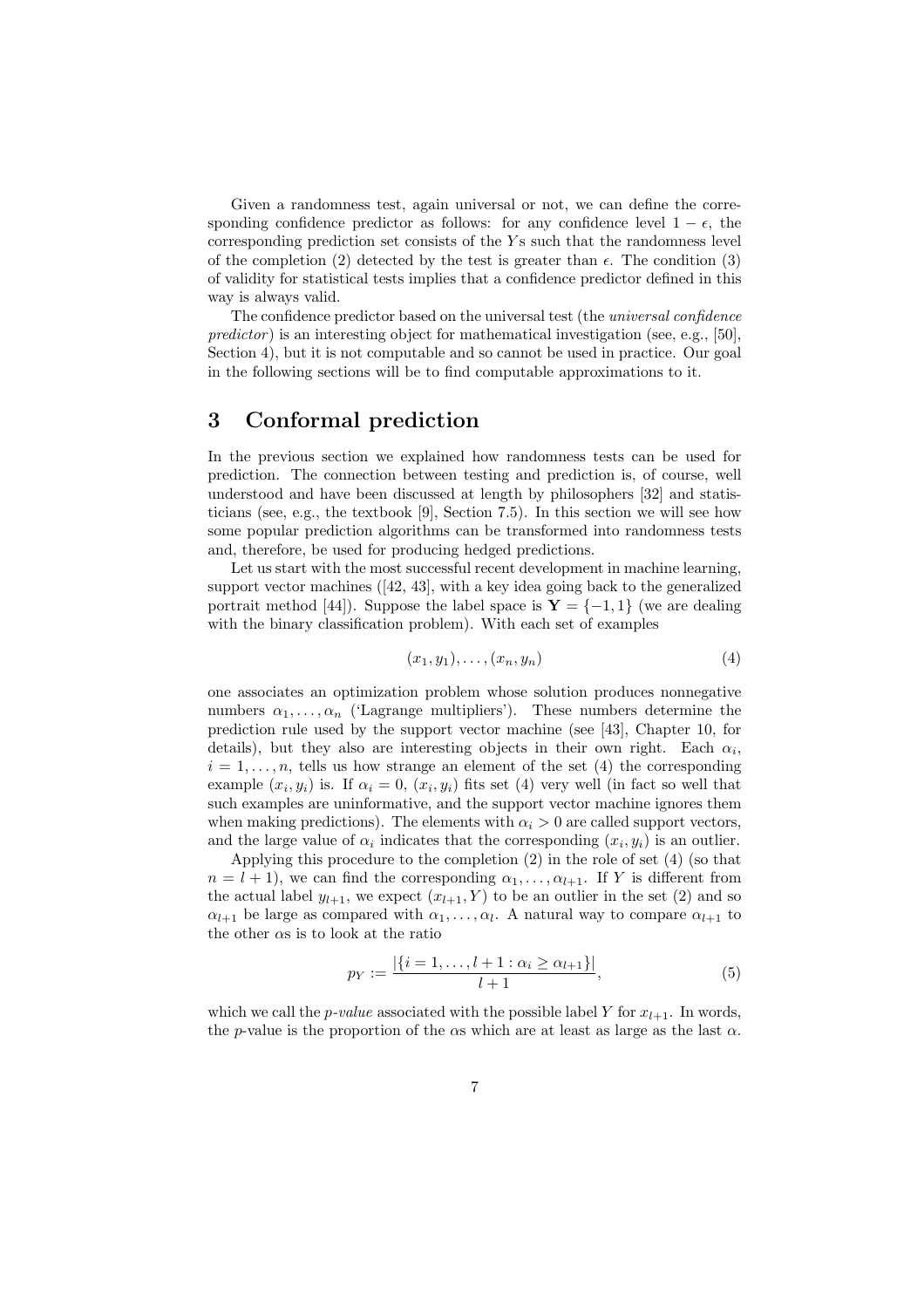|       |          |          |          |          |          |          |          |          |          | true  | pre-    | confi- | credi-   |
|-------|----------|----------|----------|----------|----------|----------|----------|----------|----------|-------|---------|--------|----------|
|       |          |          |          |          |          |          |          |          |          | label | diction | dence  | bility   |
| 0.01% | $0.11\%$ | $0.01\%$ | 0.01%    | $0.07\%$ | $0.01\%$ | 100%     | 0.01%    | 0.01%    | $0.01\%$ |       |         | 99.89% | 100%     |
| 0.32% | $0.38\%$ | $1.07\%$ | $0.67\%$ | 43%      | 0.67%    | $0.38\%$ | 0.33%    | 0.73%    | $0.78\%$ |       |         | 98.93% | $1.43\%$ |
| 0.01% | 0.27%    | $0.03\%$ | 0.04%    | $0.18\%$ | 0.01%    | 0.04%    | $0.01\%$ | $0.12\%$ | 100%     |       |         | 99.73% | 100%     |

Table 1: Selected test examples from the USPS data set: the p-values of digits (0–9), true and predicted labels, and confidence and credibility values.

The methodology of support vector machines (as described in [42, 43]) is directly applicable only to the binary classification problems, but the general case can be reduced to the binary case by the standard 'one-against-one' or 'one-against-the-rest' procedures. This allows us to define the strangeness values  $\alpha_1, \ldots, \alpha_{l+1}$  for general classification problems (see [51], p. 59, for details), which in turn determine the p-values (5).

The function that assigns to each sequence  $(2)$  the corresponding p-value, defined by expression (5), is a randomness test (this will follow from Theorem 1 stated in Section 5 below). Therefore, the p-values, which are our approximations to the corresponding randomness levels, can be used for hedged prediction as described in the previous section. For example, in the case of binary classification, if the p-value  $p_{-1}$  is small while  $p_1$  is not small, we can predict 1 with confidence  $1 - p_{-1}$  and credibility  $p_1$ . Typical credibility will be 1: for most data sets the percentage of support vectors is small ([43], Chapter 12), and so we can expect  $\alpha_{l+1} = 0$  when  $Y = y_{l+1}$ .

Remark When the order of examples is irrelevant, we refer to the data set (4) as a set, although as a mathematical object it is a multiset rather than a set since it can contain several copies of the same example. We will continue to use this informal terminology (to be completely accurate, we would have to say 'data multiset' instead of 'data set'!)

Table 1 illustrates the results of hedged prediction for a popular data set of hand-written digits called the USPS data set [23]. The data set contains 9298 digits represented as a  $16 \times 16$  matrix of pixels; it is divided into a training set of size 7291 and a test set of size 2007. For several test examples the table shows the p-values for each possible label, the actual label, the predicted label, confidence, and credibility, computed using the support vector method with the polynomial kernel of degree 5. To interpret the numbers in this table, remember that high (i.e., close to 100%) confidence means that all labels except the predicted one are unlikely. If, say, the first example were predicted wrongly, this would mean that a rare event (of probability less than  $1\%$ ) had occurred; therefore, we expect the prediction to be correct (which it is). In the case of the second example, confidence is also quite high (more than 95%), but we can see that the credibility is low (less than 5%). From the confidence we can conclude that the labels other than 4 are excluded at level 5%, but the label 4 itself is also excluded at the level 5%. This shows that the prediction algorithm was unable to extract from the training set enough information to allow us to confidently classify this example: the strangeness of the labels different from 4 may be due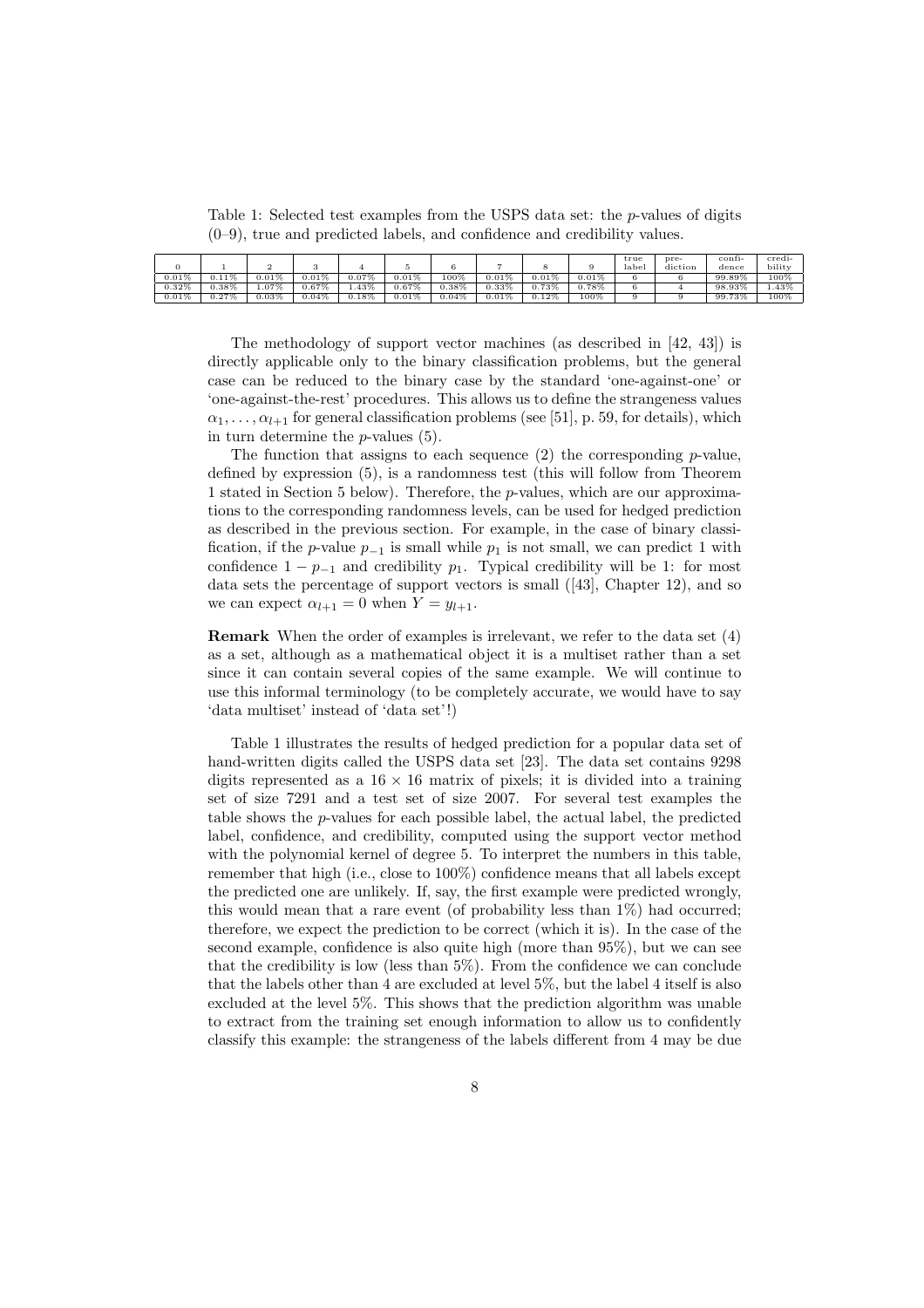to the fact that the object itself is strange; perhaps the test example is very different from all examples in the training set. Unsurprisingly, the prediction for the second example is wrong.

In general, high confidence shows that all alternatives to the predicted label are unlikely. Low credibility means that the whole situation is suspect; as we have already mentioned, we will obtain a very low credibility if the new example is a letter (whereas all training examples are digits). Credibility will also be low if the new example is a digit written in an unusual way. Notice that typically credibility will not be low provided the data set was generated independently from the same distribution: the probability that credibility will not exceed some threshold  $\epsilon$  (such as 1%) is at most  $\epsilon$ . In summary, we can trust a prediction if (1) the confidence is close to  $100\%$  and (2) the credibility is not low (say, is not less than 5%).

Many other prediction algorithms can be used as underlying algorithms for hedged prediction. For example, we can use the nearest neighbours technique to associate  $\bigcup_k$ 

$$
\alpha_i := \frac{\sum_{j=1}^k d_{ij}^+}{\sum_{j=1}^k d_{ij}^-}, \quad i = 1, \dots, n,
$$
\n(6)

with the elements  $(x_i, y_i)$  of the set (4), where  $d_{ij}^+$  is the jth shortest distance from  $x_i$  to other objects labelled in the same way as  $x_i$ , and  $d_{ij}^-$  is the jth shortest distance from  $x_i$  to the objects labelled differently from  $x_i$ ; the parameter  $k \in \{1, 2, \dots\}$  in Equation (6) is the number of nearest neighbours taken into account. The distances can be computed in a feature space (that is, the distance between  $x \in \mathbf{X}$  and  $x' \in \mathbf{X}$  can be understood as  $||F(x) - F(x')||$ , F mapping the object space  $X$  into a feature, typically Hilbert, space), and so definition (6) can also be used with the kernel nearest neighbours.

The intuition behind Equation  $(6)$  is as follows: a typical object  $x_i$  labelled by, say,  $y$  will tend to be surrounded by other objects labelled by  $y$ ; and if this is the case, the corresponding  $\alpha_i$  will be small. In the untypical case that there are objects whose labels are different from y nearer than objects labelled y,  $\alpha_i$ will become larger. Therefore, the  $\alpha s$  reflect the strangeness of examples.

The p-values computed from Equation (6) can again be used for hedged prediction. It is a general empirical fact that the accuracy and reliability of the hedged predictions are in line with the error rate of the underlying algorithm. For example, in the case of the USPS data set, the 1-nearest neighbour algorithm (i.e., the one with  $k = 1$ ) achieves the error rate of 2.2%, and the hedged predictions based on Equation (6) are highly confident (achieve confidence of at least 99%) for more than 95% of the test examples.

### General definition

The general notion of conformal predictor can be defined as follows. A nonconformity measure is a function that assigns to every data sequence (4) a sequence of numbers  $\alpha_1, \ldots, \alpha_n$ , called *nonconformity scores*, in such a way that interchanging any two examples  $(x_i, y_i)$  and  $(x_j, y_j)$  leads to the interchange of the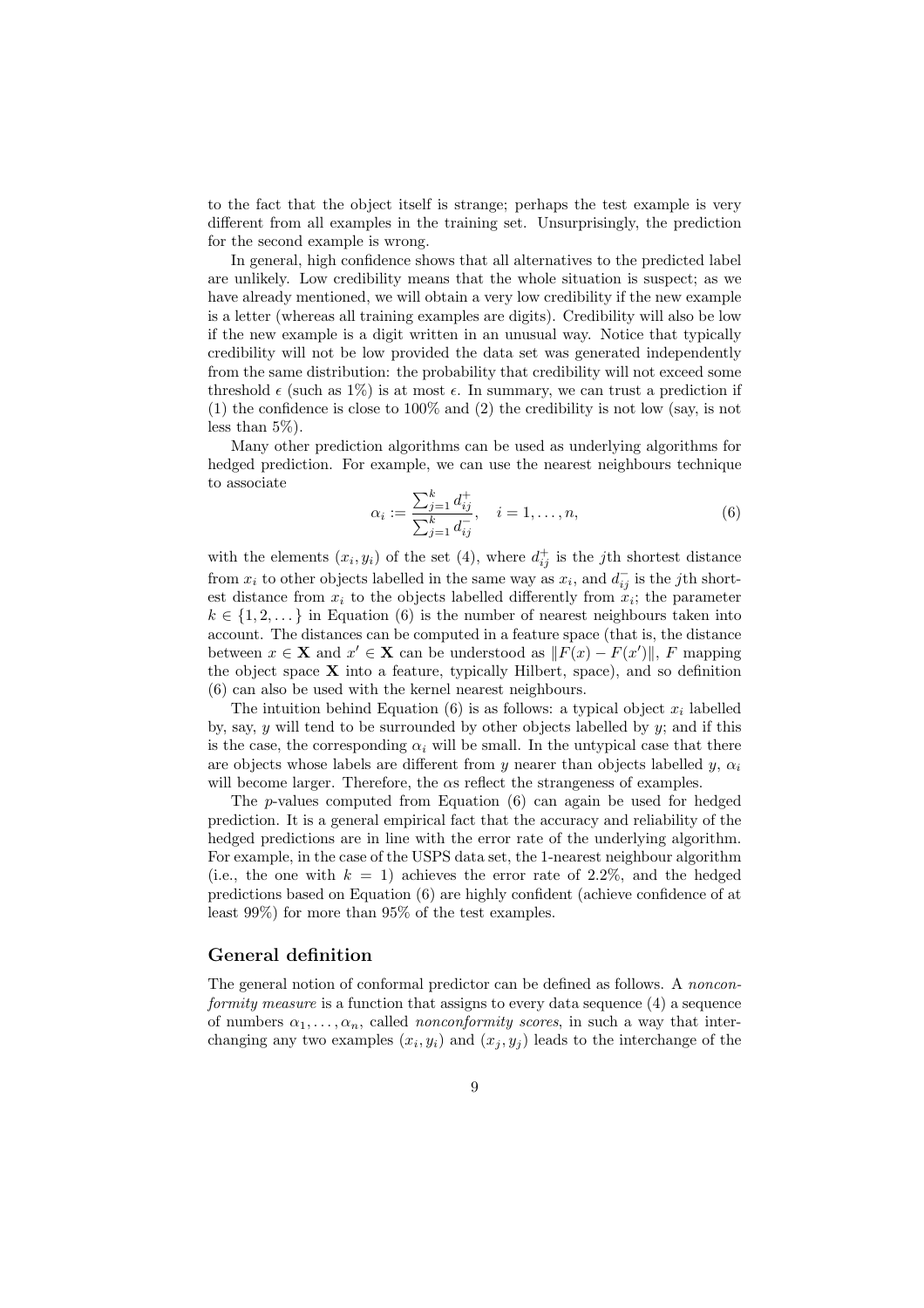corresponding nonconformity scores  $\alpha_i$  and  $\alpha_j$  (with all other nonconformity scores unaffected). The corresponding *conformal predictor* maps each data set (1),  $l = 0, 1, \ldots$ , each new object  $x_{l+1}$ , and each confidence level  $1 - \epsilon \in (0, 1)$ to the prediction set

$$
\Gamma^{\epsilon}(x_1, y_1, \dots, x_l, y_l, x_{l+1}) := \{ Y \in \mathbf{Y} : p_Y > \epsilon \},\tag{7}
$$

where  $p_Y$  are defined by Equation (5) with  $\alpha_1, \ldots, \alpha_{l+1}$  being the nonconformity scores corresponding to the data sequence (2).

We have already remarked that associating with each completion (2) the p-value (5) gives a randomness test; this is true in general. This implies that for each  $l$  the probability of the event

$$
y_{l+1} \in \Gamma^{\epsilon}(x_1, y_1, \ldots, x_l, y_l, x_{l+1})
$$

is at least  $1 - \epsilon$ .

This definition works for both classification and regression, but in the case of classification we can summarize the prediction sets (7) by two numbers: the confidence

$$
\sup\left\{1-\epsilon:|\Gamma^{\epsilon}|\leq 1\right\}\tag{8}
$$

and the credibility

$$
\inf \left\{ \epsilon : |\Gamma^{\epsilon}| = 0 \right\}. \tag{9}
$$

# Computationally efficient regression

As we have already mentioned, the algorithms described so far cannot be applied directly in the case of regression, even if the randomness test is efficiently computable: now we cannot consider all possible values Y for  $y_{l+1}$  since there are infinitely many of them. However, there might still be computationally efficient ways to find the prediction sets  $\Gamma^{\epsilon}$ . The idea is that if  $\alpha_i$  are defined as the residuals

$$
\alpha_i := |y_i - f_Y(x_i)| \tag{10}
$$

where  $f_Y : \mathbf{X} \to \mathbb{R}$  is a regression function fitted to the completed data set (2), then  $\alpha_i$  may have a simple expression in terms of Y, leading to an efficient way of computing the prediction sets (via Equations (5) and (7)). This idea was implemented in [28] in the case where  $f<sub>Y</sub>$  is found from the ridge regression, or kernel ridge regression, procedure, with the resulting algorithm of hedged prediction called the ridge regression confidence machine. For a much fuller description of the ridge regression confidence machine (and its modifications in the case where the simple residuals (10) are replaced by the fancier 'deleted' or 'studentized' residuals) see [51], Section 2.3.

# 4 Bayesian approach to conformal prediction

Bayesian methods have become very popular in both machine learning and statistics thanks to their power and versatility, and in this section we will see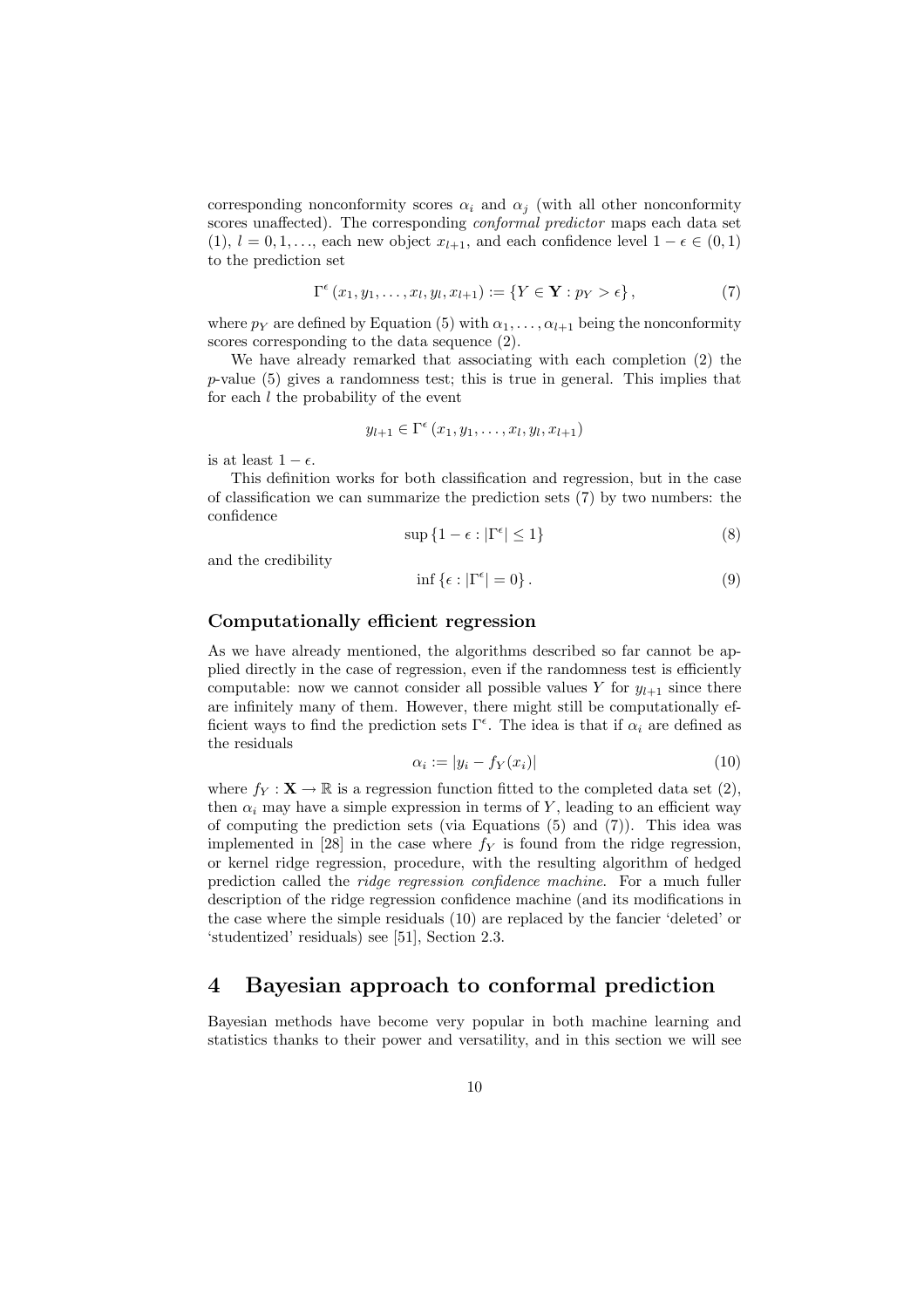how Bayesian ideas can be used for designing efficient conformal predictors. We will only describe results of computer experiments (following [26]) with artificial data sets, since for real-world data sets there is no way to make sure that the Bayesian assumption is satisfied.

Suppose  $\mathbf{X} = \mathbb{R}^p$  (each object is a vector of p real-valued attributes) and our model of the data-generating mechanism is

$$
y_i = w \cdot x_i + \xi_i, \quad i = 1, 2, \dots,
$$
\n(11)

where  $\xi_i$  are independent standard Gaussian random variables and the weight vector  $w \in \mathbb{R}^p$  is distributed as  $N(0, (1/a)I_p)$  (we use the notation  $I_p$  for the unit  $p \times p$  matrix and  $N(0, A)$  for the *p*-dimensional Gaussian distribution with mean 0 and covariance matrix  $A$ ;  $a$  is a positive constant. The actual datagenerating mechanism used in our experiments will correspond to this model with a set to 1.

Under the model (11) the best (in the mean-square sense) fit to a data set (4) is provided by the ridge regression procedure with parameter a (for details, see, e.g., [51], Section 10.3). Using the residuals (10) with  $f<sub>Y</sub>$  found by ridge regression with parameter a leads to an efficient conformal predictor which will be referred to as the ridge regression confidence machine with parameter a. Each prediction set output by the ridge regression confidence machine will be replaced by its convex hull, the corresponding prediction interval.

To test the validity and efficiency of the ridge regression confidence machine the following procedure was used. Ten times a vector  $w \in \mathbb{R}^5$  was independently generated from the distribution  $N(0, I_5)$ . For each of the 10 values of w, 100 training objects and 100 test objects were independently generated from the uniform distribution on  $[-10, 10]^5$  and for each object x its label y was generated as  $w \cdot x + \xi$ , with all the  $\xi$  standard Gaussian and independent. For each of the 1000 test objects and each confidence level  $1 - \epsilon$  the prediction set  $\Gamma^{\epsilon}$  for its label was found from the corresponding training set using the ridge regression confidence machine with parameter  $a = 1$ . The solid line in Figure 2 shows the confidence level against the percentage of test examples whose labels were not covered by the corresponding prediction intervals at that confidence level. Since conformal predictors are always valid, the percentage outside the prediction interval should never exceed 100 minus the confidence level, up to statistical fluctuations, and this is confirmed by the picture.

A natural measure of efficiency of confidence predictors is the mean width of their prediction intervals, at different confidence levels: the algorithm is the more efficient the narrower prediction intervals it produces. The solid line in Figure 3 shows the confidence level against the mean (over all test examples) width of the prediction intervals at that confidence level.

Since we know the data-generating mechanism, the approach via conformal prediction appears somewhat roundabout: for each test object we could instead find the conditional probability distribution of its label, which is Gaussian, and output as the prediction set  $\Gamma^{\epsilon}$  the shortest (i.e., centred at the mean of the conditional distribution) interval of conditional probability  $1 - \epsilon$ . Figures 4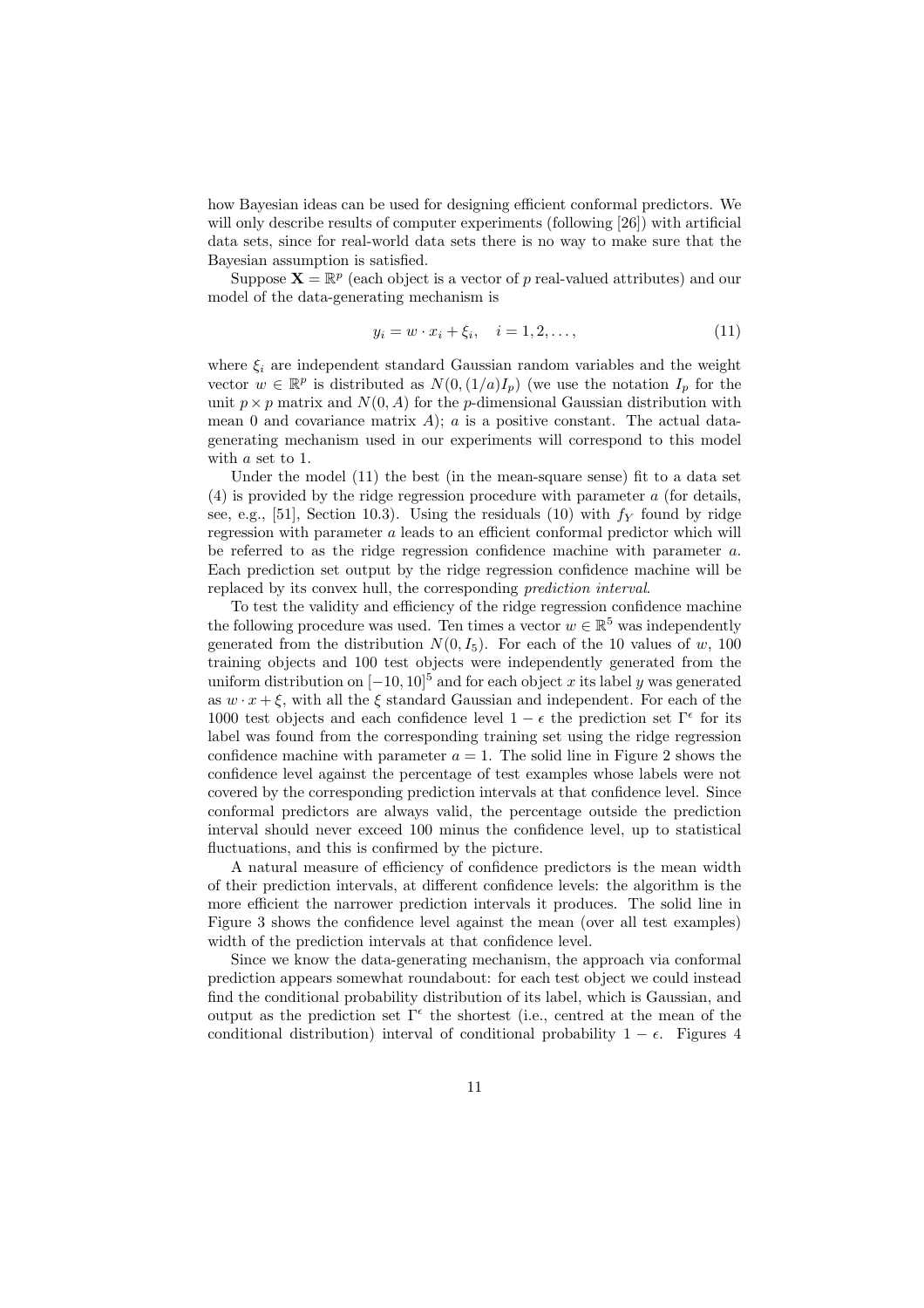

Figure 2: Validity for the ridge regression confidence machine.



Figure 3: Efficiency for the ridge regression confidence machine.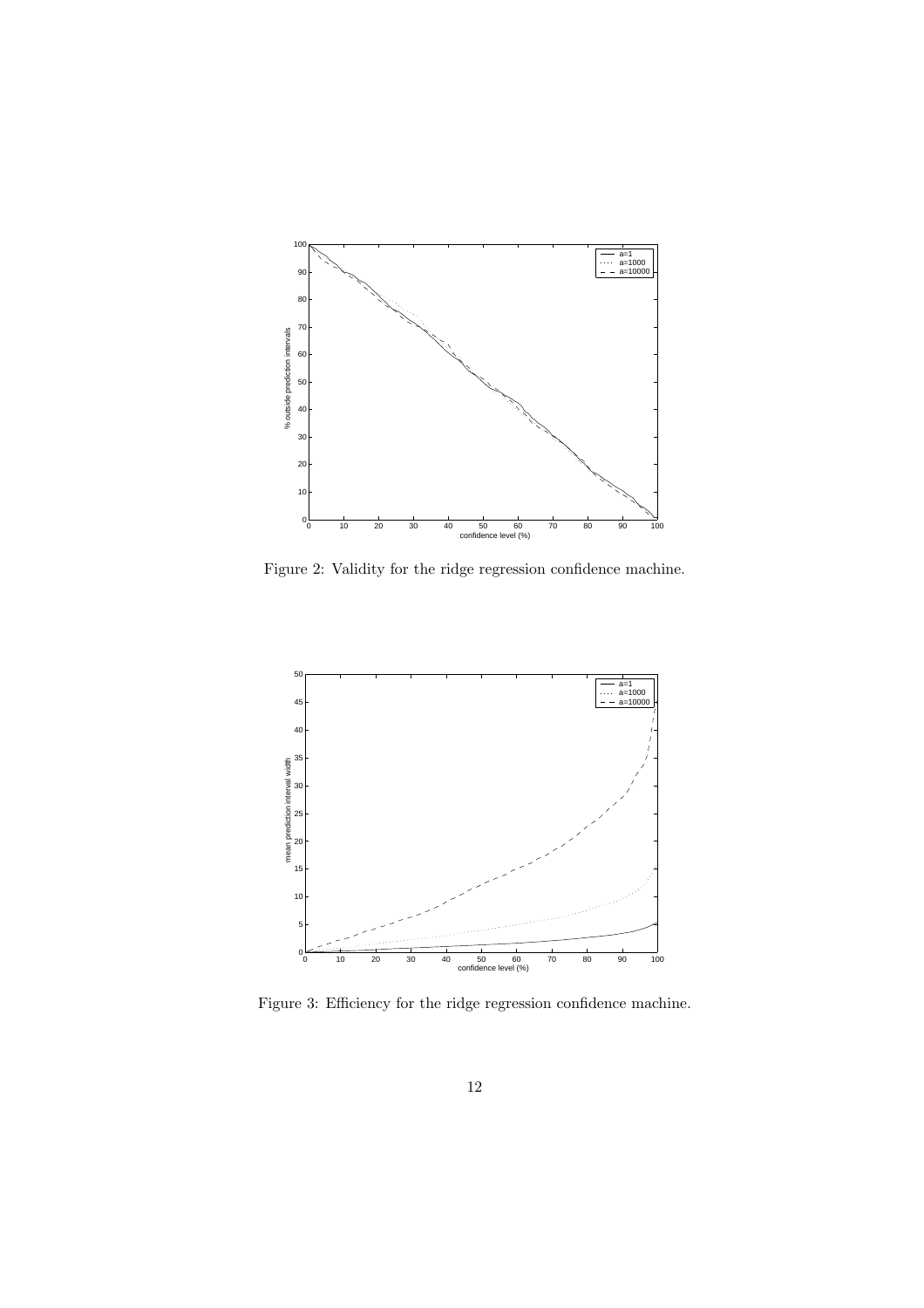and 5 are the analogues of Figures 2 and 3 for this Bayes-optimal confidence predictor. The solid line in Figure 4 demonstrates the validity of the Bayesoptimal confidence predictor.

What is interesting is that the solid lines in Figures 5 and 3 look exactly the same, taking account of the different scales of the vertical axes. The ridge regression confidence machine appears as good as the Bayes-optimal predictor. (This is a general phenomenon; it is also illustrated, in the case of classification, by the construction in Section 3.3 of [51] of a conformal predictor that is asymptotically as good as the Bayes-optimal confidence predictor.)

The similarity between the two algorithms disappears when they are given wrong values for a. For example, let us see what happens if we tell the algorithms that the expected value of  $||w||$  is just 1% of what it really is (this corresponds to taking  $a = 10000$ ). The ridge regression confidence machine stays valid (see the dashed line in Figure 2), but its efficiency deteriorates (the dashed line in Figure 3). The efficiency of the Bayes-optimal confidence predictor (the dashed line in Figure 5) is hardly affected, but its predictions become invalid (the dashed line in Figure 4 deviates significantly from the diagonal, especially for the most important large confidence levels: e.g., only about 15% of labels fall within the 90% prediction intervals). The worst that can happen to the ridge regression confidence machine is that its predictions will become useless (but at least harmless), whereas the Bayes-optimal predictions can become misleading.

Figures 2–5 also show the graphs for the intermediate value  $a = 1000$ . Similar results but for different data sets are also given in [51], Section 10.3. A general scheme of Bayes-type conformal prediction is described in [51], pp. 102– 103.

# 5 On-line prediction

We know from Section 3 that conformal predictors are valid in the sense that the probability of error

$$
y_{l+1} \notin \Gamma^{\epsilon}(x_1, y_1, \dots x_l, y_l, x_{l+1}) \tag{12}
$$

at confidence level  $1 - \epsilon$  never exceeds  $\epsilon$ . The word 'probability' means 'unconditional probability' here: the frequentist meaning of the statement that the probability of event (12) does not exceed  $\epsilon$  is that, if we repeatedly generate many sequences

$$
x_1, y_1, \ldots, x_l, y_l, x_{l+1}, y_{l+1},
$$

the fraction of them satisfying Equation (12) will be at most  $\epsilon$ , to within statistical fluctuations. To say that we are controlling the number of errors would be an exaggeration because of the artificial character of this scheme of repeatedly generating a new training set and a new test example. Can we say that the confidence level  $1 - \epsilon$  translates into a bound on the number of errors for a natural learning protocol? In this section we show that the answer is 'yes' for the popular on-line learning protocol, and in the next section we will see to what degree this carries over to other protocols.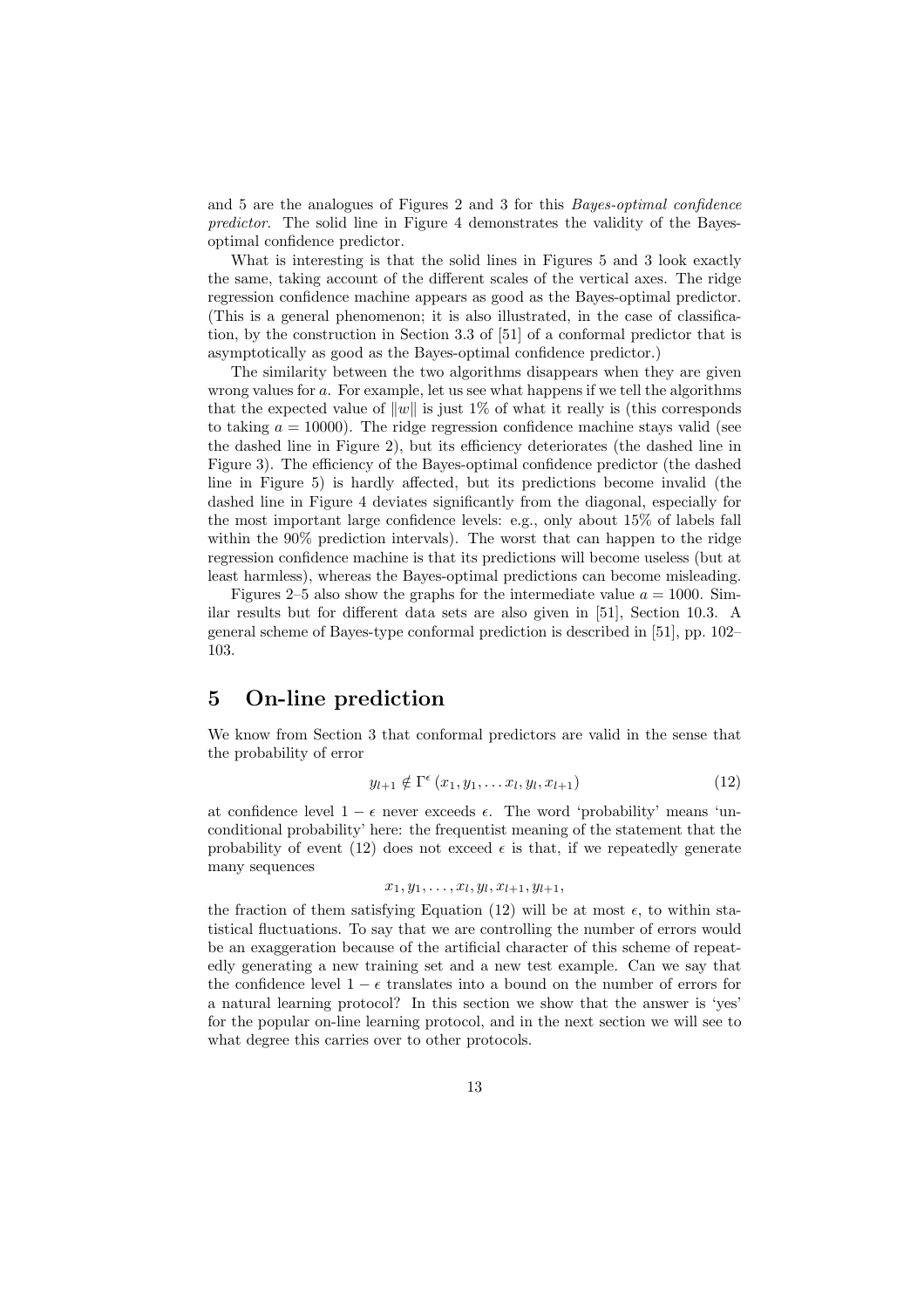

Figure 4: Validity for the Bayes-optimal confidence predictor.



Figure 5: Efficiency for the Bayes-optimal confidence predictor.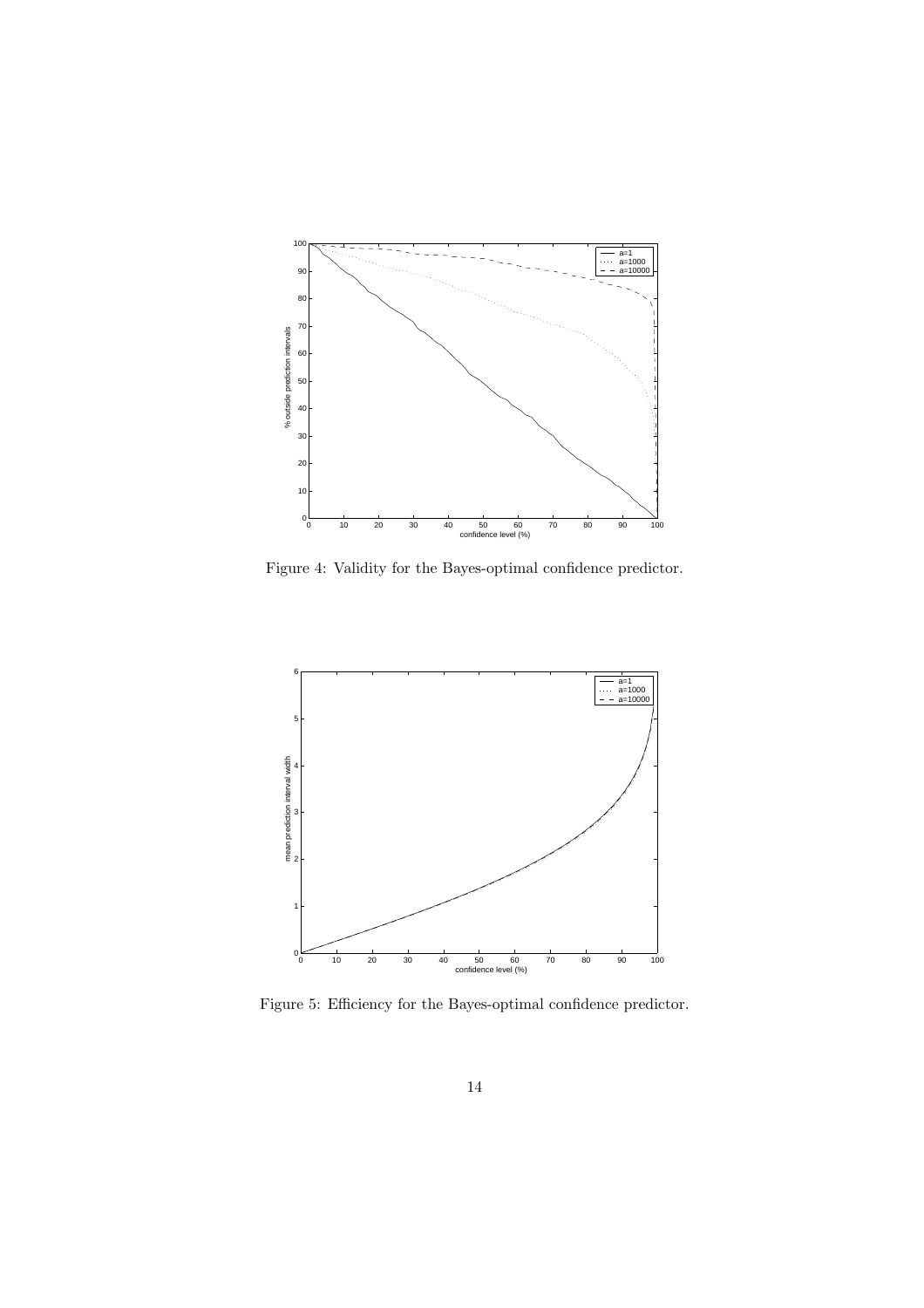In on-line learning the examples are presented one by one. Each time, we observe the object and predict its label. Then we observe the label and go on to the next example. We start by observing the first object  $x_1$  and predicting its label  $y_1$ . Then we observe  $y_1$  and the second object  $x_2$ , and predict its label  $y_2$ . And so on. At the *n*th step, we have observed the previous examples  $(x_1, y_1), \ldots, (x_{n-1}, y_{n-1})$  and the new object  $x_n$ , and our task is to predict  $y_n$ . The quality of our predictions should improve as we accumulate more and more old examples. This is the sense in which we are learning.

Our prediction for  $y_n$  is a nested family of prediction sets  $\Gamma_n^{\epsilon} \subseteq \mathbf{Y}, \epsilon \in (0,1)$ . The process of prediction can be summarized by the following protocol:

ON-LINE PREDICTION PROTOCOL

 $\text{Err}_0^{\epsilon} := 0, \quad \epsilon \in (0, 1);$  $\text{Mult}_0^{\epsilon} := 0, \quad \epsilon \in (0, 1);$  $\text{Emp}_0^{\epsilon} := 0, \quad \epsilon \in (0, 1);$ FOR  $n = 1, 2, ...$ Reality outputs  $x_n \in \mathbf{X}$ ; Predictor outputs  $\Gamma_n^{\epsilon} \subseteq \mathbf{Y}$  for all  $\epsilon \in (0,1)$ ; Reality outputs  $y_n \in \mathbf{Y}$ ; Reality outputs  $y_n \in \mathbf{Y}$ ;<br>  $\operatorname{err}_n^{\epsilon} := \begin{cases} 1 & \text{if } y_n \notin \Gamma_n^{\epsilon} \\ 0 & \text{otherwise,} \end{cases} \quad \epsilon \in (0,1);$  $\text{Err}_{n}^{\epsilon} := \text{Err}_{n-1}^{\epsilon} + \text{err}_{n}^{\epsilon}, \quad \epsilon \in (0,1);$  $\text{mult}_{n}^{\epsilon} := \sum_{n=1}^{\ell} \frac{1}{n-1} + \text{erf}_{n}, \quad \epsilon$ <br>  $\text{mult}_{n}^{\epsilon} := \begin{cases} 1 & \text{if } |\Gamma_{n}^{\epsilon}| > 1 \\ 0 & \text{otherwise} \end{cases}$ 0 otherwise,  $\epsilon \in (0,1);$  $\text{Mult}_n^{\epsilon} := \text{Mult}_{n-1}^{\epsilon} + \text{mult}_n^{\epsilon}, \quad \epsilon \in (0, 1);$ where  $\text{emp}_n^{\epsilon} := \begin{cases} 1 & \text{if } |\Gamma_n^{\epsilon}| = 0 \\ 0 & \text{otherwise} \end{cases}$ 0 otherwise,  $\epsilon \in (0,1);$  $\text{Emp}_n^{\epsilon} := \text{Emp}_{n-1}^{\epsilon} + \text{emp}_n^{\epsilon}, \quad \epsilon \in (0,1)$ END FOR.

As we said, the family  $\Gamma_n^{\epsilon}$  is assumed nested:  $\Gamma_n^{\epsilon_1} \subseteq \Gamma_n^{\epsilon_2}$  when  $\epsilon_1 \geq \epsilon_2$ . In this protocol we also record the cumulative numbers  $\text{Err}_{n}^{\epsilon}$  of erroneous prediction sets, Mult<sup> $\epsilon$ </sup> of *multiple* prediction sets (i.e., prediction sets containing more than one label) and  $\text{Emp}_n^{\epsilon}$  of empty prediction sets at each confidence level  $1-\epsilon$ . We will discuss the significance of each of these numbers in turn.

The number of erroneous predictions is a measure of validity of our confidence predictors: we would like to have  $\text{Err}_n^{\epsilon} \leq \epsilon n$ , up to statistical fluctuations. In Figure 6 we can see the lines  $n \mapsto \text{Err}_{n}^{\epsilon}$  for one particular conformal predictor and for three confidence levels  $1-\epsilon$ : the solid line for 99%, the dash-dot line for 95%, and the dotted line for 80%. The number of errors made grows linearly, and the slope is approximately 20% for the confidence level 80%, 5% for the confidence level 95%, and 1% for the confidence level 99%. We will see below that this is not accidental.

The number of multiple predictions  $\text{Mult}_n^{\epsilon}$  is a useful measure of efficiency in the case of classification: we would like as many as possible of our predictions to be singletons. Figure 7 shows the cumulative numbers of errors  $n \mapsto \text{Err}_n^{2.5\%}$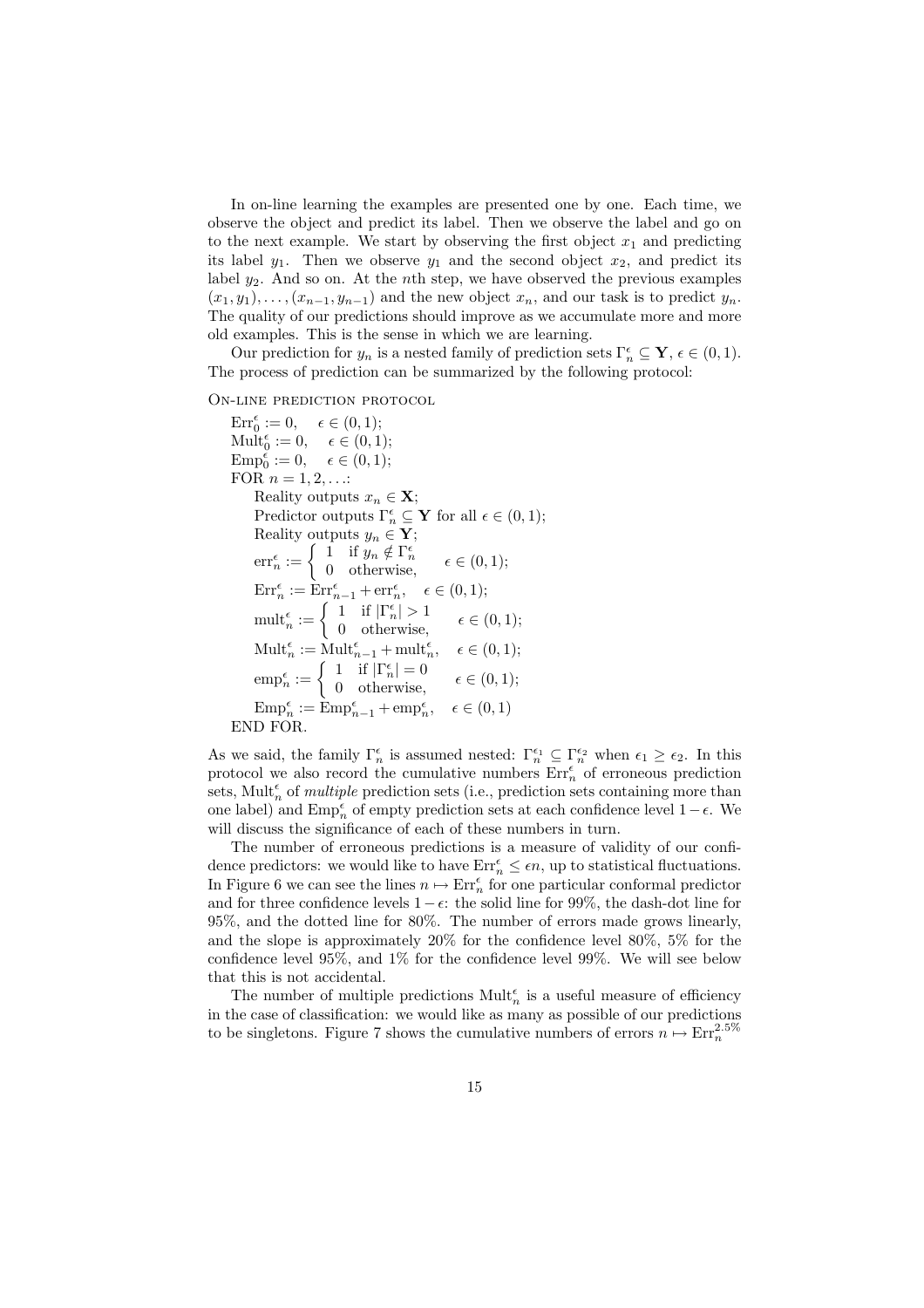

Figure 6: Cumulative numbers of errors for a conformal predictor (the 1-nearest neighbour conformal predictor) run in the on-line mode on the USPS data set (9298 hand-written digits, randomly permuted) at the confidence levels 80%, 95% and 99%.

(solid line) and multiple predictions  $n \mapsto \text{Mult}_n^{2.5\%}$  (dotted line) at the fixed confidence level 97.5%. We can see that out of approximately 10,000 predictions about 250 (approximately 2.5%) were errors and about 300 (approximately 3%) were multiple predictions.

We can see that by choosing  $\epsilon$  we are able to control the number of errors. For small  $\epsilon$  (relative to the difficulty of the data set) this might lead to the need sometimes to give multiple predictions. On the other hand, for larger  $\epsilon$ this might lead to empty predictions at some steps, as can be seen from the bottom right corner of Figure 7: when the predictor ceases to make multiple predictions it starts making occasional empty predictions (the dash-dot line). An empty prediction is a warning that the object to be predicted is unusual (the credibility, as defined in Section 2, is  $\epsilon$  or less).

It would be a mistake to concentrate exclusively on one confidence level 1 −  $\epsilon$ . If the prediction  $\Gamma_n^{\epsilon}$  is empty, this does not mean that we cannot make any prediction at all: we should just shift our attention to other confidence levels (perhaps look at the range of  $\epsilon$  for which  $\Gamma_n^{\epsilon}$  is a singleton). Likewise,  $\Gamma_n^{\epsilon}$ being multiple does not mean that all labels in  $\Gamma_n^{\epsilon}$  are equally likely: slightly increasing  $\epsilon$  might lead to the removal of some labels. Of course, taking in the continuum of predictions sets, for all  $\epsilon \in (0, 1)$ , might be too difficult or tiresome for a human mind, and concentrating on a few conventional levels, as in Figure 1, might be a reasonable compromise.

For example, Table 2 gives the p-values for different kinds of abdominal pain obtained for a specific patient based on his symptoms. We can see that at the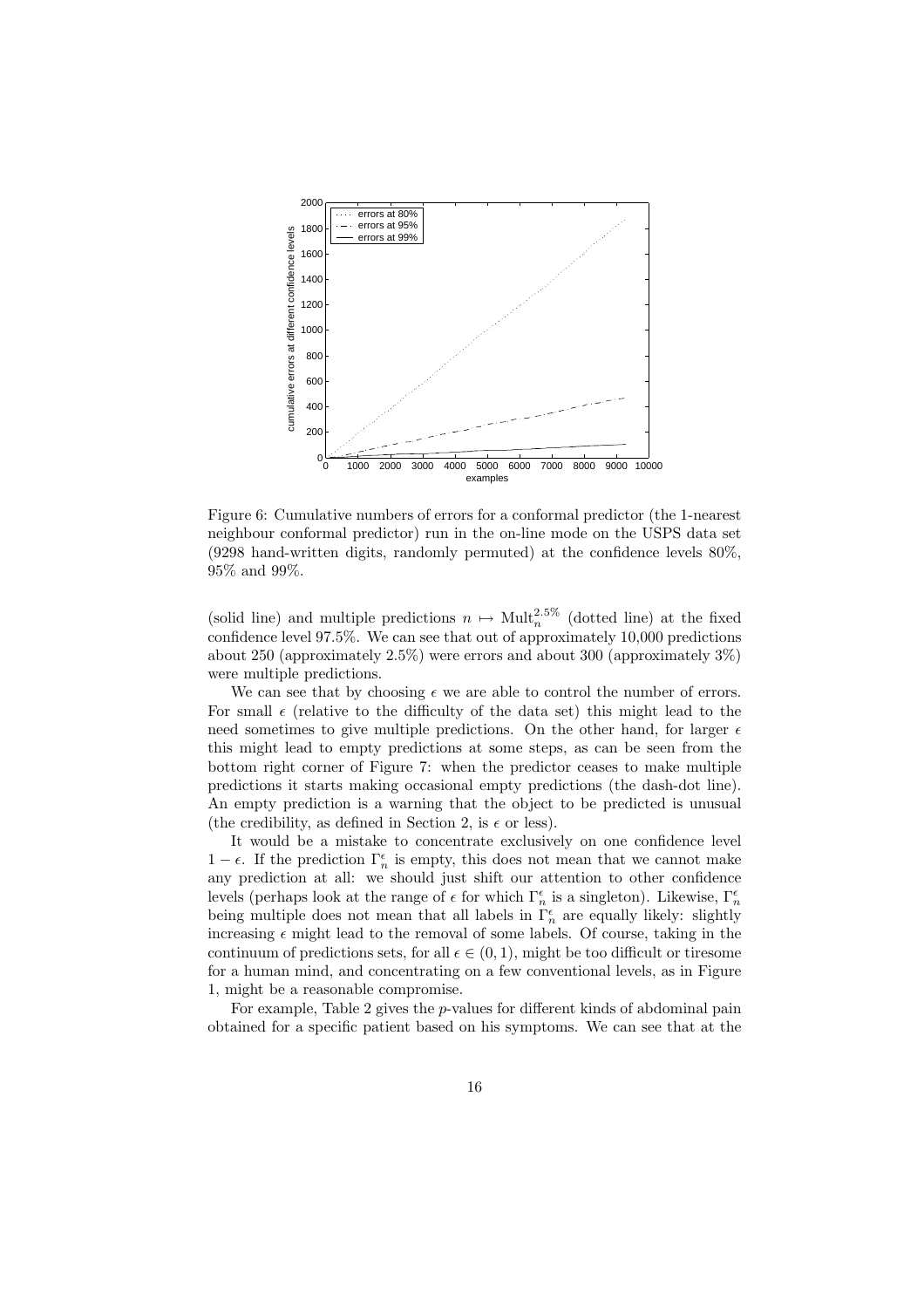

Figure 7: The on-line performance of the 1-nearest neighbour conformal predictor at the confidence level 97.5% on the USPS data set (randomly permuted).

Table 2: A selected test example from a data set of hospital records of patients who suffered acute abdominal pain [15]: the *p*-values for the nine possible diagnostic groups (appendicitis APP, diverticulitis DIV, perforated peptic ulcer PPU, non-specific abdominal pain NAP, cholecystitis CHO, intestinal obstruction INO, pancreatitis PAN, renal colic RCO, dyspepsia DYS) and the true label.

| APP | $\overline{\phantom{a}}$ DIV |  | $PPU$   NAP   CHO | INO. | PAN | $ $ RCO $ $ | ' DYS                                                                                             | true label |
|-----|------------------------------|--|-------------------|------|-----|-------------|---------------------------------------------------------------------------------------------------|------------|
|     |                              |  |                   |      |     |             | $1.23\%$   $0.36\%$   $0.16\%$   $2.83\%$   $5.72\%$   $0.89\%$   $1.37\%$   $0.48\%$   $80.56\%$ | <b>DYS</b> |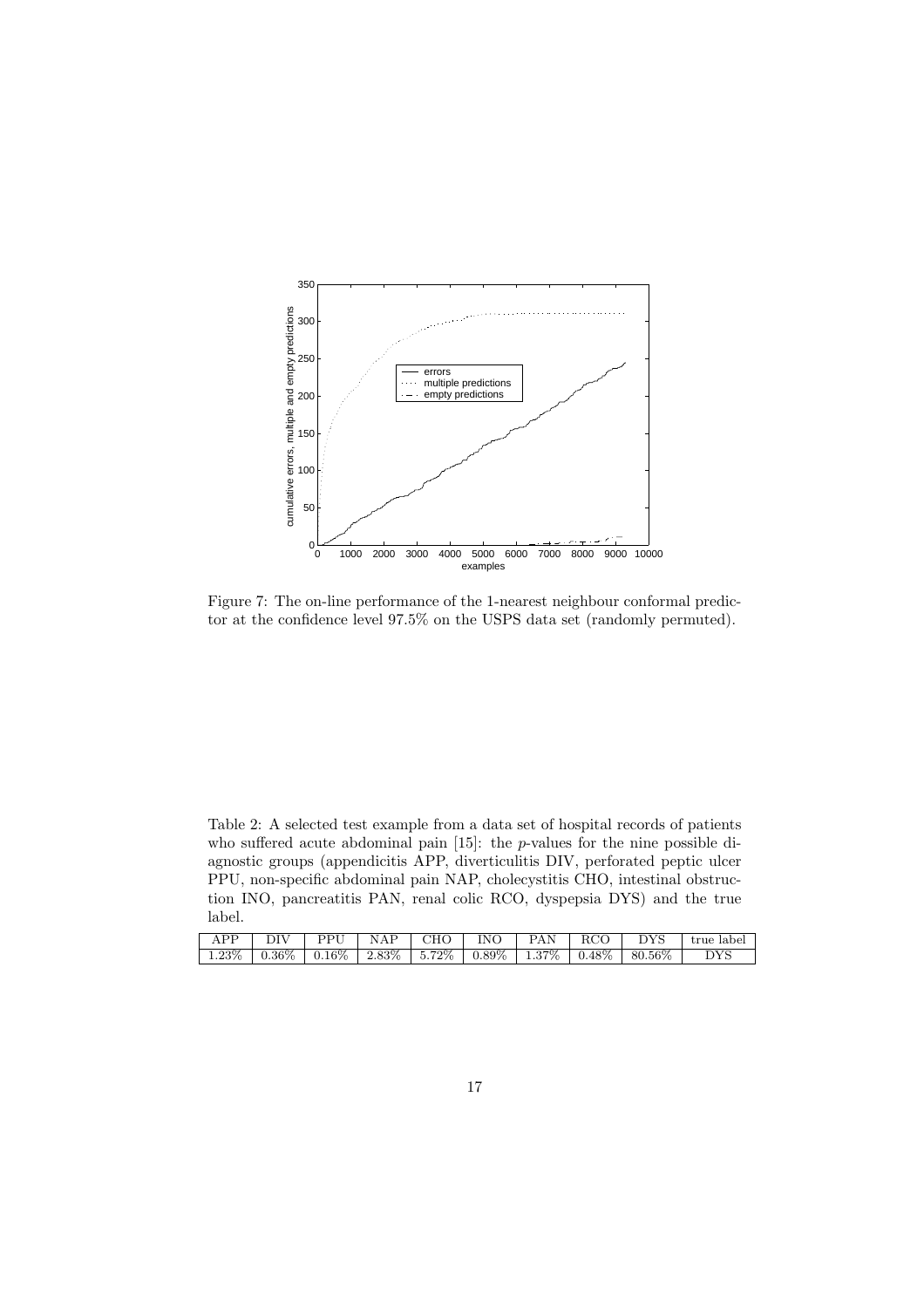confidence level 95% the prediction set is multiple, {cholecystitis, dyspepsia}. When we relax the confidence level to 90%, the prediction set narrows down to {dyspepsia} (the singleton containing only the true label); on the other hand, at the confidence level 99% the prediction set widens to {appendicitis, non-specific abdominal pain, cholecystitis, pancreatitis, dyspepsia}. Such detailed confidence information, in combination with the property of validity, is especially valuable in medicine (and some of the first applications of conformal predictors have been to the fields of medicine and bioinformatics: see, e.g., [3, 35]).

In the case of regression, we will usually have  $\text{Mult}_n^{\epsilon} = n$  and  $\text{Emp}_n^{\epsilon} = 0$ , and so these are not useful measures of efficiency. Better measures, such as the ones used in the previous section, would, for example, take into account the widths of the prediction intervals.

# Theoretical analysis

Looking at Figures 6 and 7 we might be tempted to guess that the probability of error at each step of the on-line protocol is  $\epsilon$  and that errors are made independently at different steps. This is not literally true, as a closer examination of the bottom left corner of Figure 7 reveals. It, however, becomes true (as noticed in [48]) if the p-values (5) are redefined as

$$
p_Y := \frac{|\{i : \alpha_i > \alpha_{l+1}\}| + \eta |\{i : \alpha_i = \alpha_{l+1}\}|}{l+1},\tag{13}
$$

where i ranges over  $\{1, \ldots, l+1\}$  and  $\eta \in [0, 1]$  is generated randomly from the uniform distribution on  $[0, 1]$  (the  $\eta$ s should be independent between themselves and of everything else; in practice they are produced by pseudo-random number generators). The only difference between Equations (5) and (13) is that the expression (13) takes more care in breaking the ties  $\alpha_i = \alpha_{l+1}$ . Replacing Equation (5) by Equation (13) in the definition of conformal predictor we obtain the notion of smoothed conformal predictor.

The validity property for smoothed conformal predictors can now be stated as follows.

Theorem 1 Suppose the examples

$$
(x_1,y_1),(x_2,y_2),\ldots
$$

are generated independently from the same probability distribution. For any smoothed conformal predictor working in the on-line prediction protocol and any confidence level  $1 - \epsilon$ , the random variables  $err_1^{\epsilon}$ , err<sub>2</sub>, ... are independent and take value 1 with probability  $\epsilon$ .

Combining Theorem 1 with the strong law of large numbers we can see that

$$
\lim_{n \to \infty} \frac{\text{Err}_n^{\epsilon}}{n} = \epsilon
$$

holds with probability one for smoothed conformal predictors. (They are 'well calibrated'.) Since the number of errors made by a conformal predictor never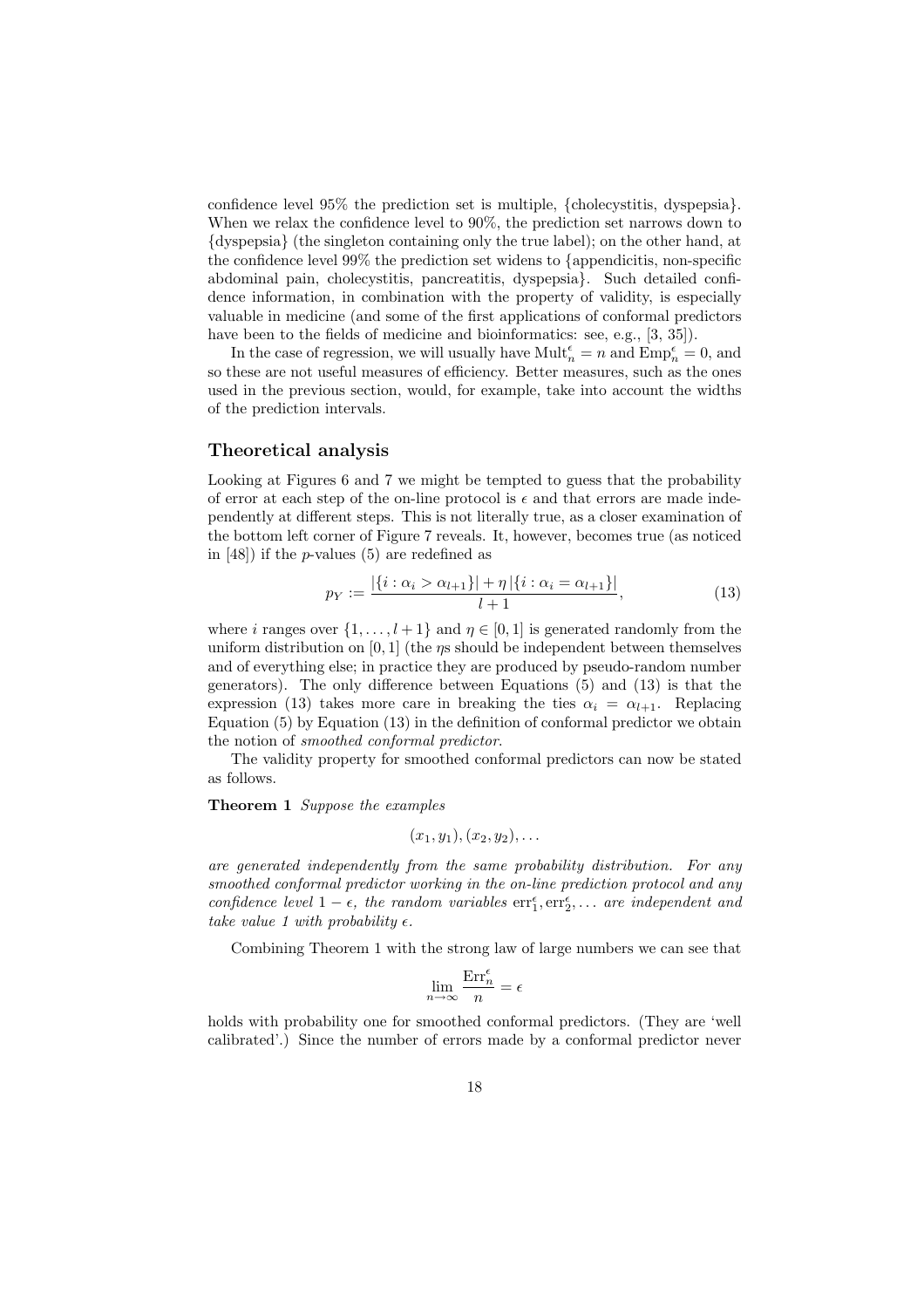exceeds the number of errors made by the corresponding smoothed conformal predictor,

$$
\limsup_{n\to\infty} \frac{{\rm Err}_n^\epsilon}{n}\leq \epsilon
$$

holds with probability one for conformal predictors. (They are 'conservatively well calibrated'.)

# 6 Slow teachers, lazy teachers, and the batch setting

In the pure on-line setting, considered in the previous section, we get an immediate feedback (the true label) for every example that we predict. This makes practical applications of this scenario questionable. Imagine, for example, a mail sorting centre using an on-line prediction algorithm for zip code recognition; suppose the feedback about the true label comes from a human 'teacher'. If the feedback is given for every object  $x_i$ , there is no point in having the prediction algorithm: we can just as well use the label provided by the teacher. It would help if the prediction algorithm could still work well, in particular be valid, if only every, say, tenth object were classified by a human teacher (the scenario of 'lazy' teachers). Alternatively, even if the prediction algorithm requires the knowledge of all labels, it might still be useful if the labels were allowed to be given not immediately but with a delay ('slow' teachers). In our mail sorting example, such a delay might make sure that we hear from local post offices about any mistakes made before giving a feedback to the algorithm.

In the pure on-line protocol we had validity in the strongest possible sense: at each confidence level  $1 - \epsilon$  each smoothed conformal predictor made errors independently with probability  $\epsilon$ . In the case of weaker teachers (as usual, we are using the word 'teacher' in the general sense of the entity providing the feedback, called Reality in the previous section), we have to accept a weaker notion of validity. Suppose the predictor receives a feedback from the teacher at the end of steps  $n_1, n_2, \ldots, n_1 < n_2 < \cdots$ ; the feedback is the label of one of the objects that the predictor has already seen (and predicted). This scheme [33] covers both slow and lazy teachers (as well as teachers who are both slow and lazy). It was proved in [29] (see also [51], Theorem 4.2) that the smoothed conformal predictors (using only the examples with known labels) remain valid in the sense

$$
\forall \epsilon \in (0,1) : \mathrm{Err}_{n}^{\epsilon}/n \to \epsilon
$$
 (as  $n \to \infty$ ) in probability

if and only if  $n_k/n_{k-1} \to 1$  as  $k \to \infty$ . In other words, the validity in the sense of convergence in probability holds if and only if the growth rate of  $n_k$  is subexponential. (This condition is amply satisfied for our example of a teacher giving feedback for every tenth object.)

The most standard batch setting of the problem of prediction is in one respect even more demanding than our scenarios of weak teachers. In this setting we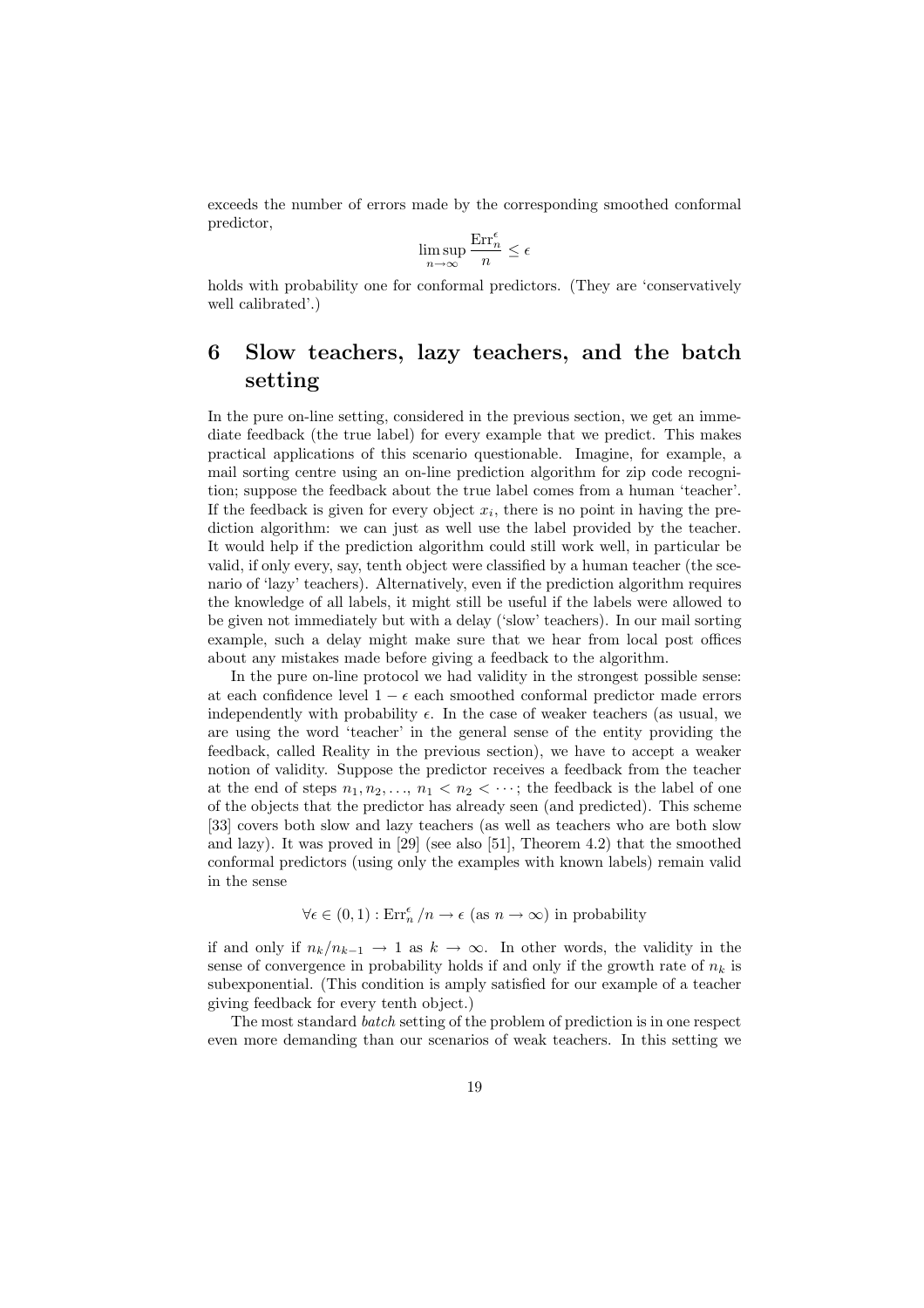

Figure 8: Cumulative numbers of errors made on the test set by the 1-nearest neighbour conformal predictor used in the batch mode on the USPS data set (randomly permuted and split into a training set of size 7291 and a test set of size 2007) at the confidence levels 80%, 95% and 99%.

are given a training set (1) and our goal is to predict the labels given the objects in the test set

$$
(x_{l+1}, y_{l+1}), \dots, (x_{l+k}, y_{l+k}). \tag{14}
$$

This can be interpreted as a finite-horizon version of the lazy-teacher setting: no labels are returned after step l. Computer experiments (see, e.g., Figure 8) show that approximate validity still holds; for related theoretical results, see [51], Section 4.4.

# 7 Induction and transduction

Vapnik's [42, 43] distinction between induction and transduction, as applied to the problem of prediction, is depicted in Figure 9. In inductive prediction we first move from examples in hand to some more or less general rule, which we might call a prediction or decision rule, a model, or a theory; this is the inductive step. When presented with a new object, we derive a prediction from the general rule; this is the deductive step. In transductive prediction, we take a shortcut, moving from the old examples directly to the prediction about the new object.

Typical examples of the inductive step are estimating parameters in statistics and finding an approximating function in statistical learning theory. Examples of transductive prediction are estimation of future observations in statistics  $(9, 6)$ Section 7.5, [38]) and nearest neighbours algorithms in machine learning.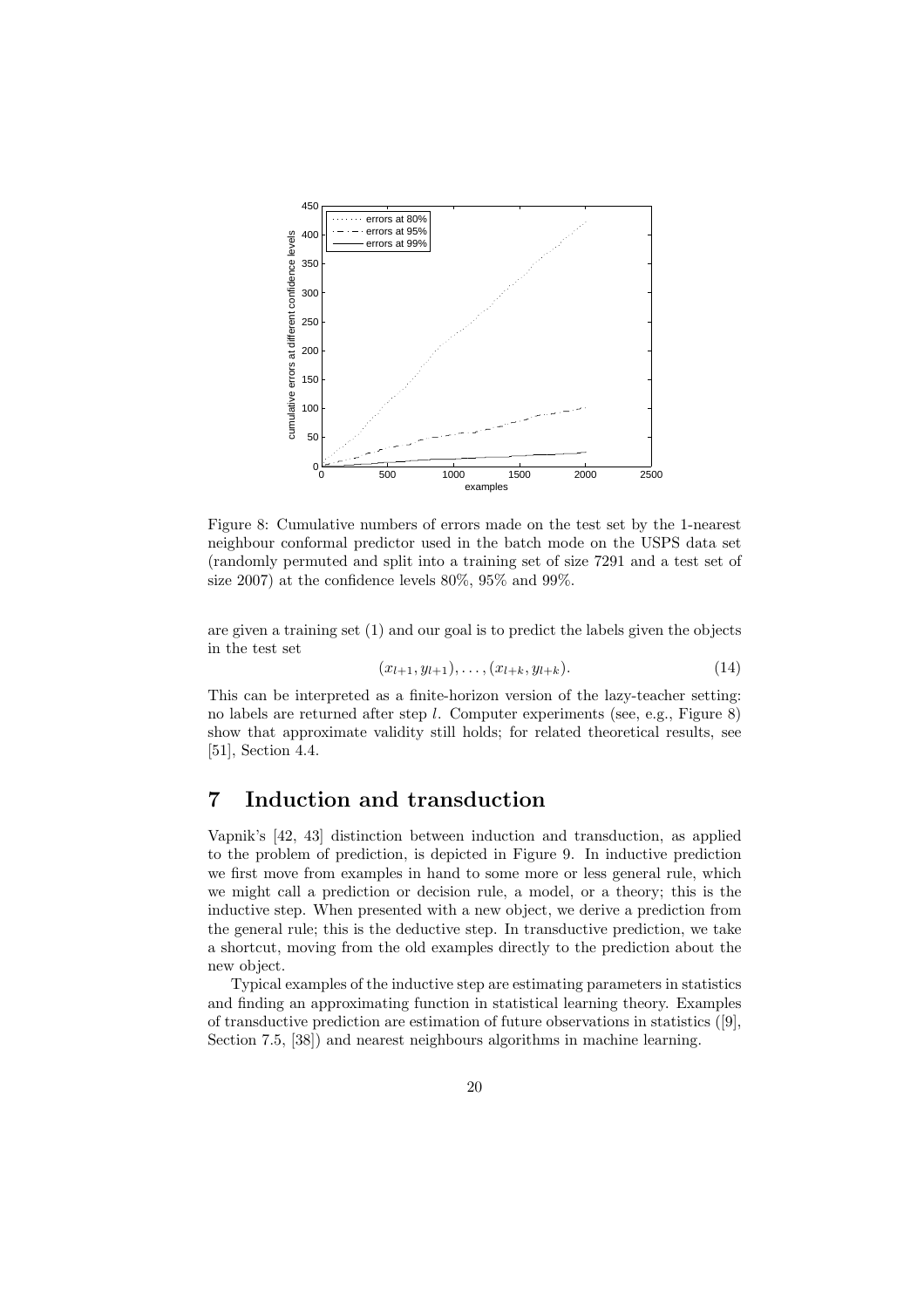

Figure 9: Inductive and transductive prediction.

In the case of simple (i.e., traditional, not hedged) predictions the distinction between induction and transduction is less than crisp. A method for doing transduction, in the simplest setting of predicting one label, is a method for predicting  $y_{l+1}$  from training set (1) and  $x_{l+1}$ . Such a method gives a prediction for any object that might be presented as  $x_{l+1}$ , and so it defines, at least implicitly, a rule, which might be extracted from the training set (1) (induction), stored, and then subsequently applied to  $x_{l+1}$  to predict  $y_{l+1}$  (deduction). So any real distinction is really at a practical and computational level: do we extract and store the general rule or not?

For hedged predictions the difference between induction and transduction goes deeper. We will typically want different notions of hedged prediction in the two frameworks. Mathematical results about induction usually involve two parameters, often denoted  $\epsilon$  (the desired accuracy of the prediction rule) and  $\delta$ (the probability of failing to achieve the accuracy of  $\epsilon$ ), whereas results about transduction involve only one parameter, which we denote  $\epsilon$  in this article (the probability of error we are willing to tolerate); see Figure 9. For a review of inductive prediction from this point of view, see [51], Section 10.1.

# 8 Inductive conformal predictors

Our approach to prediction is thoroughly transductive, and this is what makes valid and efficient hedged prediction possible. In this section we will see, however, that there is also room for an element of induction in conformal prediction.

Let us take a closer look at the process of conformal prediction, as described in Section 3. Suppose we are given a training set (1) and the objects in a test set (14), and our goal is to predict the label of each test object. If we want to use the conformal predictor based on the support vector method, as described in Section 3, we will have to find the set of the Lagrange multipliers for each test object and for each potential label Y that can be assigned to it. This would involve solving  $k|\mathbf{Y}|$  essentially independent optimization problems. Using the nearest neighbours approach is typically more computationally efficient, but even it is much slower than the following procedure, suggested in [30, 31].

Suppose we have an inductive algorithm which, given a training set (1) and a new object x outputs a prediction  $\hat{y}$  for x's label y. Fix some measure  $\Delta(y, \hat{y})$ of difference between y and  $\hat{y}$ . The procedure is: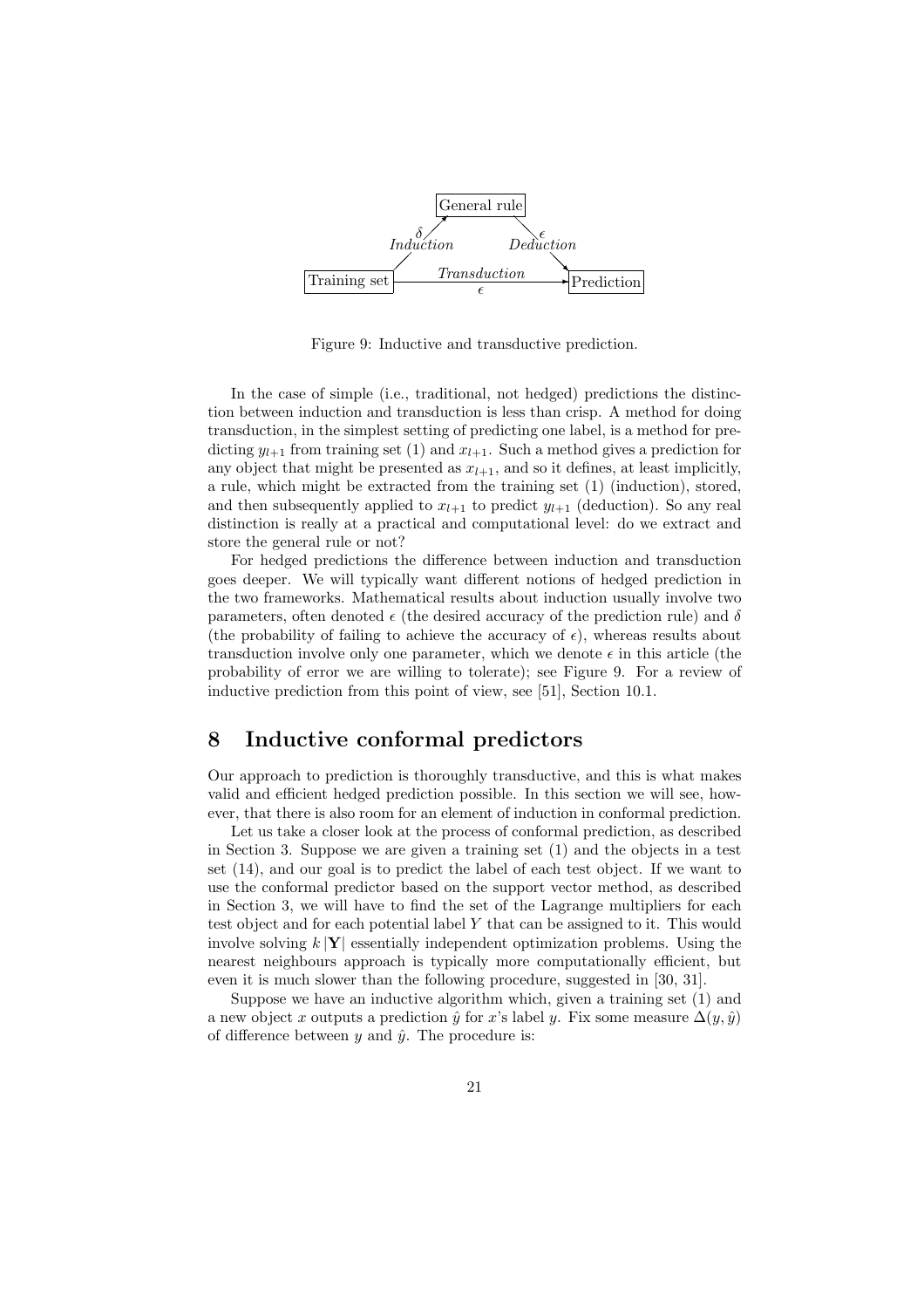- 1. Divide the original training set (1) into two subsets: the proper training set  $(x_1, y_1), \ldots, (x_m, y_m)$  and the *calibration set*  $(x_{m+1}, y_{m+1}), \ldots, (x_l, y_l)$ .
- 2. Construct a prediction rule  $F$  from the proper training set.
- 3. Compute the nonconformity score

$$
\alpha_i := \Delta(y_i, F(x_i)), \quad i = m+1, \dots, l,
$$

for each example in the calibration set.

- 4. For every test object  $x_i$ ,  $i = l + 1, ..., l + k$ , do the following:
	- (a) for every possible label  $Y \in Y$  compute the nonconformity score  $\alpha_i := \Delta(Y, F(x_i))$  and the *p*-value

$$
p_Y := \frac{\#\{j \in \{m+1, \dots, l, i\} : \alpha_j \ge \alpha_i\}}{l - m + 1};
$$

(b) output the prediction set  $\Gamma^{\epsilon}(x_1, y_1, \ldots, x_l, y_l, x_i)$  given by the righthand side of Equation (7).

This is a special case of 'inductive conformal predictors', as defined in [51], Section 4.1. In the case of classification, of course, we could package the  $p$ values as a simple prediction complemented with confidence (8) and credibility (9).

Inductive conformal predictors are valid in the sense that the probability of error

$$
y_i \notin \Gamma^{\epsilon}(x_1, y_1, \ldots x_l, y_l, x_i)
$$

 $(i = l + 1, \ldots, l + k, \epsilon \in (0, 1))$  never exceeds  $\epsilon$  (cf. (12)). The on-line version of inductive conformal predictors, with a stronger notion of validity, is described in [48] and [51] (Section 4.1).

The main advantage of inductive conformal predictors is their computational efficiency: the bulk of the computations is performed only once, and what remains to do for each test object and each potential label is to apply the prediction rule found at the inductive step, to apply  $\Delta$  to find the nonconformity score  $\alpha$  for these object and label, and to find the position of  $\alpha$  among the nonconformity scores of the calibration examples. The main disadvantage is a possible loss of the prediction efficiency: for conformal predictors, we can effectively use the whole training set as both the proper training set and the calibration set.

# 9 Conclusion

This article shows how many machine-learning techniques can be complemented with provably valid measures of accuracy and reliability. We explained briefly how this can be done for support vector machines, nearest neighbours algorithms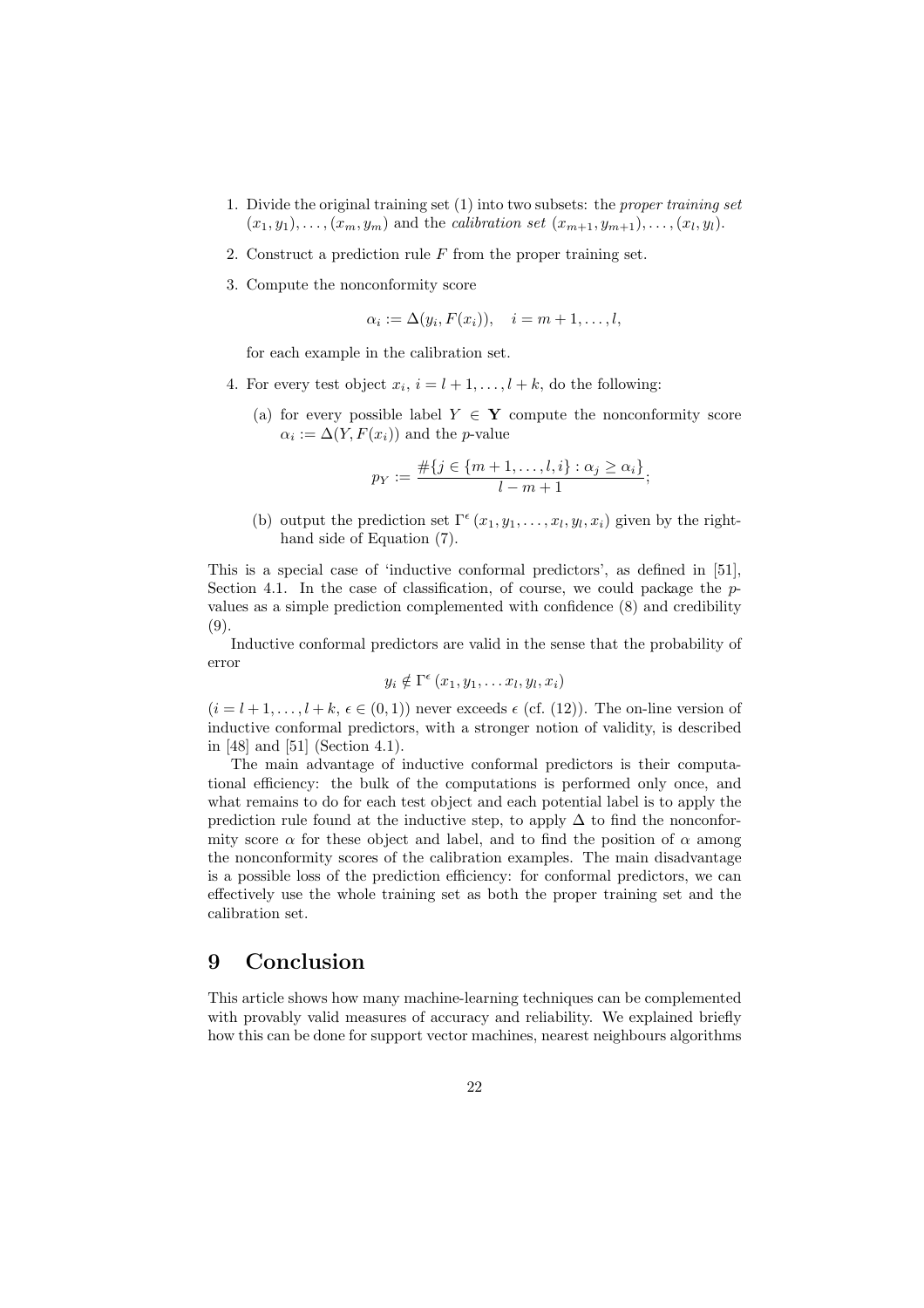and the ridge regression procedure, but the principle is general: virtually any (we are not aware of exceptions) successful prediction technique designed to work under the randomness assumption can be used to produce equally successful hedged predictions. Further examples are given in our recent book [51] (joint with Glenn Shafer), where we construct conformal predictors and inductive conformal predictors based on nearest neighbours regression, logistic regression, bootstrap, decision trees, boosting, and neural networks; general schemes for constructing conformal predictors and inductive conformal predictors are given on pp. 28–29 and on pp. 99–100 of [51], respectively. Replacing the original simple predictions with hedged predictions enables us to control the number of errors made by appropriately choosing the confidence level.

# Acknowledgements

This work is partially supported by MRC (grant 'Proteomic analysis of the human serum proteome') and the Royal Society (grant 'Efficient pseudo-random number generators').

# A Discussion

### Alexey Chervonenkis

Research Institute of Control Problems, Russian Academy of Sciences Computer Learning Research Centre, Royal Holloway, University of London

#### chervnks@ipu.rssi.ru

A large variety of machine-learning algorithms are now developed and applied in different areas of science and industry. This new technique has a typical drawback, that there is no confidence measure for prediction of output value for particular new objects. The main idea of the article is to look over all possible labellings of a new object and evaluate strangeness of each labelling in comparison to the labelling of objects presented in the training set. The problem is to find an appropriate measure of strangeness. Initially the authors try to apply the ideas of Kolmogorov complexity to estimate the strangeness of labelling. But firstly this complexity is not computable, then it is defined up to an additive constant, and finally it is applied to the total sequence of objects, but not to one particular object. So the authors came to another idea (still induced by Kolmogorov complexity). Based on particular machine-learning algorithm it is possible to find a reasonable measure of an object (with its labelling) strangeness. For regression (or ridge regression) it could be the absolute difference between regression result and real output value: the larger is the difference, the stranger is the object. In the SVM approach to pattern recognition it could be the weights of support vectors: the larger is the weight of a vector, the more doubtful seems its labelling, and similar measures of strangeness may be proposed for other algorithms. So the protocol is as follows: look through all possible labellings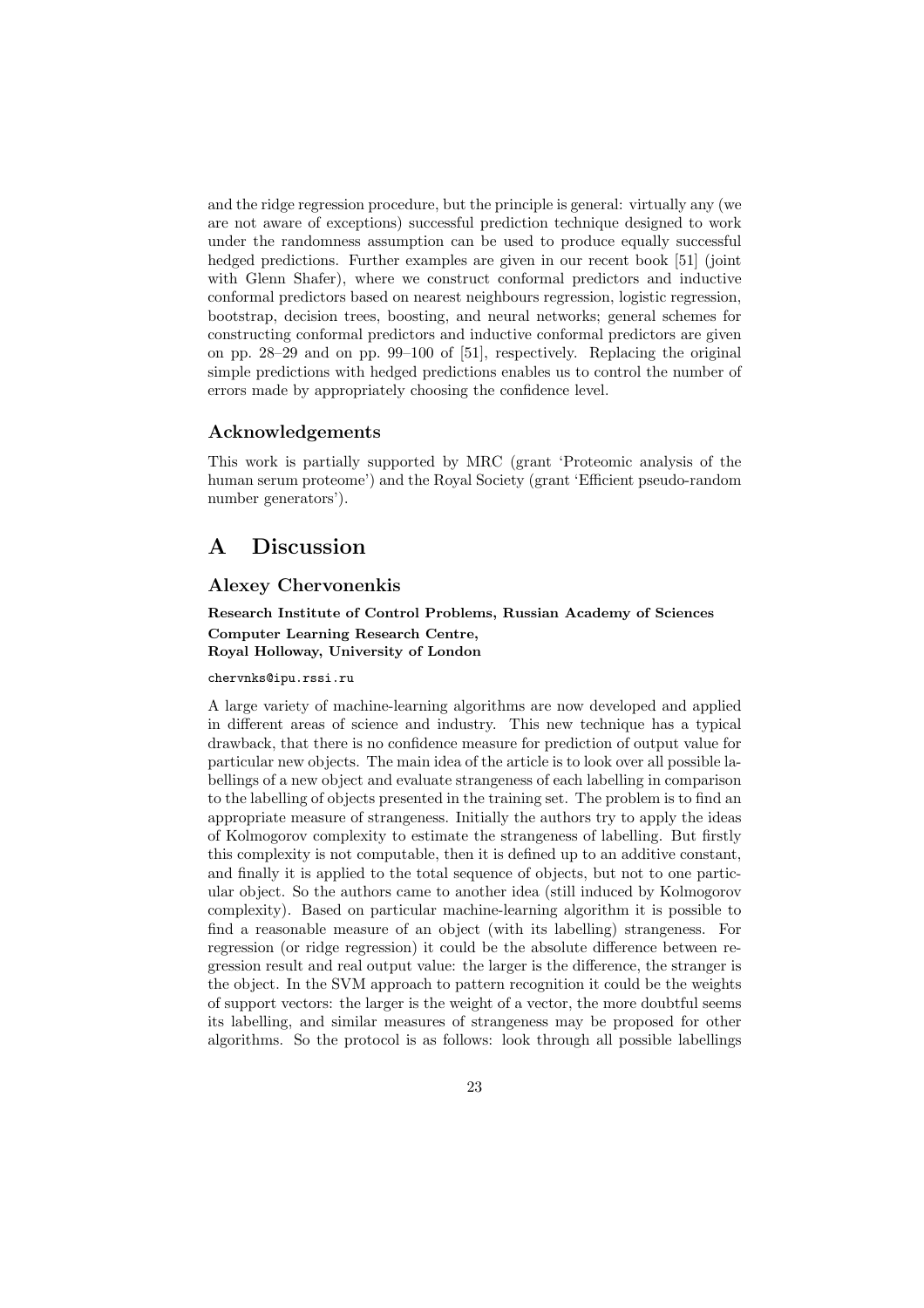of a new object. For each labelling add the object to the training set. Apply the machine-learning algorithm and rank the objects by their measure of strangeness. Estimate credibility of this labelling as (one minus) the ratio of the number of objects in the set stranger than the new one to the total number of objects in the set. This approach seems to be new and powerful. Its main advantage is that it is non-parametric and based only on the i.i.d. assumption. In comparison to the Bayesian approach, no prior distribution is used. The main theoretical result is the proof of validity of proposed conformal predictors. It means that on average conformal predictors never overrate the accuracy and reliability of their predictions. The second result is that asymptotically the relative number of cases when the real output value is within confidence interval converges to the average value of conformal predictors. Software implementing the proposed technique is now applied to a large variety of practical problems.

Still I can mention two drawbacks of the article.

- 1. There is no theoretical discussion on the problem how far proposed confidence intervals are optimal for particular objects. In general it is possible that for some objects the interval is too large, for other it is too small, but on average validity in terms of the article is true. Optimality can be proved for the Bayesian approach, though it needs prior distribution. Experimental results of comparison of proposed conformal predictors with the Bayesian approach for particular problem is presented in the article, and it is shown that the results are quite close to the optimal ones, but some theoretical discussion seems to be useful.
- 2. In pattern recognition problems it is proposed to measure confidence as 'one minus the second largest randomness level detected'. It seems better to use as the measure the difference between the largest and the second largest value. For instance, in Table 1, line 3, we see that for true label 6, credibility is 1.43%, while confidence is 98.93%. If we take the difference between the largest and the second largest value, confidence becomes very low, and really in this case the prediction is false.

In total the article summarizes the whole cycle of works by the authors on conformal predictors and its presentation to the Computer Journal can be only greeted.

# Philip M. Long

#### Google Inc.

#### plong@google.com

Conformal prediction is a beautiful and powerful idea. It enables the design of useful methods for assigning confidence to the predictions made by machinelearning algorithms, and also enables clean and relevant theoretical analyses.

It appears that conformal prediction may have a role to play in reinforcement learning, where an agent must learn from the consequences of its actions.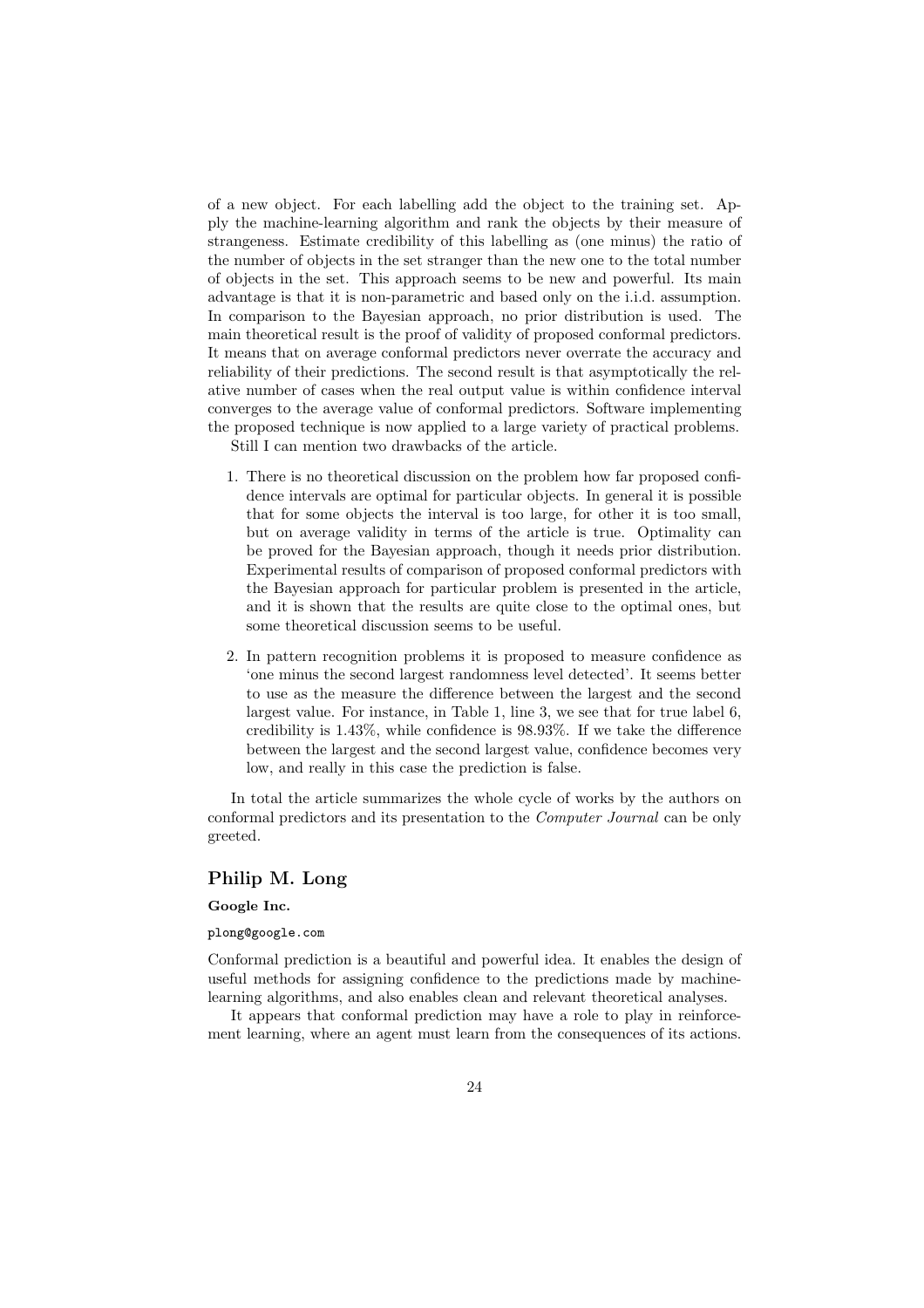In reinforcement learning settings, the behaviour of the learner affects the information its receives, so there is a tension between taking actions to gather useful information (exploration), and taking actions that are profitable right now (exploitation). When an agent can be confident about how to behave, exploration is less advisable. A formalization of this idea has already been exploited to strengthen theoretical guarantees for some reinforcement learning problems [1]; it seems that conformal prediction might be a useful tool for analyses like this.

The authors advanced a view of conformal prediction methods as randomness tests. On the one hand, there is a proof that some conformal predictors are randomness tests. On the other hand, a procedure that satisfies the formal requirement of what is termed a randomness test might return scores that are most closely associated with some other property of the distribution governing all of the examples.

For example, suppose Equation (5) from the article is applied with support vector machines with the linear kernel, and the features are uniform random boolean variables. If the class designation is the parity of the features, the values of (5) should be expected to be less than if the class designation is the value of the first feature, even if the data is i.i.d. for both sources.

Very roughly speaking, in many applications, one expects randomness between examples and structure within them. A randomness test only detects the randomness between examples. It seems that much of the power of the conformal predictors is derived from their ability to exploit structure in the distribution generating the examples.

On the other hand, when a prospective class assignment is at odds with structure found in earlier examples, one possibility is to blame the apparent contradiction on the assertion the training examples were not representative.

Still, the parity example above suggests that effective conformal predictors must be more than good randomness tests, even if the formal notion of what has been termed a randomness test is useful for their analysis.

Whatever the source of the power, one thing that does seem clear is that conformal prediction is a powerful tool.

#### Xiaohui Liu

#### Brunel University

# Impact of hedging predictions on applications with highdimensional data

The authors are to be congratulated on their excellent discussions of the background in the area, their clear exposure of the inadequacies of current approaches to analysing high-dimensional data, and their introduction of ground-breaking methods for 'hedging' the predictions produced by existing machine-learning methods. In this response, I would like to argue that one of the key issues for widening the use of hedged predictions would be how to assist users with careful interpretation and utilisation of the two confidence measures in the predictions.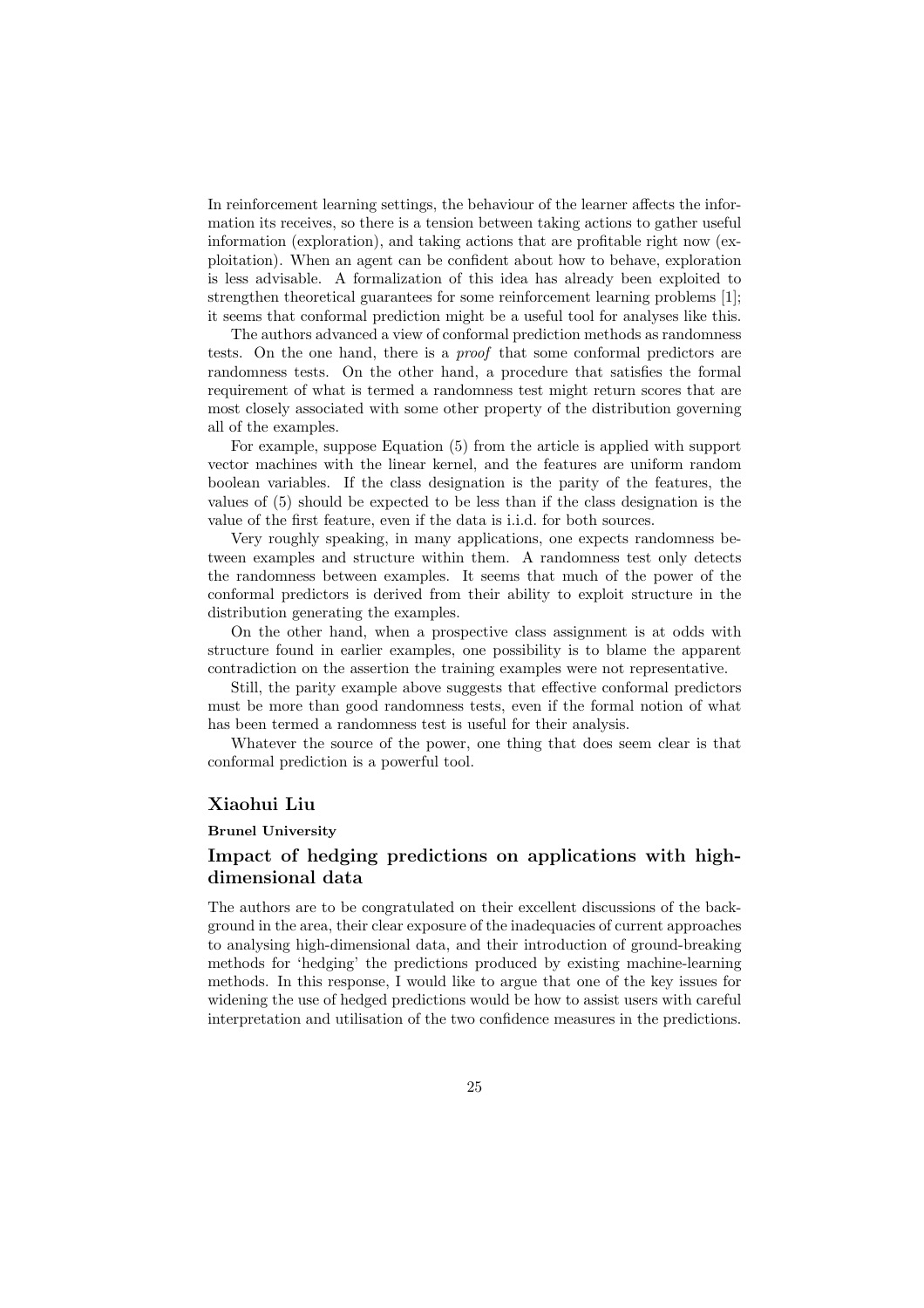I shall use the classification of high-dimensional DNA microarray data as an example.

There has been a lot of work over the past few years on the use of various supervised learning methods to build systems that could classify subjects with or without a particular disease, or categorise genes exhibiting similar biological functions, using the expression levels of genes which are typically in the range of hundreds or thousands. Since algorithms for producing hedged predictions are capable of giving an indication of not only how accurate but also how reliable individual classifications are, they could provide biomedical scientists with a nice way of quickly homing in on a small set of genes with sufficiently high accuracy and reliability for further study.

But how should biologists choose the cut-off values for the two new measures to make that decision? If the values are set too high, we risk many false negatives—interesting genes may escape our attention. If they are too low, we may see many false positives—biologists may have to study many more genes than necessary, which can be costly since such a study may involve examining things such as the sequences of suspect genes, transcription factors, proteinprotein interactions, related structural and functional information, etc., or even conducting further biological experiments [37]. Of course it is also challenging to address how to minimise the false positives and false negatives for any existing statistical confidence measure, but it would be crucial for practitioners to gain as much help as possible when any new measures are introduced.

Recently we have suggested a method for identifying highly predictive genes from a large number of prostate cancer and B-cell genes using a simple classifier coupled with a feature selection and global search method as well as applying data perturbation and cross-validation [45]. We will be keen to extend that approach using the proposed methods to produce hedged predictions, and then study the effects of using the two confidence measures for the same applications.

In short, the proposed methods for hedging predictions should provide practitioners with further information and confidence. Key issues in exploiting their full potentials in real-world applications include how one should effectively interpret the confidence measures and utilise them for decision making in a given situation, and how to build different types of conformal predicting tools to facilitate their use in diverse practical settings.

# Sally McClean

#### University of Ulster

I would like to congratulate the authors on providing a very clear and insightful discussion of their approach to providing measures of reliability and accuracy for prediction in machine learning. This is undoubtedly an important area and the tools developed here should prove invaluable in a variety of contexts.

I was intrigued by the authors' concept of 'strangeness', as measured by the  $\alpha_i$ s. The examples given in the article seem very intuitive and also to perform well. However, I wondered if there were a more principled way of designing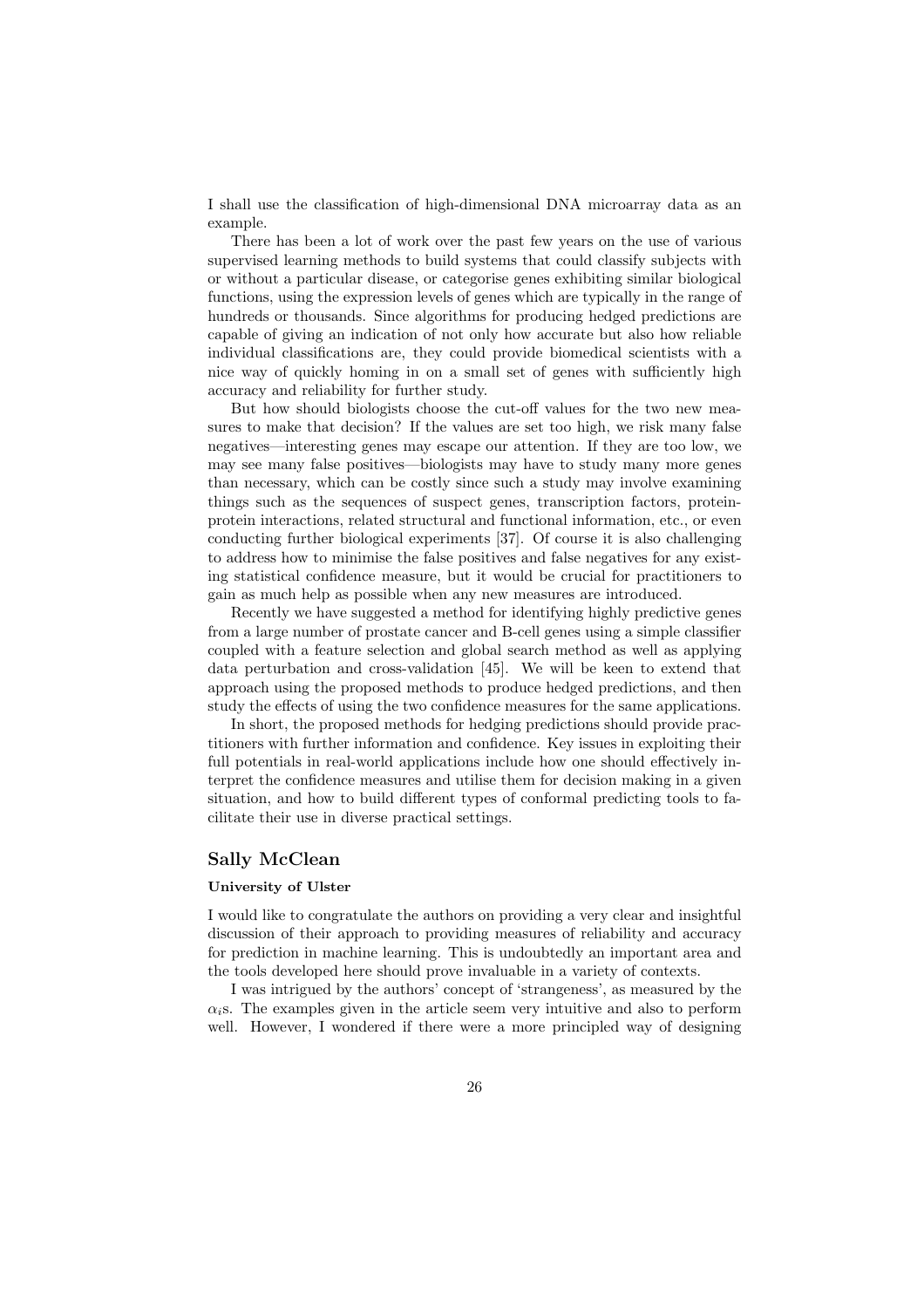good measures of strangeness or should we just look for measures that are high performing in terms of efficiency and computational complexity.

# Zhiyuan Luo and Tony Bellotti

# Computer Learning Research Centre, Royal Holloway, University of London

This is a very stimulating article about the very important issue of making reliable decisions under uncertainty. We would like to discuss some applications of conformal predictors to microarray gene expression classification for cancer diagnosis and prognosis in our collaboration with Cancer Research UK Children's Cancer Group. Microarray technology allows us to take a sample of cells and measure the abundance of mRNA associated with each gene, giving a level of activity (expression) for each gene, expressed on a numeric scale. From the analysis of the microarray data, we can get insights into various diseases such as cancer. Typically machine-learning methods are used for microarray gene expression classification.

Most machine-learning algorithms such as the support vector machine [43] provide only bare predictions, in their basic form. However, not knowing the confidence of predictions makes it difficult to measure and control the risk of error using a decision rule. This issue has been discussed by several authors. Dawid [10] argues that many decisions can only be taken rationally when the uncertain nature of the problem domain is taken into consideration. An example of this is weather forecasting, where Probability of Precipitation forecasts are commonly used, instead of simple bare predictions of rain or no rain. Korb [21] argues that machine learning has traditionally emphasized performance measures that evaluate the amount of knowledge acquired, ignoring issues about confidence in decisions. It is important that decision rules also provide metaknowledge regarding the limits of domain knowledge in order for us to use them effectively with an understanding of risk of outcome. This is possible if we provide a measure of confidence with predictions. In the medical domain, it is important to be able to measure the risk of misdiagnosis or disease misclassification, and if possible, to ensure low risk of error. Machine-learning algorithms have been used to make predictions from microarrays, but without information about the confidence in predictions. Confidence intervals can be given to estimate true accuracy, using classical statistical methods, but in practice the computed intervals are often too broad to be clear that the classification method is reliable. This is due to the typically low sample size and high-dimensionality of microarray data available for any one experiment. In particular, a study of cross-validation for microarray classification using bare prediction has shown high variance of results leading to inaccurate conclusions for small sample size [4]. The problem of sample size is exacerbated in the case of leukaemia by the large number of subtypes, which may mean that only a few samples are available for training for some subtypes. In such circumstances, bare predictions made by conventional algorithms must understandably be treated with caution. There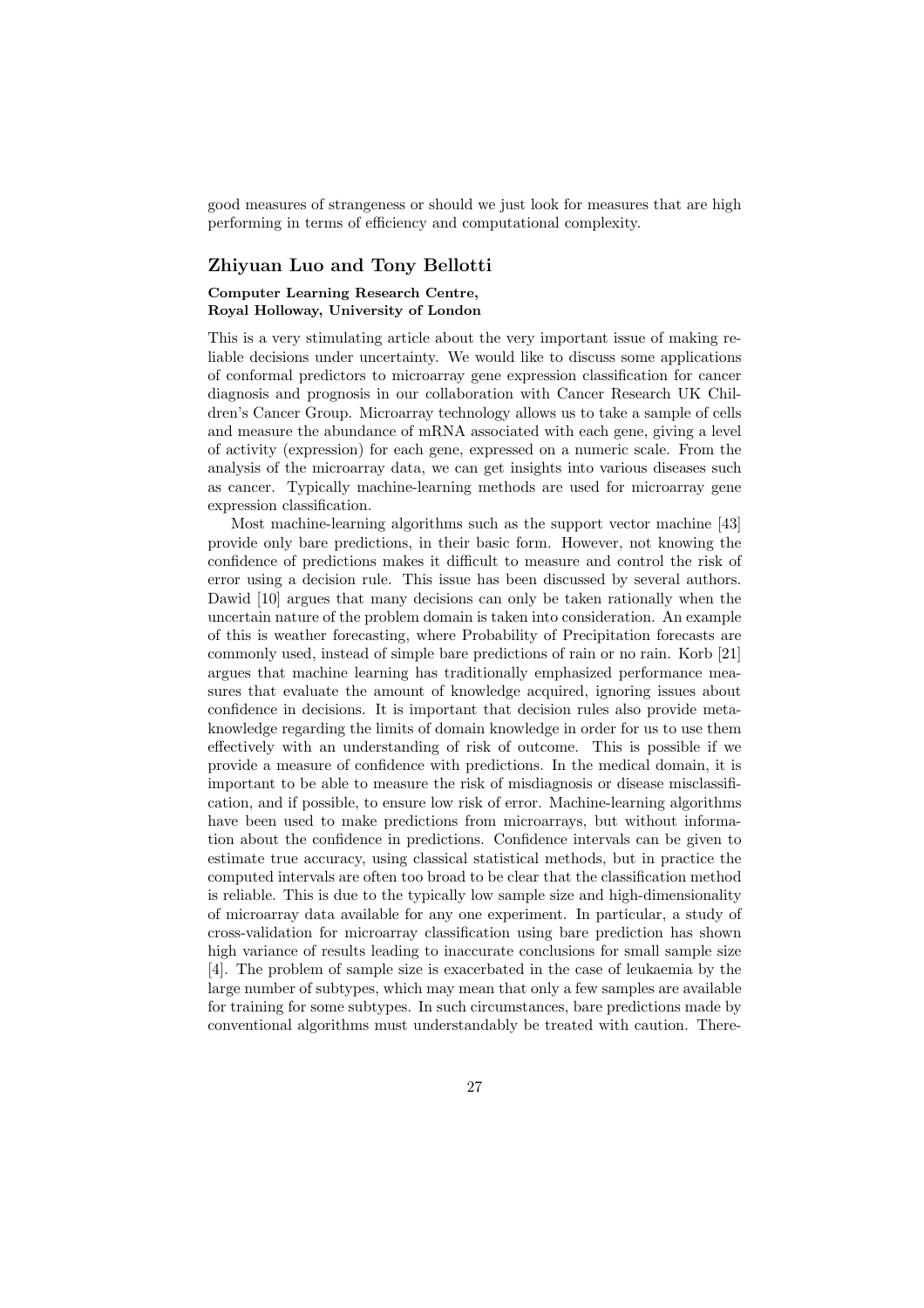fore, there is a need for a theoretical framework that will allow us to determine more accurately the reliability of classification based on microarray data.

The conformal predictors provide a framework for constructing learning algorithms that predict with confidence. Conformal predictors allow us to supplement such predictions with a confidence level, assuring reliability, even for small sample size. This approach is therefore particularly suitable for the classification of gene expression data. For traditional learning algorithms, usually given as simple predictors, the focus has naturally been on improved accuracy. For these algorithms, efficiency is fixed as all predictions are of one single class label. In contrast, with conformal predictors, accuracy is controlled by a preset confidence level and efficiency is variable and needs to be optimized. When evaluating the performance of a learning algorithm, it is important to measure error calibration as well as its accuracy. This has been a somewhat neglected aspect of evaluation. The main benefit of conformal predictors is that calibration is controlled by the a priori confidence level. The challenge is to design nonconformity measures for the underlying learning algorithms to maximize efficiency.

Another benefit of conformal predictors is that they can give a level of uncertainty regarding each individual prediction in the form of a hedged region prediction. In contrast the confidence interval supplies only a general estimate for true accuracy for single class label predictions, therefore supplying no information regarding uncertainty for individual predictions. For many learning problems, this may be important to distinguish those patients that are easier to diagnose from others, in order to control risk for individual patients.

# David Bell

#### Department of Computer Science, Queen's University Belfast, Belfast BT1 7NN

#### da.bell@qub.ac.uk

In data mining meaningful measures of validity and possible ways of using them are always welcome. They can supplement more naïve, readily accessible quantities. As in other aspects of computing, such as hashing or clustering, 'Horses for courses' is the rule when looking for mining algorithms and the same applies to measures of their 'goodness'. Now there are two types of thinker according to the philosopher A. Whitehead—'simple-minded' and 'muddle-headed'. Neither description is particularly flattering. Some abstract analysts looking for understanding and explanation tend to the first extreme, and some practical problem solvers looking for pay-offs are towards the other end of the spectrum.

In data mining exchanges of ideas between the two types are common. For example, Kolmogorov complexity is noncomputable, and some practitioners see it as conceptually so rarefied that it is of little use. However, due not least to the efforts of authors such as Alex Gammerman and Volodya Vovk, practical value can accrue from the concept. More muddle-headed activity can also be useful. Aeronautics has matured to a degree not yet registered in the emergence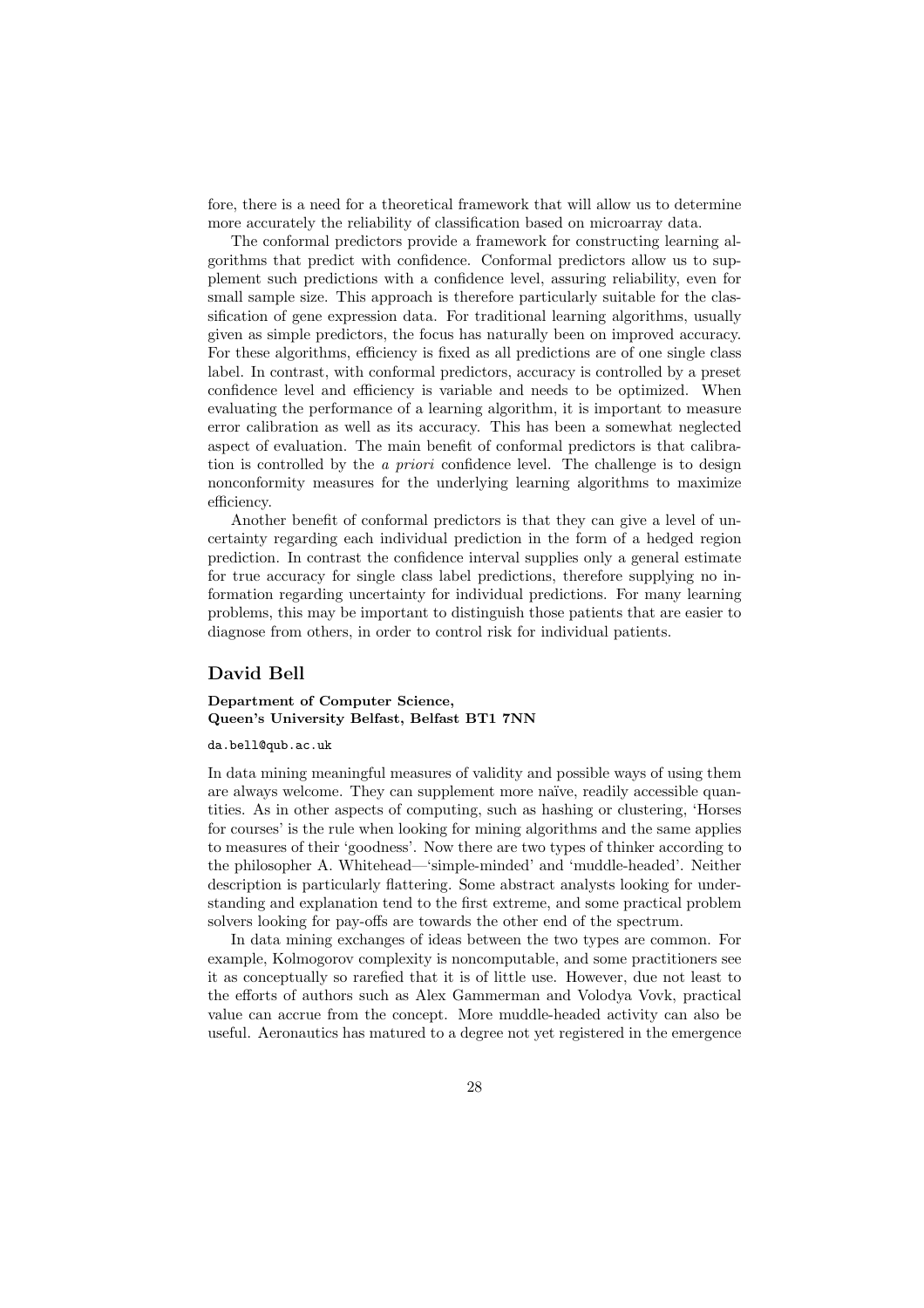of machine learning. Its pioneers had an interesting, muddle-headed way of working. In the early days, brash enthusiasts made 'wings' and jumped off cliffs. If something worked, the analysis/understanding/insights often came later, and led to real progress.

The BCS Machine Intelligence Prize is in this spirit. It is awarded annually for a live demonstration of Progress Towards Machine Intelligence—'can-do' system building by competitors—who might, incidentally, understand 'hedging' as something entirely more practical than its sense in our article, or at least something to do with programming language theory or XML. Full understanding often lags behind, but it would be better to have a nice balance between the simple-minded and muddle-headed inputs. Using the words of P. Dawid, experimentalist AI researchers who aim to produce programs with learning behaviour like that of animals make '. . . valuable contributions going beyond those likely to occur to a mindset constrained by probability theory or coding theory' [11], but progress will be held up if the foundations are not attended to.

Things are moving ahead in data mining. The simple-minded approach is becoming less simple. Increased scope is being introduced; e.g., in the training/learning sequences, test labels can be explicitly related, and dependent prediction can be beneficial even on i.i.d. data. Furthermore, M. Gell-Mann suggests using 'the length of the shortest message that will describe a system. . . employing language, knowledge, and understanding that both parties share' instead of Kolmogorov complexity [16]. Now some scientists resist, and 'share. . . a degree of embarrassment' at, including consciousness at the most fundamental levels—but, for example, it 'remains a logical possibility that it is the act of consciousness which is ultimately responsible for the reduction of the wave packet' in quantum mechanics [2].

In muddle-headed games of prediction, muddiness as defined by J. Weng [56] is prevalent, and they often have in-built structure. There are emerging paradigms of learning, e.g., in robotics and video mining. For example, secondorder learning, or learning about learning, is evident when a predator watches a potential prey as it adapts, to try to get an advantage. Here, because of the inherent structuring in the data, we have both inductive and transductive learning. The inductive learning and inference approach is useful when an overview model of the problem is required. But such models are difficult to create and update, and they are often not needed. A long time ago, J. S. Mill [27] wrote 'An induction from particulars to generals, followed by a syllogistic process from those generals to other particulars. . . is not a form in which we must reason. . . '. (Muddle-headed?) transductive arguing from particulars to particulars is often better. To combine transductive and inductive reasoning for robotics, video mining and other applications, we focus on rough sets methods—for associative learning and multi-knowledge. Adaptability, representation and noise handling are key issues. Hopefully we can adopt some of the measures presented here.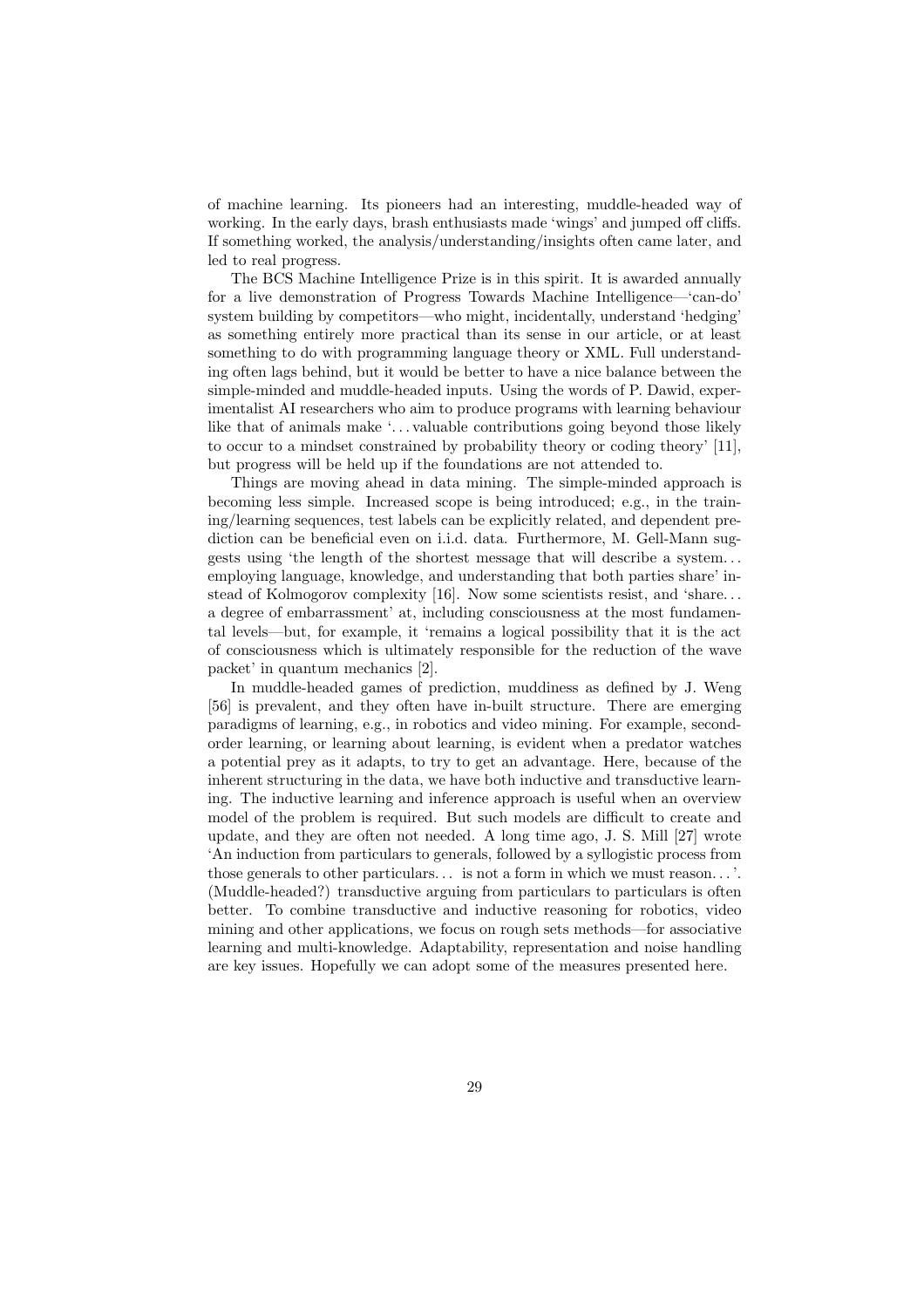# David L. Dowe

### Faculty of IT, Monash University, Clayton, Victoria 3800, Australia

#### dld@bruce.csse.monash.edu.au

Profs Gammerman and Vovk advocate a welcome preference for the generality of the (universal) Turing machine (TM) (and Kolmogorov complexity) approach over the conventional Bayesian approach (which usually assumes 'a parametric statistical model, sometimes complemented with a prior distribution on the parameter space') to (inference and) prediction. My comments below are based on my best understanding.

There are many parallels between the authors' approach (to prediction) and the Minimum Message Length (MML) approach (to inference) of Wallace et al. [53, 54, 55, 52], and also some apparent distinctions.

The authors mention randomness tests and that 'Martin-Löf (developing Kolmogorov's earlier ideas) proved that there exists a smallest, to within a constant factor, randomness test'. This parallels the formal relationship between Kolmogorov complexity, (universal) TMs and (Strict) MML [55] and the choice (within a small constant) ([52], Section 2.3.12) of a simplest UTM as a way of modelling prior ignorance.

In Section 2, the confidence in the prediction is one minus the second largest randomness level detected by t. For non-binary problems, this confidence seems too large—if all of the randomness levels were close in value to one another, the confidence should presumably be close to 1 divided by the number of classes. In Figure 6, perhaps relatedly, the three lines appear to have slightly larger gradients than their confidence levels should permit.

At the end of Section 2, because their universal confidence predictor is not computable, the authors set their goal to find computable approximations. In this case, there are both frequentist ([54], Section 3.3) and algorithmic complexity ([55], [52], Section 6.7.2, p. 275) Bayesian reasons for advocating Strict MML (SMML) as a form of inference. SMML can be further approximated ([52], Chapters 4–5, etc., [55], Section 6.1.2).

The choice of (universal or non-universal) TM and of randomness test,  $t$ , is still a Bayesian choice ([55], [52], Section 2.3) (even if not conventionally so  $([52],$  Sections  $(2.3.11-2.3.13)$ , so in Section 4 when the authors find an improvement over the 'Bayes-optimal predictor' and talk of a conformal predictor being 'asymptotically as good as the Bayes-optimal', this might be because their underlying TM is more expressive than the original Bayesian prior and so has it as a special case.

In Table 1 and Section 4, which (non-universal) test is being used?

I would welcome log-loss scores reported with the error counts of Figures 6 and 7.

MML has dealt with problems where the amount of data per continuousvalued parameter is bounded above ([52], Section 6.9) and with 'inverse learning' problems where the best way to model the target attribute might be to model it jointly or to model other attributes in terms of it ([13], [7], [8], [40], Section 5).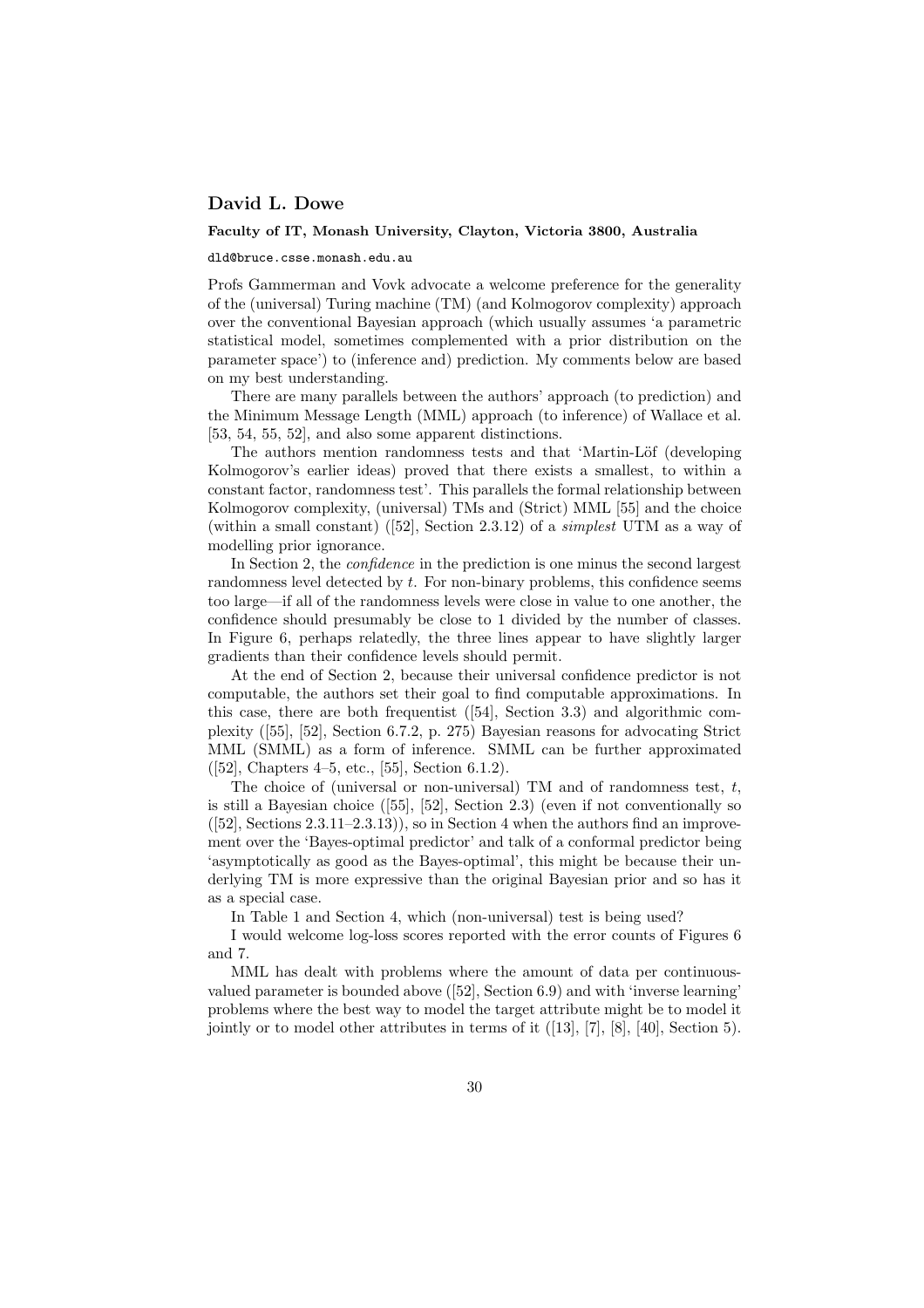Vapnik ([42], Section 4.6) discusses using MDL (or MML) to model SVMs. For a hybrid of both decision trees and SVMs using MML and allowing nonbinary classifications (without requiring 'one-against-the-rest' procedures), see [40].

Inference and prediction are closely related ([55], Section 8), and we endorse the TM approach to both problems. Today's article has been a useful advance in this direction.

# Glenn Shafer

#### Royal Holloway, University of London, and Rutgers University

This article provides an excellent explanation of the fundamentals of conformal prediction. I have already begun recommending it to those who want to master the method without wading into the more comprehensive and intricate exposition in [51].

Like all good ideas, conformal prediction has a complex ancestry. As Gammerman and Vovk explain, they invented the method as a result of their study of work by Chervonenkis, Vapnik, Kolmogorov, and Martin-Löf. But they subsequently discovered related ideas in earlier work by mathematical statisticians. As we explain on pp. 256–257 of [51], Sam Wilks, Abraham Wald, and John Tukey developed non-parametric tolerance regions based on permutation arguments in the 1940s, and Donald Fraser and J. H. B. Kemperman used the same idea to construct prediction regions in the 1950s. From our viewpoint, Fraser and Kemperman were doing conformal prediction in the special case where ys are predicted without the use of xs. It is easy (once you see it) to extend the method to the case where xs are used, and Kei Takeuchi has told us that he explained this in the early 1970s, first in lectures at Stanford and then in a book that appeared in Japanese in 1975 [38]. Takeuchi's idea was not taken up by others, however, and the rediscovery, thorough analysis, and extensions by Gammerman and Vovk are remarkable achievements.

Because it brings together methods well known to mathematical statisticians (permutation methods in non-parametrics) and a topic now central to machine learning (statistical learning theory), the article prompts me to ask how these two communities can be further unified. How can we make sure the next generation of mathematical statisticians and computer scientists will have full access to each other's experience and traditions?

Statistical learning theory is limited in one very important respect: it considers only the case where examples are independent and identically distributed, or at least exchangeable. The i.i.d. case has also been central to statistics ever since Jacob Bernoulli proved the law of large numbers at the end of the 17th century, but its inadequacy was always obvious. Leibniz made the point in his letters to Bernoulli: the world is in constant flux; causes do not remain constant, and so probabilities do not remain constant. Perhaps Leibniz's point is a counterexample to itself, for it is as topical in 2006 as it was in the 1690s. In the most recent issue of Statistical Science, David Hand gives as one of his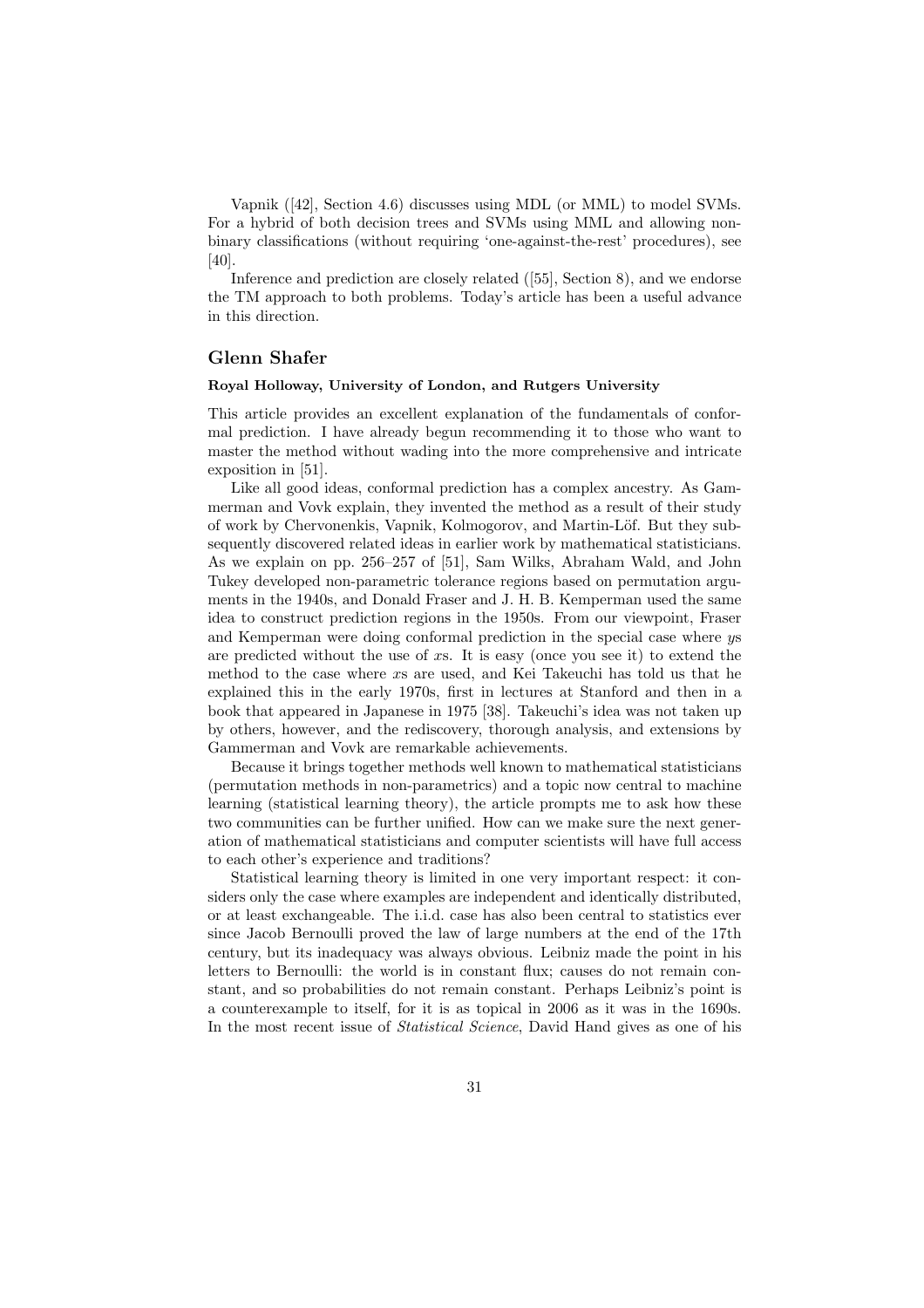reasons for scepticism about apparent progress in classifier technology the fact that 'in many, perhaps most, real classification problems the data points in the design set are not, in fact, randomly drawn from the same distribution as the data points to which the classifier will be applied' [18].

It is revealing that Hand finds it necessary to say this three centuries after Leibniz. We can cite methods that have been developed to deal with non-i.i.d. data:

- 1. Starting at the end of the 18th century, probabilists used models in which the ys are independent only given the xs. To get results, they then made strong assumptions about the distribution of the ys. If we assume the ys are Gaussian with constant variance and means linear in the xs, we get the Gauss linear model, so called because Gauss used it to prove the optimality of least squares [51].
- 2. Starting with Markov at the end of the 19th century, probabilists have studied stochastic process models—probability models for successive examples that are not necessarily i.i.d.
- 3. Statisticians often take differences between successive observations, perhaps even higher-order differences, in attempt to get something that looks i.i.d.
- 4. A major topic in machine learning, prediction with expert advice, avoids making any probability assumptions at all. Instead, one specifies a class of prediction procedures that one is competing with [6].

But we have stayed so true to Bernoulli in our overview of what statistics is about that we seldom ask potential statisticians and data analysts to look at a list like this. A general course in statistical inference usually still studies the i.i.d. case, leaving each alternative to be taken up as something distinct, often in some specialized discipline, such as psychometrics, econometrics, or machine learning, whose special terminology makes its results inaccessible to others. Except perhaps in a course in 'consulting', we seldom ponder or teach how to compare and choose among the alternatives.

Reinforcing the centrality of the i.i.d. picture is the centrality of the Cartesian product as the central structure for relational databases. Neither in statistics nor in computer science have we built on Art Dempster's now classic (but unfortunately not seminal) article on alternatives to the Cartesian product as a data structure [12].

More than 15 years ago I urged that statistics departments embrace the insights of specialized disciplines such as econometrics and machine learning in order to regain the unifying educational role that they held in the mid-twentieth century [34]. It is now clear that this will not happen. Statistics is genetically imprinted with the Bernoulli code [5]. Perhaps the machine learning community, which has had the imagination to break out of the probabilistic mode altogether with its concept of prediction with expert advice, should pick up this leadership mantle.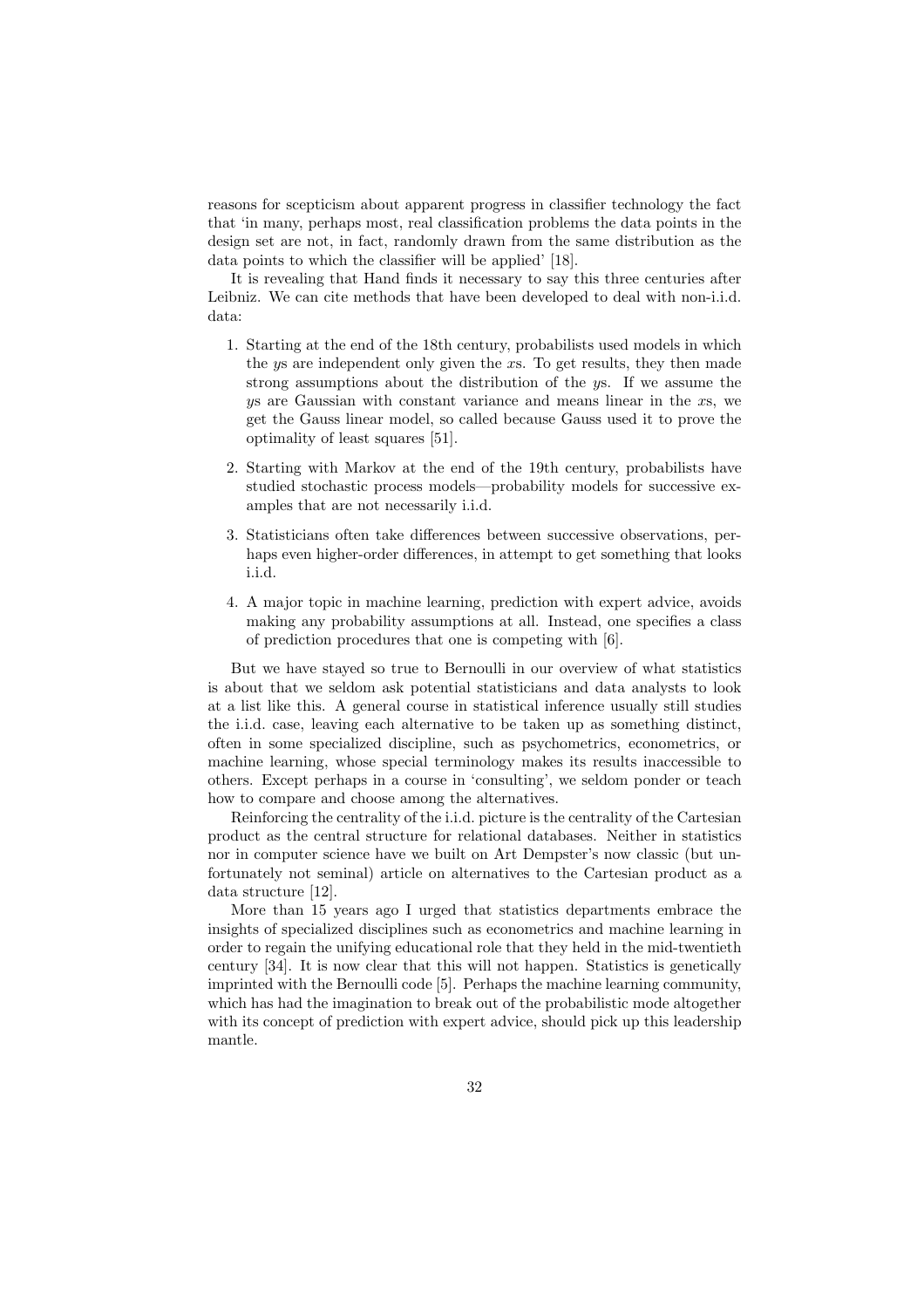# Drago Indjic

### London Business School

Are there any results in applying confidence and credibility estimates to active (statistical) experiment design?

# Glenn Hawe

### Vector Fields Ltd., Oxford

#### School of Electronics and Computer Science, Southampton

In cost-effective optimization, 'surrogate modelling' is the estimation of objective function values for unevaluated design vectors, based on a set of design vectors which have their objective function values known. In this sense, surrogate modelling is to an optimization researcher, what machine learning is to a computer scientist.

Surrogate model-assisted optimization algorithms may be divided into two main categories [19]: two-stage and one-stage varieties. Two-stage algorithms involve fitting a surface to the observed examples, and then selecting the next design vector (object, in machine-learning terminology) to evaluate, based on this prediction (the idea in optimization being to evaluate the design vector (object) with the lowest valued objective function value (label)). Usually it is just the object with the lowest valued label which is evaluated, but sometimes uncertainty considerations are taken into account too, e.g., [20].

One-stage algorithms differ significantly—they make a hypothesis about the position of the global minimum, both its position in design variable space (its object value), and its objective function value (its label—hypothesized to be lower than the current minimum label), and then calculate the credibility of the surface which passes through the hypothesized point and the observed points. The credibility of the surface is related to its 'bumpiness', with bumpier surfaces being deemed less credible. The design vector which is evaluated next is the one which has the most credible surface passing through it (i.e., the object which has its label observed next is the object which has the most credible surface passing through it, having hypothesized its label to be lower than the lowest valued label observed so far).

So, it appears that, in machine-learning terminology, 'inductive inference' is completely analogous to 'two-stage algorithms' and 'transductive inference' is completely analogous to 'one-stage algorithms'. The interesting thing for optimization is that there has only been one one-stage algorithm proposed so far in the literature: an algorithm known as rbfsolve [17], which uses radial basis functions to interpolate the points, and is one of the best performing (single-objective) optimization algorithms around. It would appear that the work done by Gammerman and Vovk allows the one-stage technique of selecting points to evaluate to be applied to a wider range of surrogate models (and in particular, support vector machines), as it proposes a quantitative measure of the reliability of a hypothesized prediction. I suspect that a greater range of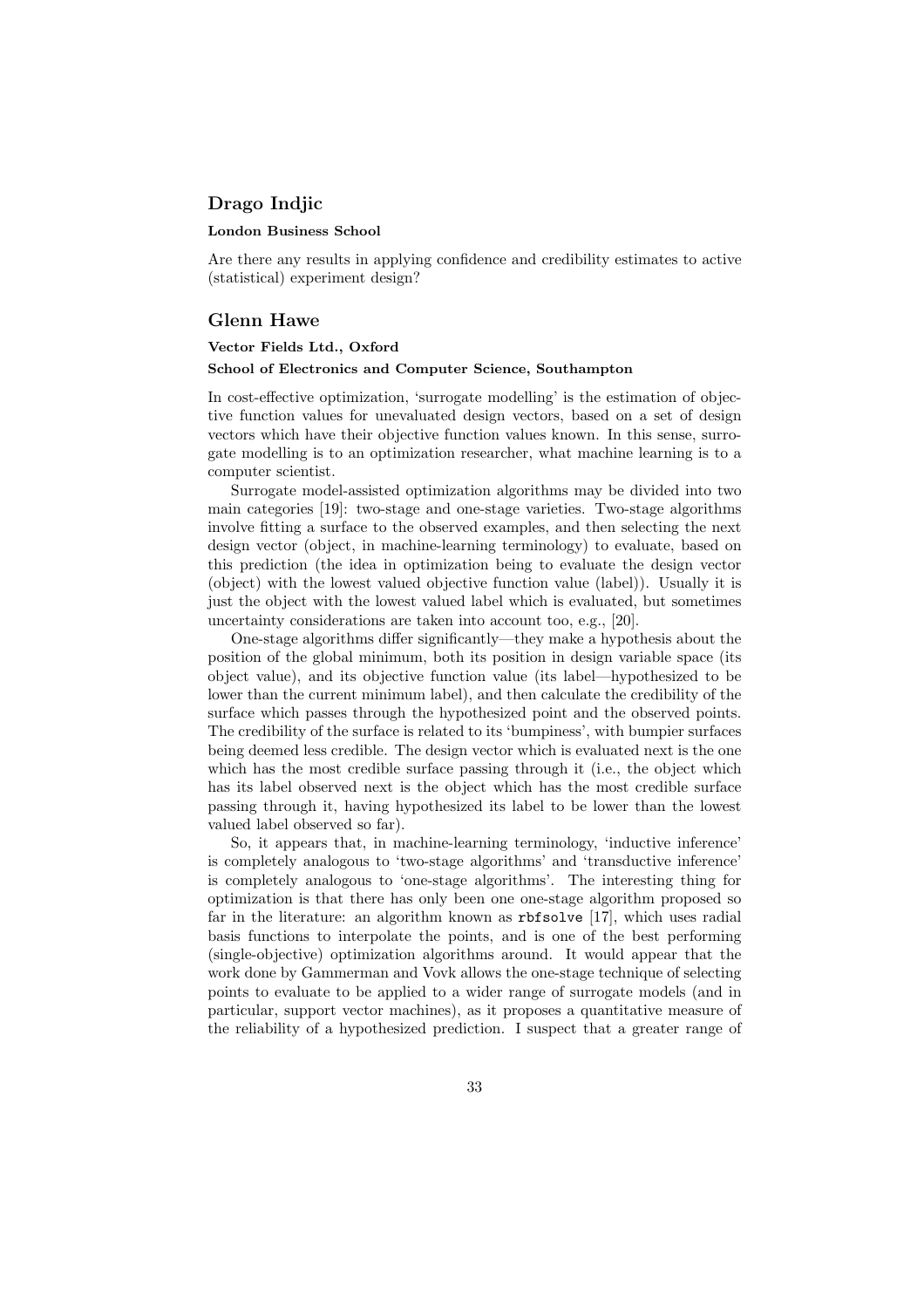one-stage optimization algorithm will appear as a result of this work, and in the light of the results of [17], that they will perform extremely well.

### Vladimir Vapnik

# AT&T Bell Laboratories, Holmdel, NJ Computer Learning Research Centre, Royal Holloway, University of London

#### Vladimir.Vapnik@rhul.ac.uk

I would like to congratulate the authors with their interesting article and stimulating research that opens several new directions in predictive learning. The authors present a new methodology of hedging predictions, and have removed some of the ad hoc procedures that are often used in calculating the bounds and confidence of prediction. In fact they introduced a new paradigm in pattern recognition research based on the Kolmogorov concept of randomness and therefore have opened a way for many new methods and algorithms in classification and regression estimation. This new methodology makes reliable predictions and it is impressive to see its comparison with the Bayesian approach, where the conformal predictors give correct results while Bayesian predictions are wrong. The article is interesting also since it allows us to see how the conformal predictors have been applied to several real-world examples. The results can also be applied to the vast majority of well-known machine-learning algorithms and demonstrate the importance of the transductive mode of inference.

In the late 1960s, in order to overcome the curse of dimensionality for pattern recognition problems, Alexey Chervonenkis and I introduced a different approach (the VC theory) called Predictive Statistics. The VC theory for constructing predictive models was a continuation of the Glivenko–Cantelli– Kolmogorov line of analysis of induction. At the heart of this theory are new concepts that define the capacity of the set of functions (characterization of the diversity of the set of functions defined by a given number of points): the VC entropy of the set of functions, the Growth function, and the VC dimension.

Until now, the traditional method of inference was the inductive-deductive method, where using available information one defines a general rule first, and then using this rule deduces the answer one needs. That is, first one goes from particular to general and then from general to particular. In the transductive mode one provides direct inference from particular to particular, avoiding the ill-posed part of the inference problem (inference from particular to general). The goal of transductive inference is to estimate the values of an unknown predictive function at a given point of interest (but not in the whole domain of its definition). By solving less demanding problems, one can achieve more accurate solutions. A general theory of transduction was developed where it was shown that the bounds of generalization for transductive inference are better than the corresponding bounds for inductive inference.

Transductive inference, in many respects, contradicts the main stream of the classical philosophy of science. The problem of the discovery of the general laws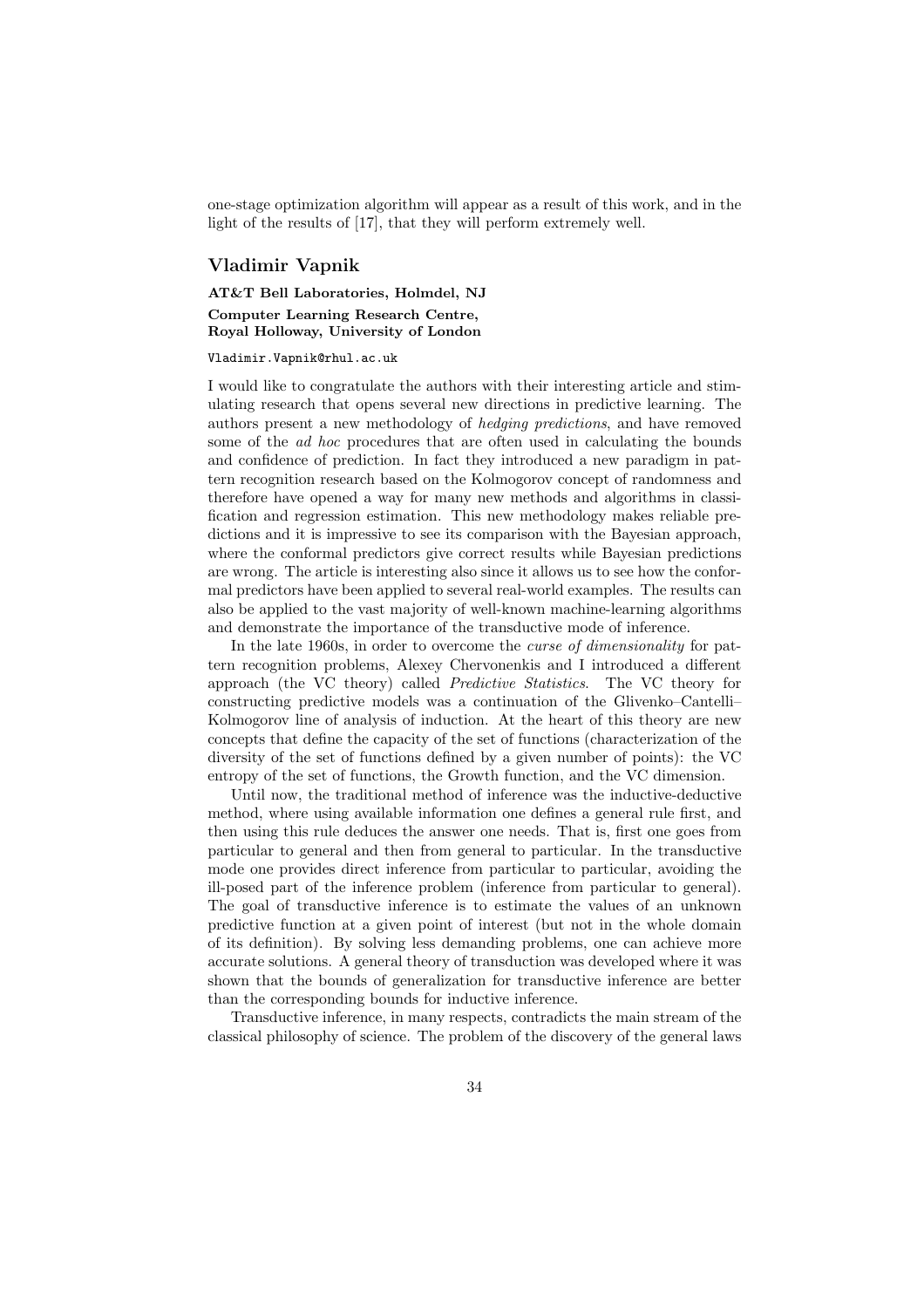of nature was considered in the philosophy of science to be the only scientific problem of inference because the discovered laws allow for objective verification. In transductive inference, objective verification is not straightforward. It would be interesting to know the authors' point of view on this subject.

# Harris Papadopoulos

#### Frederick Institute of Technology, Nicosia, Cyprus

#### harrispa@cytanet.com.cy

I would like to congratulate the authors on this clearly written and detailed article. This article presents an excellent new technique for complementing the predictions produced by machine-learning algorithms with measures of confidence which are provably valid under the general i.i.d. assumption. One can easily appreciate the desirability of such measures in many real-world applications, as they can be used to determine the way in which each prediction should be treated. For instance, a filtering mechanism can be employed so that only predictions that satisfy a certain level of confidence will be taken into account, while the rest can be discarded or passed on to a human for judgment.

The most appealing feature of conformal prediction is that it can be applied to virtually any machine-learning method designed to work under the i.i.d. assumption without the need of any modification in order to achieve validity of the resulting confidence measures. Experimental results on a variety of conformal predictors (based on many different algorithms mentioned in the article) have shown that conformal predictors give high-quality confidence measures that are useful in practice, while their accuracy is, in almost all cases, exactly the same as that of their underlying algorithm. Consequently, conformal prediction does not have any undesirable effect on the accuracy of its base method, while it adds valuable information to its predictions.

The only drawback one can say that conformal predictors have, is their relative computational inefficiency, as they perform a much larger amount of computations than their underlying algorithms. Because of this, inductive conformal prediction (ICP), described in Section 8 of this article, was suggested in [30] for regression and in [31] for pattern recognition. We have successfully applied ICP to four widely used machine-learning techniques, namely ridge regression (described in [30]), nearest neighbours regression, nearest neighbours for pattern recognition (described in [30]) and neural networks for pattern recognition. The results obtained by applying these methods to benchmark data sets were almost as good as those produced by CPs. Undoubtedly ICPs suffer a small loss both in terms of accuracy and in terms of quality of their confidence measures; however, this loss is very small and tends to become even smaller as we go to larger data sets. In fact, for very large sets, such as the NIST and Shuttle data sets, this loss does not exist at all.

Furthermore, in the case of regression we have shown that by including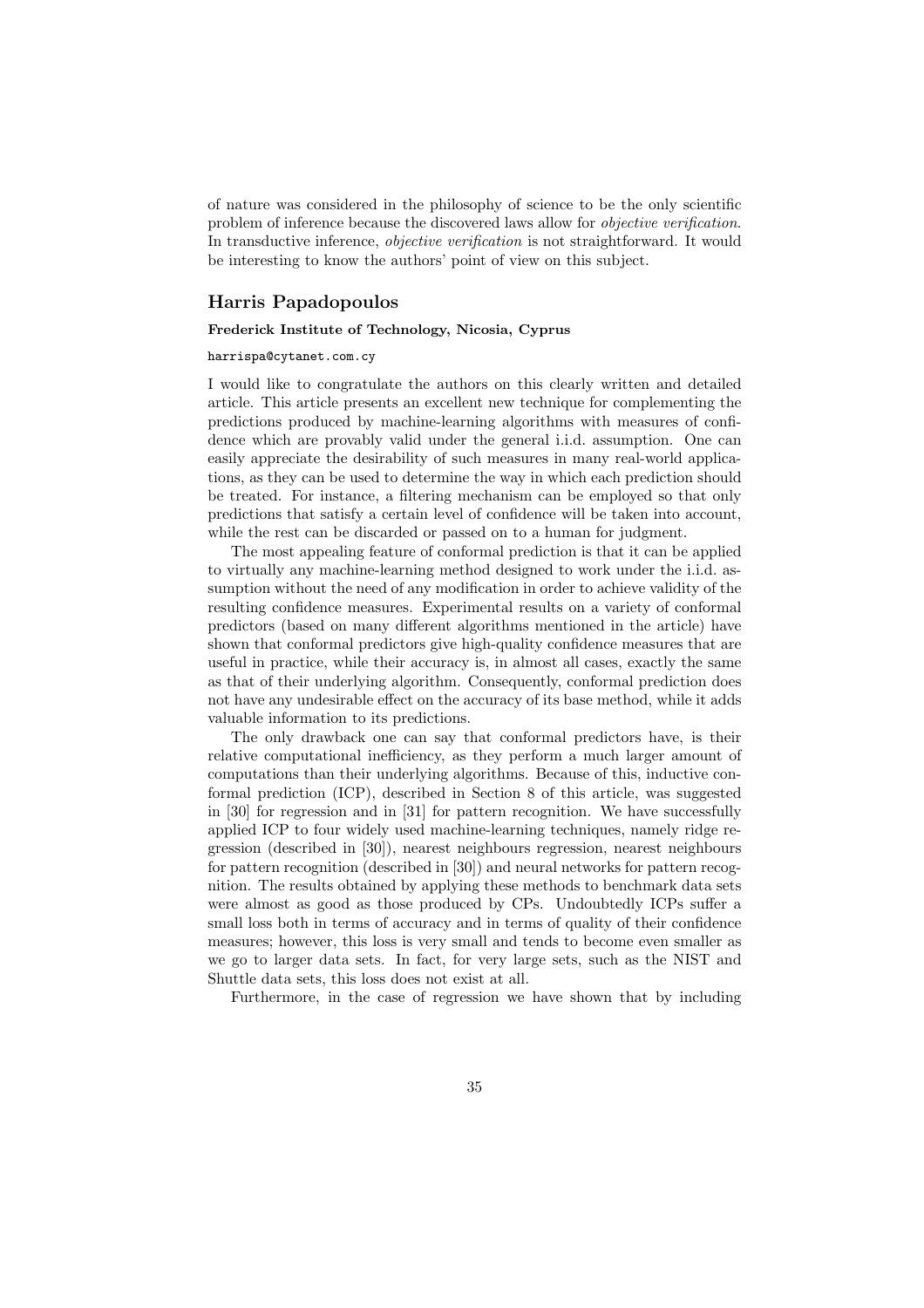additional information, than just the error of our prediction rule

$$
\alpha_i := |y_i - \hat{y}_i| \tag{15}
$$

for each example i, in our nonconformity measure we can make it more precise. In [30] (for ridge regression), we have defined the nonconformity measure

$$
\alpha_i := \left| \frac{y_i - \hat{y}_i}{\sigma_i} \right|,\tag{16}
$$

where  $\sigma_i$  is an estimate of the accuracy of the decision rule f on  $x_i$ . More specifically, we take  $\sigma_i := e^{\mu_i}$ , where  $\mu_i$  is the RR prediction of the value  $\ln(|y_i - f(x_i)|)$  for the example  $x_i$ . The effect of using this nonconformity measure is that the prediction regions produced by ICP are smaller for points where the RR prediction is good and larger for points where it is bad.

### Alan Hutchinson

#### Department of Computer Science, King's College London

The article by Gammerman and Vovk, presented to the BCS on Monday 12th June, is both novel and valuable. It outlines an approach for estimating the reliability of predictions made by machine-learning algorithms. Here are three short notes on it.

1: Intuitive interpretation The approach to learning via computability might be thought of as an attempt to discover a computable probability distribution P which seems to fit the training set well. (Professor Vovk points out that it isn't. It is designed to find the predictions which such a  $P$  might allow one to make, but it does so by means of a 'randomness test'  $t$  rather than directly through any  $P$ .)

Randomness seems to be a very strange approach. In machine learning, a seemingly random training set is the worst possible starting point. Learning is only practical if there is some non-randomness in the training set.

The answer to this quandary is that the training set should indeed have some non-random aspect, as viewed from the perspective of anyone living in ordinary space with its usual Euclidean metric and measure. The distribution  $P$  which might be learned is one according to which the training set is random. The more nearly the training data appear to be random according to  $P$ , the better P fits them. For instance, if the training set is a constant sequence  $(z, z, \ldots, z)$ then the probability distribution which one might try to learn from it is the Dirac measure  $\delta_z$ .

2: What is 'randomness'? The method depends on a function  $t : \mathbb{Z}^* \to$  $[0, 1]$  which is called a *randomness test*. The first condition on t is that

$$
\forall \epsilon < 1 \,\forall n \,\forall P: \ P^n \left( \{ s \in \mathbf{Z}^n : t(s) \le \epsilon \} \right) \le \epsilon.
$$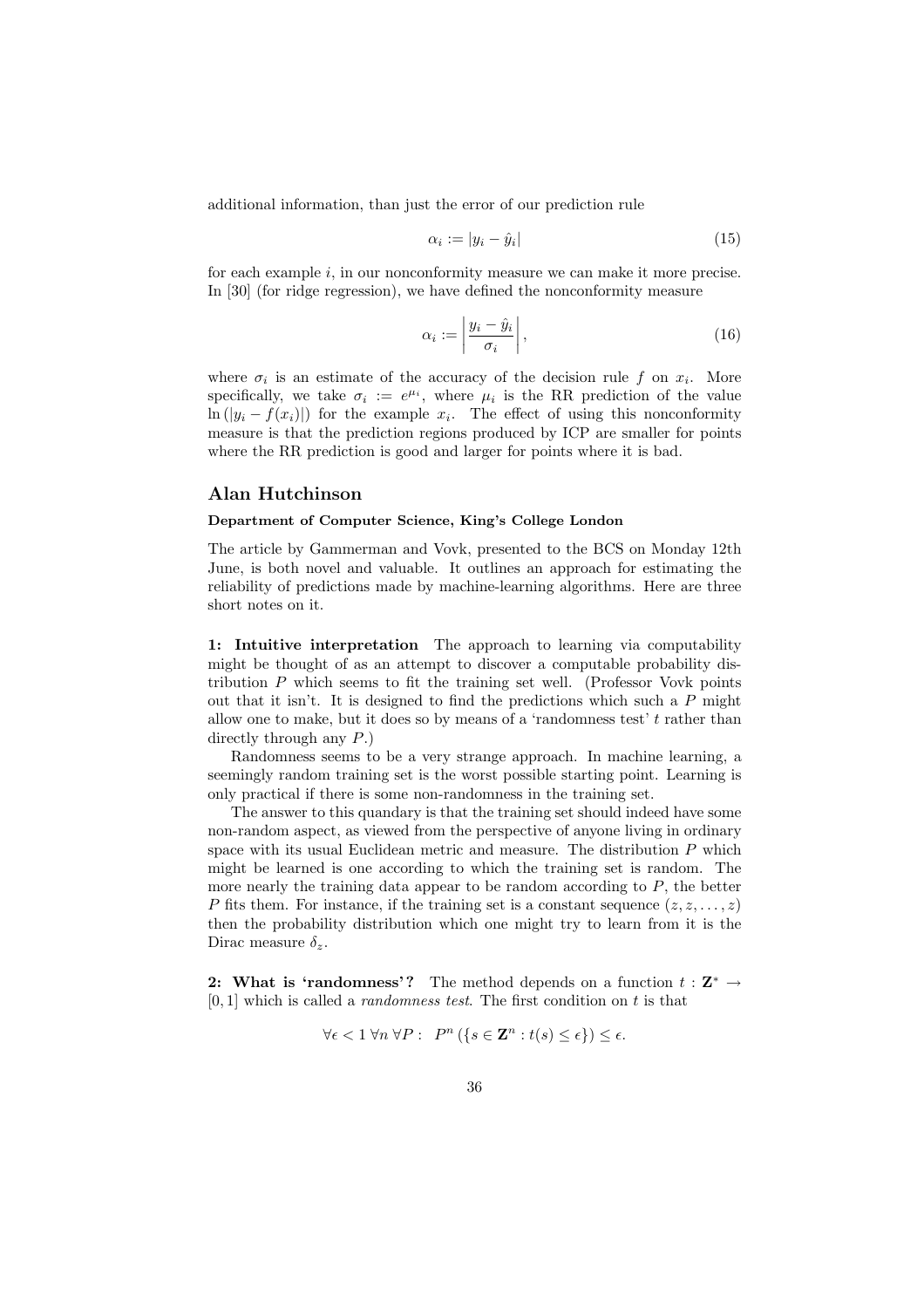Here, P ranges over all (computable) probability distributions on  $Z$ . When P is the Dirac  $\delta$  measure at z, this implies that

$$
t(z, z, \dots, z) = 1
$$
 for any  $z \in \mathbf{Z}$ .

My first reaction was that any such sequence  $(z, z, \ldots, z)$  appears to be as non-random as any training set could be, and perhaps t should be called a non-randomness test. However, this is not the right interpretation.

The point is, the condition on  $t$  is independent of any particular choice of P. According to such a test  $t$ , a sequence s should be random if there is any probability distribution  $P$  on  $Z$  under which s appears to be random. In this case, the constant sequence  $(z, z, \ldots, z)$  really is random under the distribution  $\delta_z$ .

There are genuinely non-random sequences. Vovk gave the example  $'101010...10'$ .

3: Future research After the lecture by Gammerman and Vovk, I wondered if there may be learning situations in which there is a computable universal randomness test. In general, there are always universal randomness tests, and they are all not very different from each other, but all are only upper semicomputable. The class of machine-learning tasks with computable universal randomness tests may be interesting, unless it is empty.

Professor Vovk, who knows much more about it than me, says that any such machine-learning task must be exceedingly simple.

The subject can be developed in other directions, e.g., as by Peter Gács [14] and Vladimir Vovk [49].

# B Rejoinder

We are very grateful to all discussants for their interest in our article and their comments. We will organize our response by major topics raised by them.

# Efficiency of conformal predictors

As we say in the article, the two most important properties expected from confidence predictors are validity (they must tell the truth) and efficiency (the truth must be as informative as possible). Conformal predictors are automatically valid, so there is little to discuss here, but so far achieving efficiency has been an art, to a large degree, and Alexey Chervonenkis, Phil Long, and Sally McClean comment on this aspect of conformal prediction.

Indeed, as Prof. Chervonenkis notices, the article does not contain any theoretical results about efficiency. Such a result appears as Theorem 3.1 in our book [51]. We use a nonconformity measure based on the nearest neighbours procedure to obtain a conformal predictor whose efficiency asymptotically approaches that of the Bayes-optimal confidence predictor. (Remember that the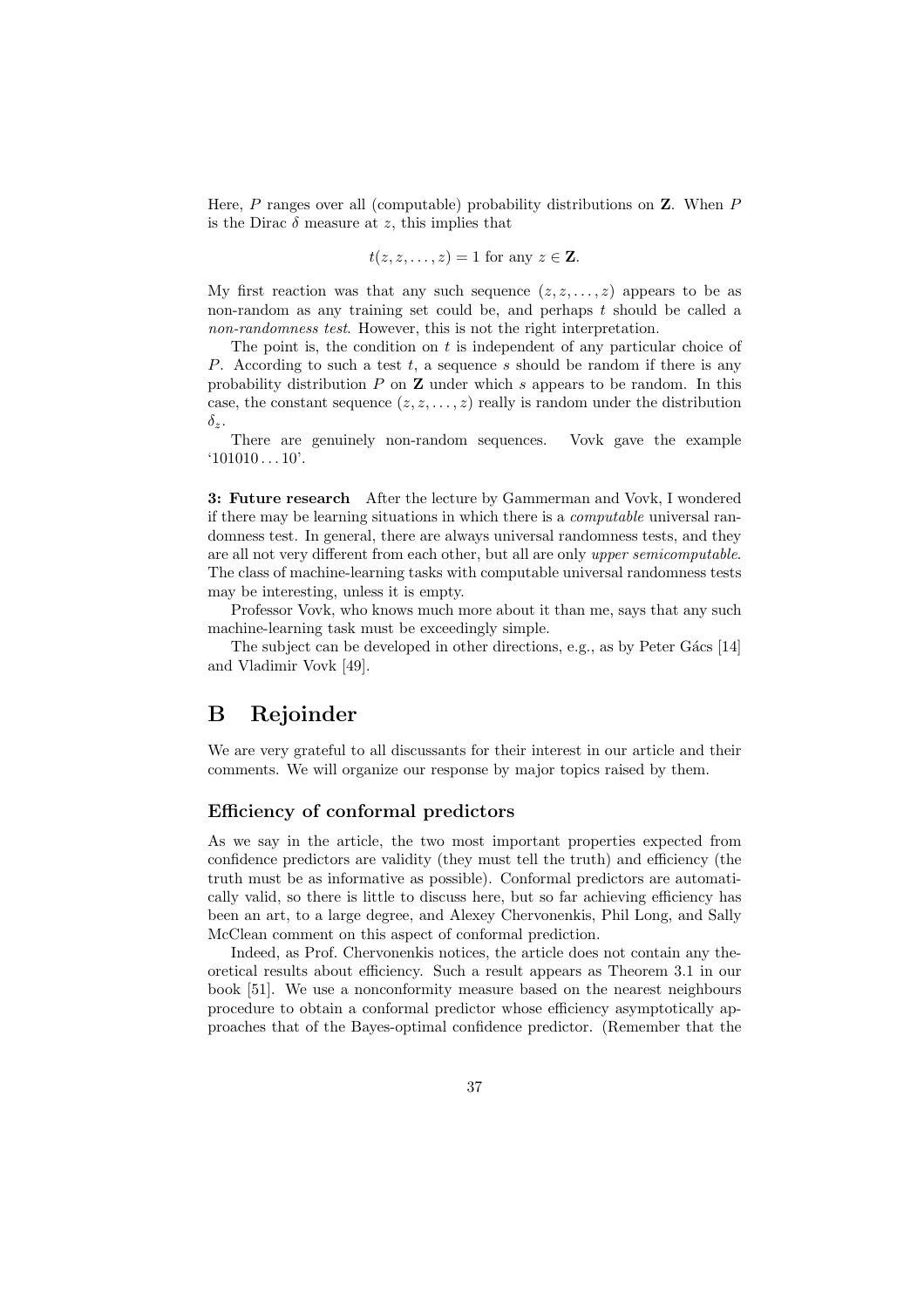Bayes-optimal confidence predictor is optimized under the true probability distribution, which is unknown to Predictor.) This result only applies to the case of classification, and it is asymptotic. Nevertheless, it is our only step towards a 'more principled way of designing good measures of strangeness', as Prof. Mc-Clean puts it. Her question suggests the desirability of such more principled ways; we agree and would very much welcome further results in this direction.

An important aspect of efficiency is conditionality, discussed at length in [51] (see, e.g., p. 11). It would be ideal if we were able to learn the conditional probability distribution for the next label. Unfortunately, this is impossible under the unconstrained assumption of randomness, even in the case of binary classification ([51], Chapter 5). The definition of validity is given in terms of unconditional probability, and this appears unavoidable.

However, Prof. Chervonenkis's worry that for some objects the prediction interval might be too wide and for other too narrow has been addressed in [51]. If our objects are of several different types, the version of conformal predictors that we call 'attribute-conditional Mondrian conformal predictors' in [51] (Section 4.5) will make sure that we have separate validity for each type of objects. For example, in medical applications with patients as objects, we can always ensure separate validity for men and women.

# Computational efficiency

We are concerned with two notions of efficiency in our article: efficiency in the sense of producing accurate predictions and computational efficiency (the latter being opposite to 'computational complexity', the term used by Prof. McClean). There is some scope for confusion, but the presence or absence of the adjective 'computational' always signals the intended meaning.

Harris Papadopoulos complements our brief description of inductive conformal predictors with an interesting discussion of experimental results. It was an unexpected and pleasing finding that the computationally efficient inductive conformal predictors do not suffer accuracy loss for even moderately large data sets. His two nonconformity measures for ridge regression, (15) and (16), illustrate the general fact that different nonconformity measures can involve different degrees of tuning to the data. Another finding of [30] and [31] was that more tuning (as in Equation  $(16)$ , as compared to  $(15)$ ) does not necessarily mean better accuracy: it can lead to overfitting when the available data are scarce.

# Interpretation and packaging

The question of interpretation of  $p$ -values is a difficult one. In general,  $p$ -values are the values taken by a randomness test (they were also called 'the randomness level detected by a randomness test' in Section 2). They are not probabilities and we believe should not be criticized for not being probabilities; they satisfy condition (3) and this makes them valuable tools of prediction. They allow us to make probabilistic statements (such as 'at confidence level  $1 - \epsilon$ , smoothed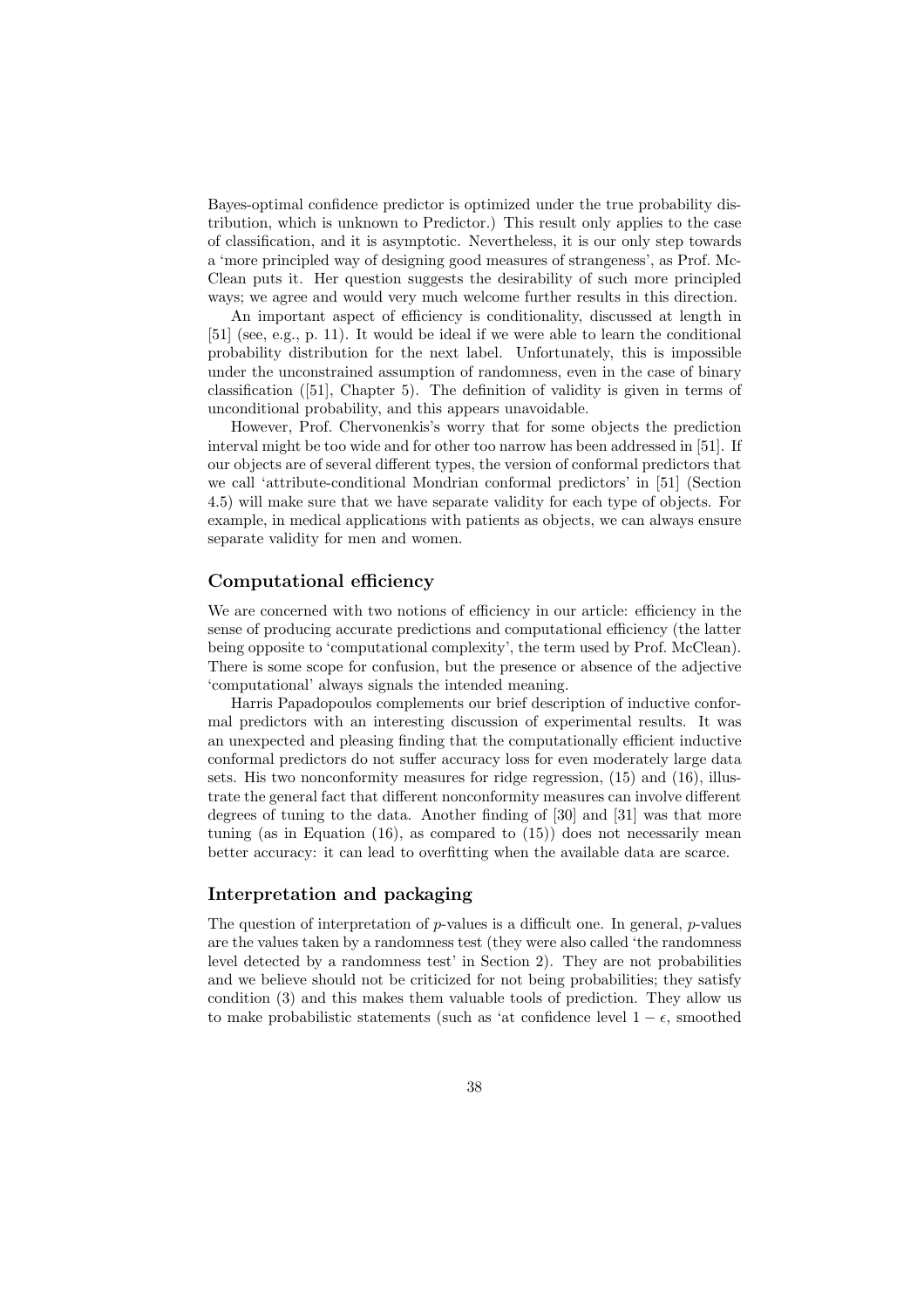conformal predictors used in the on-line mode make mistakes with probability  $\epsilon$ , independently for different examples').

Many of David Dowe's criticisms just remind us that a  $p$ -value, as well as a confidence, in our sense, is not a probability. He says that 'for non-binary problems, this confidence seems too large', with an argument endowing  $p$ -values with a property of probabilities (they are assumed to add to one). The fact that the three lines in Figure 6 have slightly larger gradients than the corresponding significance levels is accidental and not statistically significant. After all, we have a theorem (Theorem 1 on p. 18) that guarantees validity; the deviations are well within the double standard deviation of the number of errors. (To facilitate the comparison, the actual numbers of errors at the confidence levels 80%, 95% and 99% are 1873, 470 and 107, respectively; the expected numbers of errors are 1859.6, 464.9 and 92.98, respectively; the standard deviations are 38.57, 21.02 and 9.59, respectively. In this experiment the MATLAB generator of pseudo-random numbers was initialized to 0.) We could not report the logloss scores for Figures 6 and 7 because the methods described in our article do not produce probability forecasts.

The problem of valid and efficient probabilistic prediction is considered in our book ([51], Chapters 6 and 9). We show that the 'Venn predictors' that we construct are automatically valid, but the notion of validity for probabilistic predictors is much subtler than that for confidence predictors in the practically interesting case of finite data sequences. (In the idealized case of infinite data sequences the asymptotic notion of validity is quite simple, and asymptotically valid probabilistic predictors are known as well-calibrated predictors.) Unfortunately, it was impossible to include this material in our talk and article.

To finish our reply to Dr Dowe's contribution, the randomness test used in Table 1 is given by formula (5) with the  $\alpha_i$  computed using the support vector method with the polynomial kernel of degree 5 (as we say in the text); in Section 4 the randomness test is the one implemented by the ridge regression confidence machine (as we say both in the text and in the figure captions).

As Xiaohui Liu points out, a key issue for hedged prediction is how to assist users with the interpretation and utilization of our measures of confidence. The full information about the uncertainty in the value of the label to be observed, as given by a conformal predictor, is provided by the full set of p-values  $p_Y$ .  $Y \in \mathbf{Y}$ . Even in the case of classification, this set has to be somehow summarized when the set  $\bf{Y}$  of potential labels is large. Our preferred way of summarizing the set  $\{p_Y : Y \in Y\}$  is to report two numbers: the confidence (defined by  $(8)$  or, equivalently, as one minus the second largest p-value) and credibility (9) (equivalently, the largest p-value). Prof. Chervonenkis suggests replacing confidence with the difference between the largest and second largest  $p$ -values. In combination with credibility this carries the same information as our suggestion. The pair (confidence, credibility) still appears to us simpler and more intuitive, but we believe that this is a matter of taste.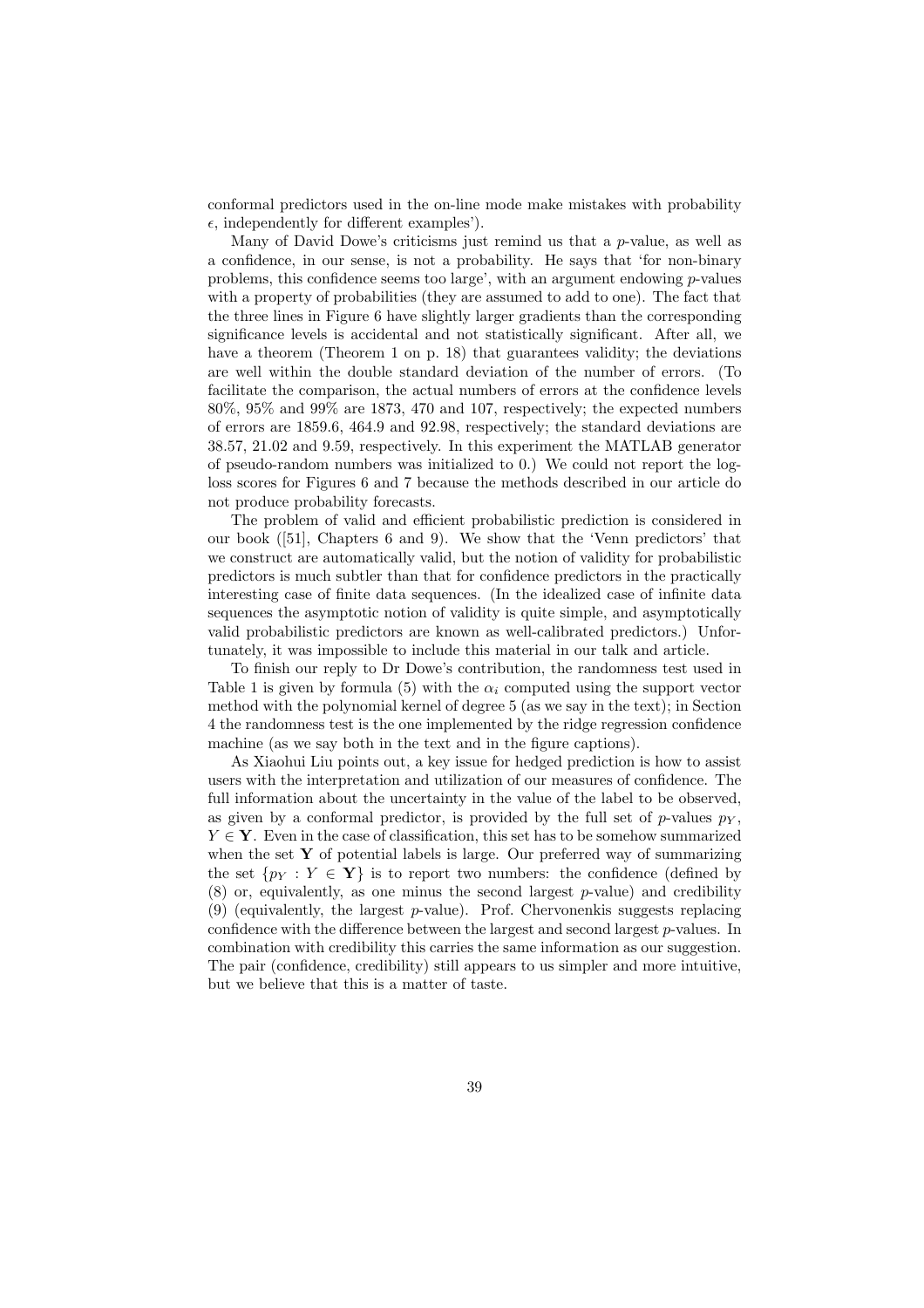### What is randomness?

To motivate the definition of conformal predictors we start the article from the notion of randomness. Alan Hutchinson's comments give us an opportunity to discuss further terminological and philosophical issues surrounding this notion.

The word 'random' is loaded with a plethora of different meanings. Several years ago we even tried to avoid it altogether in our lectures and articles, using 'typical' instead. But the noun 'typicalness' was so awkward and both 'random' and 'randomness' so well established that we reverted to the old usage. Kolmogorov, who started the modern stage of the theory of randomness, was only interested in randomness with respect to the uniform distribution on a finite set, and in this case the word 'random' (as well as its Russian counterpart 'случайный') matches the common usage perfectly. Later on his followers started generalizing Kolmogorov's concept to arbitrary probability measures and statistical models; although the mismatch between the technical and ordinary senses of the word 'random' became apparent, the term was not changed.

We think that Part 1 of Mr Hutchinson's contribution is very well illustrated by Dr Long's aphoristic statement that 'in many applications, one expects randomness between examples and structure within them'. A 'seemingly random training set' is a bad starting point if there is too much randomness within examples, but randomness between examples helps: it enables us to make provably valid stochastic statements about the future. Another point we would like to emphasize is that we do not have to learn the true probability distribution P to make good predictions (as repeatedly pointed out by Vladimir Vapnik in [42] and [43]); in fact, conformal predictors, despite producing reasonable predictions, do not provide us with any information about P.

As Mr Hutchinson says, our initial reaction to his idea of a computable universal randomness test was that such a test is unlikely to exist except in very simple and uninteresting cases. This impression was based on our experience so far (for a given computable test it is usually easy to find another computable test that is much more powerful on some data). However, our experience only covers a small part of machine learning, and it is by no means our intention to discourage research in this direction.

## Philosophy

Prof. Vapnik asks our opinion about philosophical aspects of transductive inference. To a large degree, we are his pupils on this subject (the reader can consult his books [42, 43] and the afterword to the second English edition of his classic [41]). It appears that the role of transduction is constantly increasing. The muddle-headed transduction, to borrow David Bell's delightful metaphor, is obviously the right way of reasoning in the complex social world surrounding us. But even in physics, the traditional abode of the most general and precise rules (physical theories), pure induction encounters serious difficulties: we have two very general sets of rules, quantum mechanics and general relativity, but they contradict each other. Induction appears to be becoming subordinate to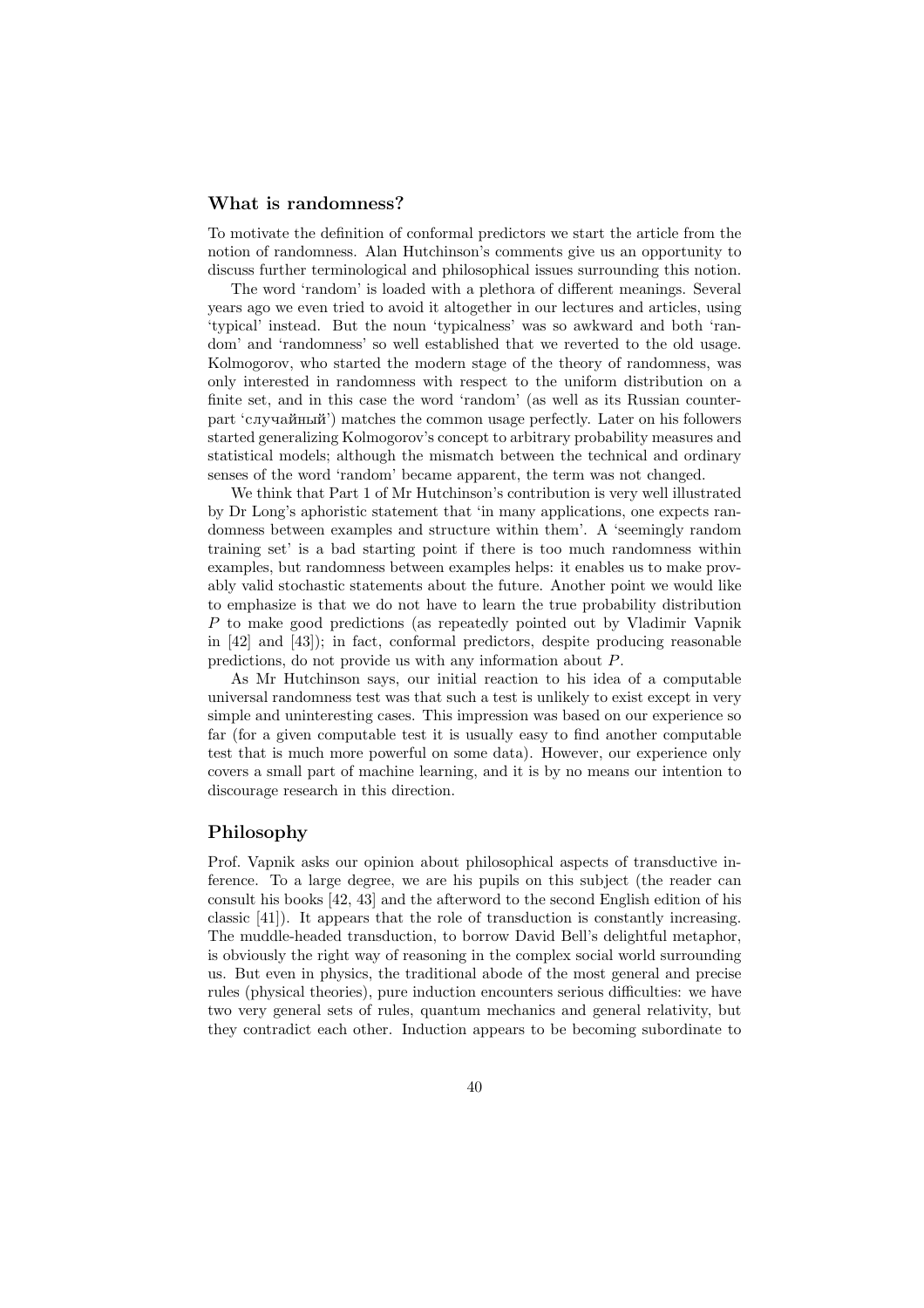transduction; for example, as in this article, induction might make transduction more computationally efficient.

At this point it is useful to remind the reader that this article always makes the assumption of randomness. The general ideas such as induction and transduction become incomparably more manageable. This is a very simple-minded world: the usual philosophical picture of constant creation of and struggle between scientific theories (e.g., [22], [32]) becomes irrelevant. But we have to start somewhere.

As Prof. Bell can see, despite our interest in transduction, our article is still very much simple-minded. In its current embryonic state all rigorous machine learning has to be such, and it is likely to stay this way for some time. The only thing we can hope to do now is to nick a few interesting topics here and there from more muddle-headed areas such as experimental AI or philosophy, and try to prove something about them.

# Predecessors of conformal prediction

This topic was raised by Glenn Shafer. Of course, the vast majority of our comments are not new to him, and they are mostly addressed to people who are not experts in this field. Indeed, our work is closely connected to that of Kei Takeuchi and his predecessors mentioned by Prof. Shafer: Sam Wilks, who introduced in 1941 the notion of tolerance regions, Abraham Wald, who in 1943 extended Wilks's idea to the multidimensional case, and John Tukey, Donald Fraser, John Kemperman (and many other researchers), who in the 1940s and 1950s contributed to generalizing Wald's idea.

From the very beginning of the theory there were two versions of tolerance regions, which we might call inductive (involving two parameters, denoted  $\epsilon$  and  $\delta$  in our article) and transductive (involving only one parameter). We will be discussing only the latter version.

Let  $\epsilon > 0$ . A function  $S^{\epsilon}$  mapping each training set to a subset of the example space  $\mathbf{Z}$  is called a *conservative*  $\epsilon$ *-tolerance predictor* if the probability of the event

$$
z_{l+1} \in S^{\epsilon}(z_1,\ldots,z_l)
$$

is at least  $1 - \epsilon$  (for all sizes l and for independent and identically distributed examples  $z_1, \ldots, z_{l+1}$ ). In practice one usually considers systems of conservative  $\epsilon$ -tolerance predictors  $S^{\epsilon}$ ,  $\epsilon \in (0,1)$ , which are nested:  $S^{\epsilon_1} \subseteq S^{\epsilon_2}$  when  $\epsilon_1 \geq \epsilon_2$ . For brevity, we will refer to such systems of conservative  $\epsilon$ -tolerance predictors as tolerance predictors.

The parallel between tolerance predictors and valid confidence predictors is obvious. For example, given a tolerance predictor S we can define a valid confidence predictor  $\Gamma$  by the formula

 $\Gamma^{\epsilon}(x_1, y_1, \ldots, x_l, y_l, x_{l+1}) := \{ Y \in \mathbf{Y} : (x_{l+1}, Y) \in S^{\epsilon}(x_1, y_1, \ldots, x_l, y_l) \}.$ 

So what do the conformal predictors contribute to the theory of tolerance regions?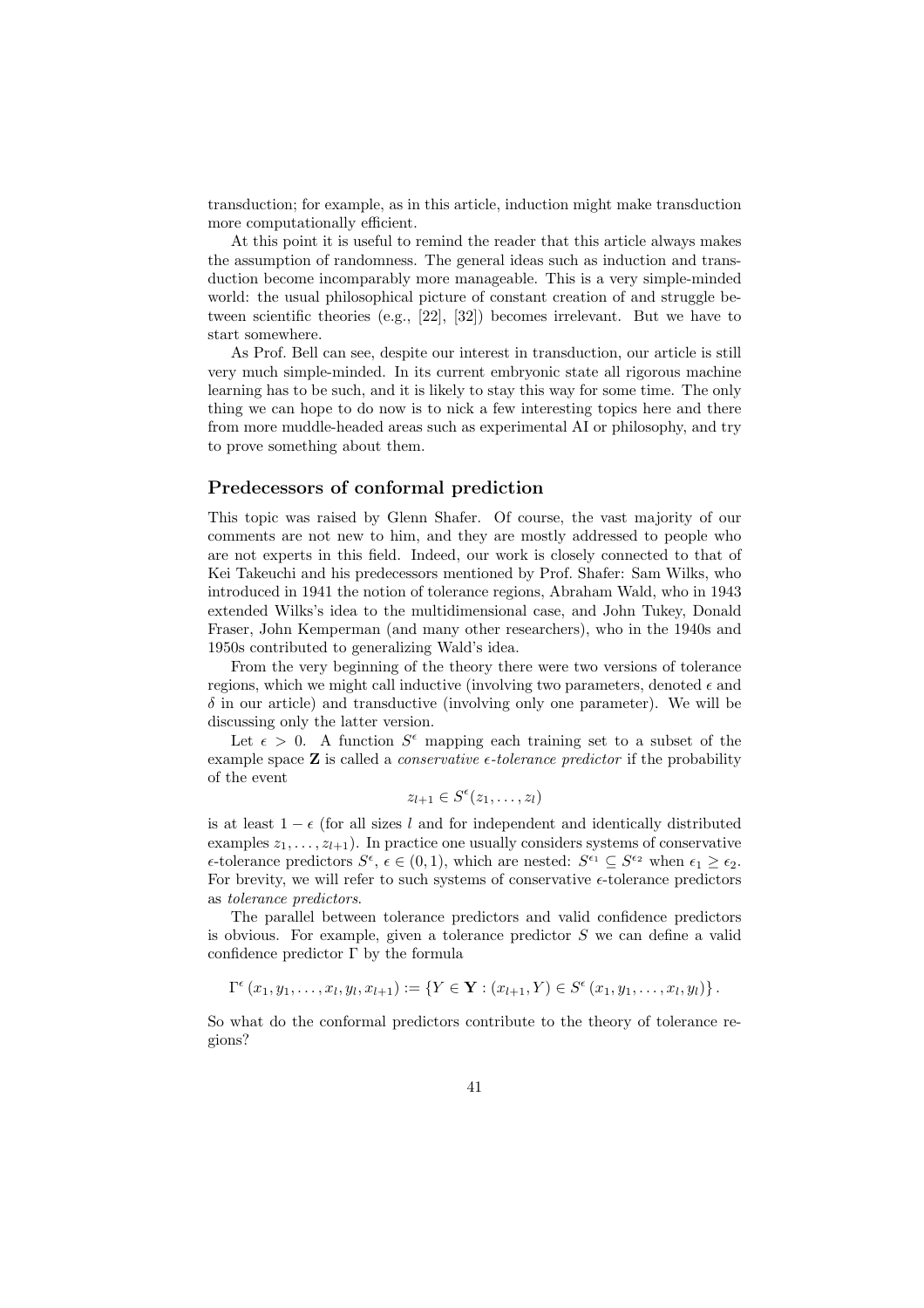The most important contribution of conformal prediction is perhaps the general definition of nonconformity measures. In our book ([51], p. 257) we describe a version of an important procedure due to Tukey for computing nonconformity scores (using our terminology). However, it appears to us that Tukey's procedure (and its predecessors due to Wilks, Wald, and several other researchers) can be used efficiently only in the case of traditional low-dimensional statistical data sets, and to process data sets that are common in machine learning one needs the general definition, as given in this article. An important advance towards the general definition of nonconformity measures was made by Takeuchi in the recently found manuscript [39], a hand-out for his lecture at Stanford University in 1979. According to the information we have been able to gather after Prof. Shafer's talk at the discussion of our article, the chronology of events seems to be slightly different from his description. The Stanford lectures (or lecture) happened in the late rather than early 1970s (namely, in July 1979), after the publication of [38] in 1975. To our knowledge, Takeuchi's idea of nonconformity measures for multi-dimensional tolerance regions has never been published, even in Japanese. We are lucky to have the three-page handwritten manuscript [39]. Takeuchi's definition of nonconformity is rather narrow (based on parameter estimation), and he does not state it formally; he gives only one example of its use in a multi-dimensional situation. However, there is little doubt that if Takeuchi had continued work in this direction, he would have arrived at the general definition.

For a much fuller historical account, including our predecessors in machine learning (but not including [39], which was found only in July 2006), see [51], especially Section 10.2.

### Applications in medicine and biology

Zhiyuan Luo and Tony Bellotti describe in detail the use of conformal predictors in medical applications; we have little to add to their very clear description. Medicine appears to be an especially suitable field for this technique. Consider, for example, the problem of automated screening for a serious disease. We would like to declare a person clean of the disease only if we are confident that he or she really is; if we are not, the test results should be passed on to a human doctor. The guaranteed validity of automated screening systems based on conformal prediction is obviously of great value; even if such a system is badly designed, this will be reflected in its efficiency (extra work for human doctors), but the patients can be assured that validity will never suffer. This guarantee depends, of course, on the assumption of randomness being satisfied, but in this particular application it appears reasonable.

In biological applications, the most natural use of conformal prediction is to filter out, e.g., uninteresting genes. Prof. Liu discusses the difficult problem of setting thresholds for deciding when a gene should be passed on to a biologist for a further analysis. There might not be universally applicable principles for making such decisions. The whole process of analysis might involve several iterations, with the thresholds lowered or raised depending on the results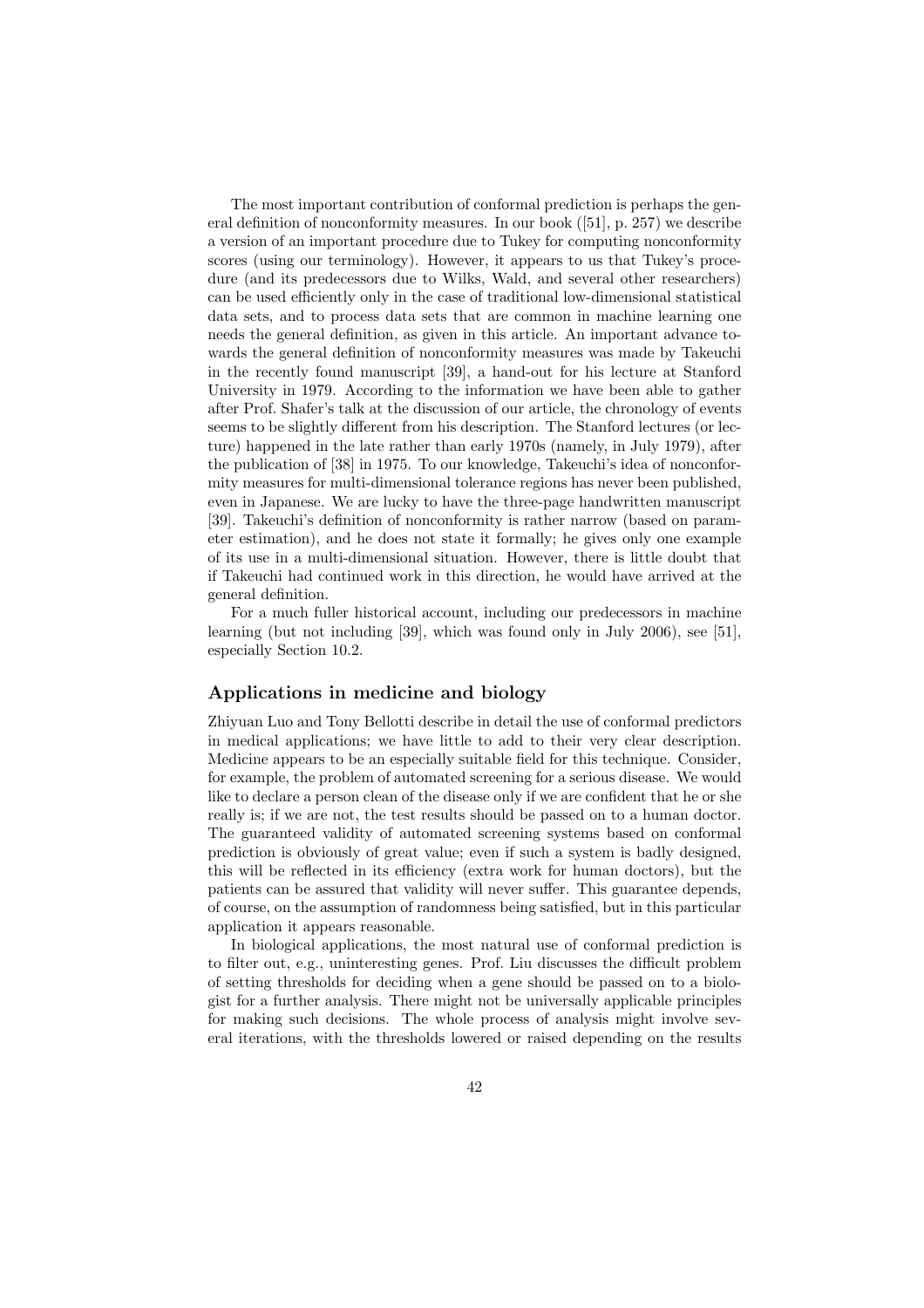obtained.

# Assumptions

Prof. Shafer eloquently points out the narrowness of the assumption of randomness (called the i.i.d. assumption by several discussants). We agree that it is rather narrow (and one of us has been concerned since the late 1980s with prediction free of any stochastic assumptions: see, e.g., [46], [47]), but we will start from its defence.

The assumption of randomness is non-parametric. No assumptions whatsoever are made about the probability distribution generating each example. In many situations this assumption is close to being satisfied; think, e.g., of a sequence of zip codes passing through a given post office (over a period of time that is not too long). It is an interesting and widely applicable assumption.

Besides, it is clear that some stochastic assumption is needed in order to obtain valid stochastic measures of confidence. Taking into account the strength of guarantees that can be derived, we find the assumption surprisingly weak. In Chapter 8 of [51] we further generalize the method of conformal prediction to cover a wide range of 'on-line compression models', and in Section 8.6 we derive conformal predictors for the Markov model (cf. numbers 2 and 3 on Prof. Shafer's list).

It can be counted as a disadvantage of conformal prediction that it depends heavily on the assumption of randomness. Our discussion will be general, but we will couch it, for concreteness, in terms of support vector machines. The support vector method can also be said to depend on the assumption of randomness: the theorems about support vector machines obtained in  $[42]$ – $[43]$  always make this assumption. What is important in typical applications, however, is not the theorems but the predictions themselves, which are more precise for support vector machines than for many other methods. Support vector machines can always be applied and the results will be useful unless the assumption is violated dramatically. Of course, conformal predictors can also be always applied, but the measures of confidence are an integral part of their predictions, and the validity of these measures is much more sensitive to violations of the assumption of randomness (or assumptions expressed by other on-line compression models).

Drago Indjic raises the question of applying confidence and credibility to active experimental design. In the limited framework of this article, the objects  $x_i$ , being components of the i.i.d. examples, are themselves i.i.d. Active experimentation destroys this property. If this article's approach were followed, one would need relatively long sequences of i.i.d. examples between active interventions, and this appears wasteful. Combining active experimental design with confidence and credibility without waste would require developing a suitable on-line compression model, perhaps a version of the Gauss linear model ([51], Section 8.5).

The topic of experimental design is continued by Glenn Hawe. The analogy between two-stage/one-stage varieties of cost-effective optimization and induction/transduction is striking, but implementing his idea will again require a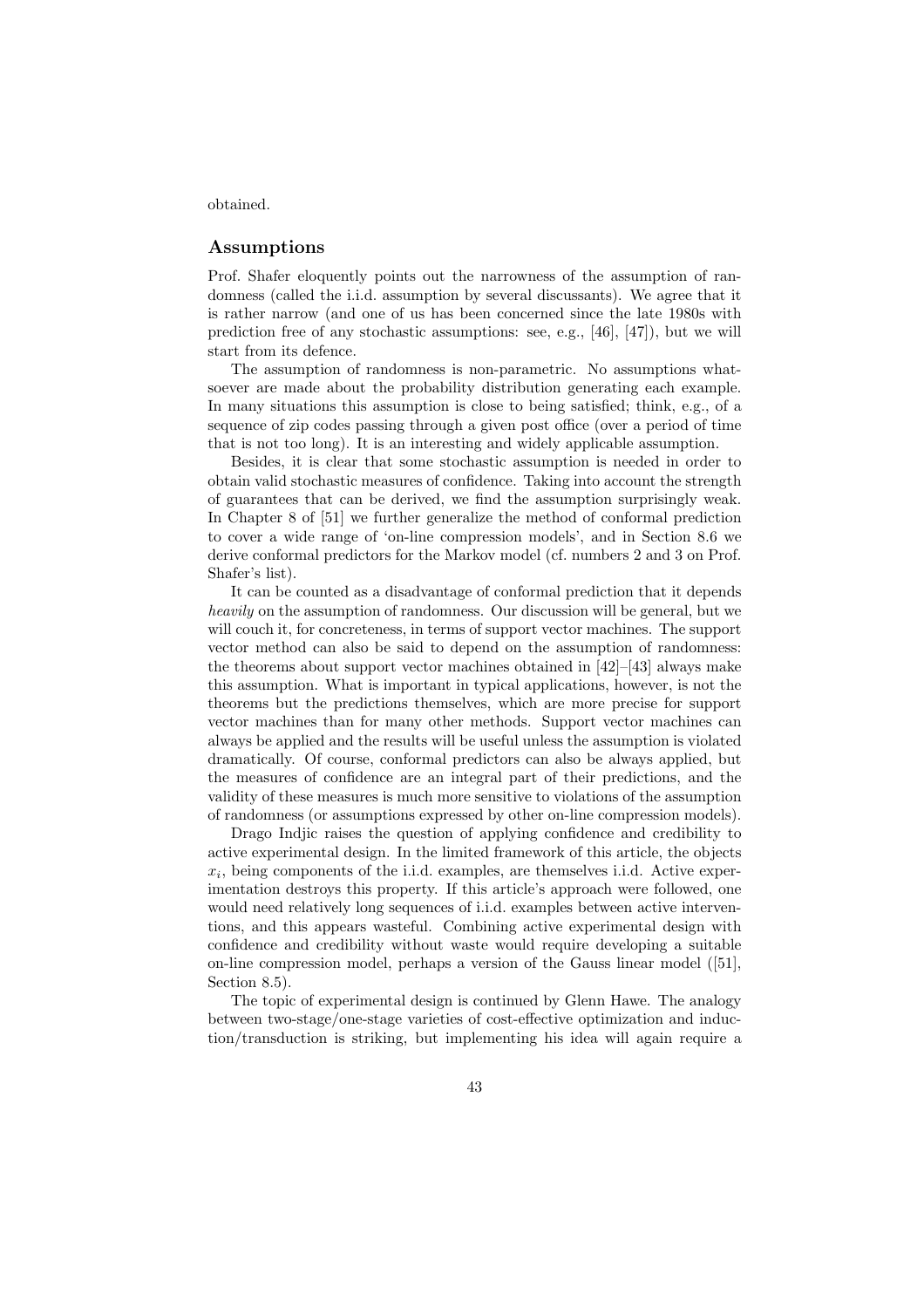different on-line compression model. The assumption of randomness, so central in our article, is quite different from the assumption of 'low bumpiness'. Finding a suitable on-line compression model might not be easy, but it is definitely worth pursuing.

Dr Long's idea of using conformal prediction in reinforcement learning also requires another on-line compression model. A good deal of further work is still needed.

This brings us back to the limitations of the assumption of randomness. It makes many applications (such as active experimental design and reinforcement learning) problematic. The assumption can be weakened or modified (see [51] for numerous examples), but it is always good to have at our disposal methods of prediction that do not depend on any stochastic assumptions. As Prof. Shafer says, such probability-free methods are being actively explored in prediction with expert advice (also known as 'universal prediction of individual sequences' and 'competitive on-line prediction'), with some recent breakthroughs. In many applications (such as typical medical applications) the assumption of randomness is convincing and the measures of confidence provided by conformal predictors are really needed. In other areas, particularly those in which no human intervention is envisaged, conformal prediction is less useful, and if, additionally, the assumption of randomness is violated, the case for prediction with expert advice becomes very strong.

# Acknowledgements

We are grateful to Akimichi Takemura for sharing [39] with us.

# References

- [1] Peter Auer. Using confidence bounds for exploitation-exploration tradeoffs. Journal of Machine Learning Research, 3:397–422, 2002.
- [2] John S. Bell. Speakable and Unspeakable in Quantum Mechanics. Cambridge University Press, Cambridge, 1987. See p. 27.
- [3] Tony Bellotti, Zhiyuan Luo, Alexander Gammerman, Frederick W. van Delft, and Vaskar Saha. Qualified predictions for microarray and proteomics pattern diagnostics with confidence machines. International Journal of Neural Systems, 15:247–258, 2005.
- [4] Ulisses M. Braga-Neto and Edward R. Dougherty. Is cross-validation valid for small-sample microarray classification? Bioinformatics, 20:374–380, 2004.
- [5] Bernard Bru. The Bernoulli code. Electronic Journal for History of Probability and Statistics, 2(1), June 2006. Available on-line at http://www.jehps.net.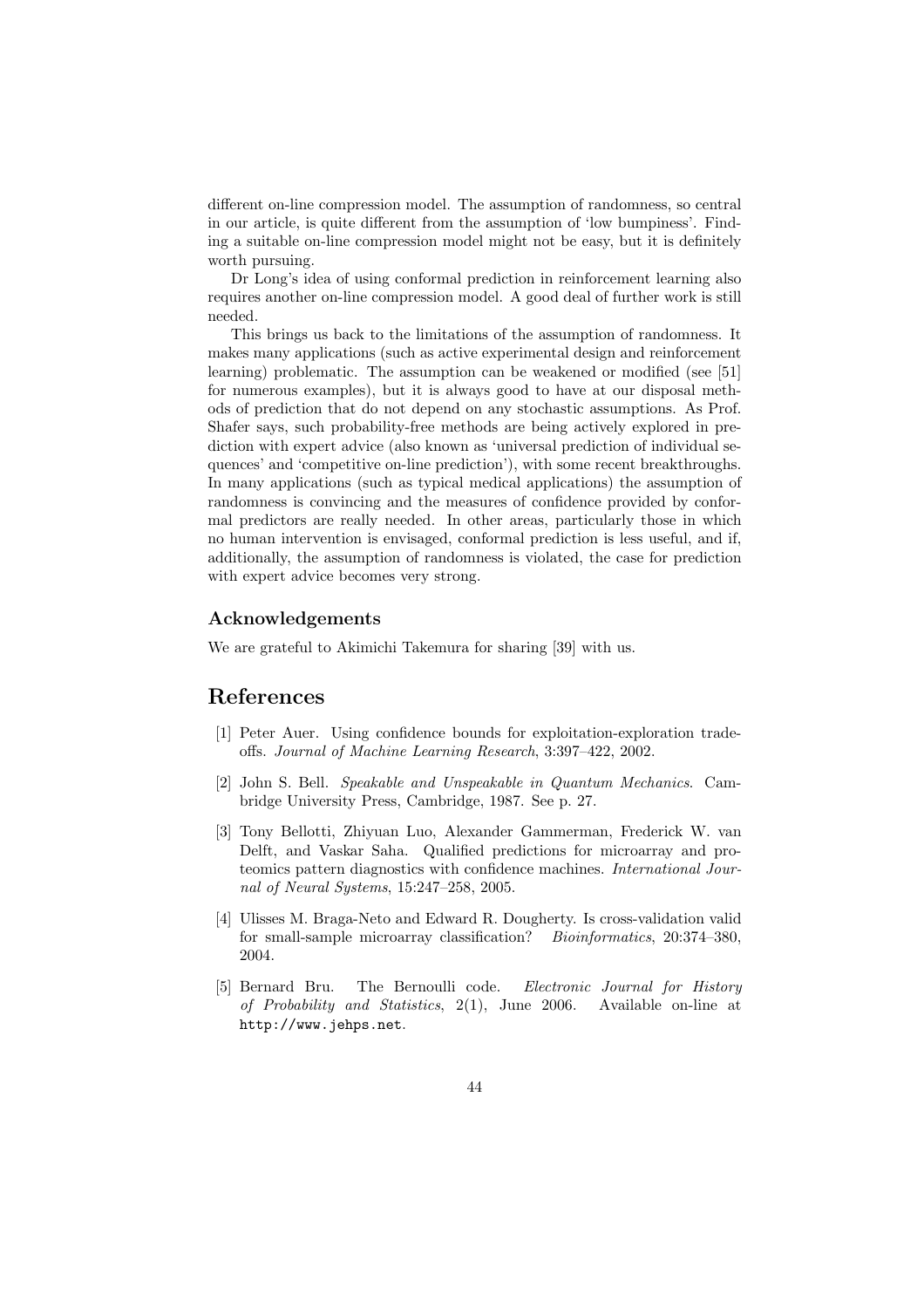- [6] Nicolò Cesa-Bianchi and Gábor Lugosi. Prediction, Learning, and Games. Cambridge University Press, Cambridge, England, 2006.
- [7] Joshua W. Comley and David L. Dowe. General Bayesian networks and asymmetric languages. In Proceedings of the Hawaii International Conference on Statistics and Related Fields, June 2003.
- [8] Joshua W. Comley and David L. Dowe. Minimum message length and generalized Bayesian nets with asymmetric languages. In Peter Grünwald, Mark A. Pitt, and In Jae Myung, editors, Advances in Minimum Description Length: Theory and Applications, pages 265–294. MIT Press, 2005.
- [9] David R. Cox and David V. Hinkley. Theoretical Statistics. Chapman and Hall, London, 1974.
- [10] A. Philip Dawid. Probability forecasting. In Samuel Kotz, Norman L. Johnson, and Campbell B. Read, editors, Encyclopedia of Statistical Sciences, volume 7, pages 210–218. Wiley, New York, 1986.
- [11] A. Philip Dawid. Discussion of the papers by Rissanen and by Wallace and Dowe. Computer Journal, 42(4):323–326, 2000.
- [12] Arthur P. Dempster. An overview of multivariate data analysis. Journal of Multivariate Analysis, 1:316–346, 1971.
- [13] David L. Dowe and Chris S. Wallace. Kolmogorov complexity, minimum message length and inverse learning. In Proceedings of the Fourteenth Australian Statistical Conference, page 144, 1998.
- [14] Peter Gács. Uniform test of algorithmic randomness over a general space. Theoretical Computer Science, 341:91–137, 2005.
- [15] Alexander Gammerman and A. R. Thatcher. Bayesian diagnostic probabilities without assuming independence of symptoms. Methods of Information in Medicine, 30:15–22, 1991.
- [16] Murray Gell-Mann. The Quark and the Jaguar. W. H. Freeman, 1994. See p. 34.
- [17] Hans-Martin Gutmann. A radial basis function method for global optimization. Journal of Global Optimization, 19:201–227, 2001.
- [18] David J. Hand. Classifier technology and the illusion of progress (with discussion). Statistical Science, 21:1-14, 2006.
- [19] Donald R. Jones. A taxonomy of global optimization methods based on response surfaces. Journal of Global Optimization, 21:345–383, 2001.
- [20] Donald R. Jones, Matthias Schonlau, and William J. Welch. Efficient global optimization of expensive black-box functions. Journal of Global Optimization, 13:455–492, 1998.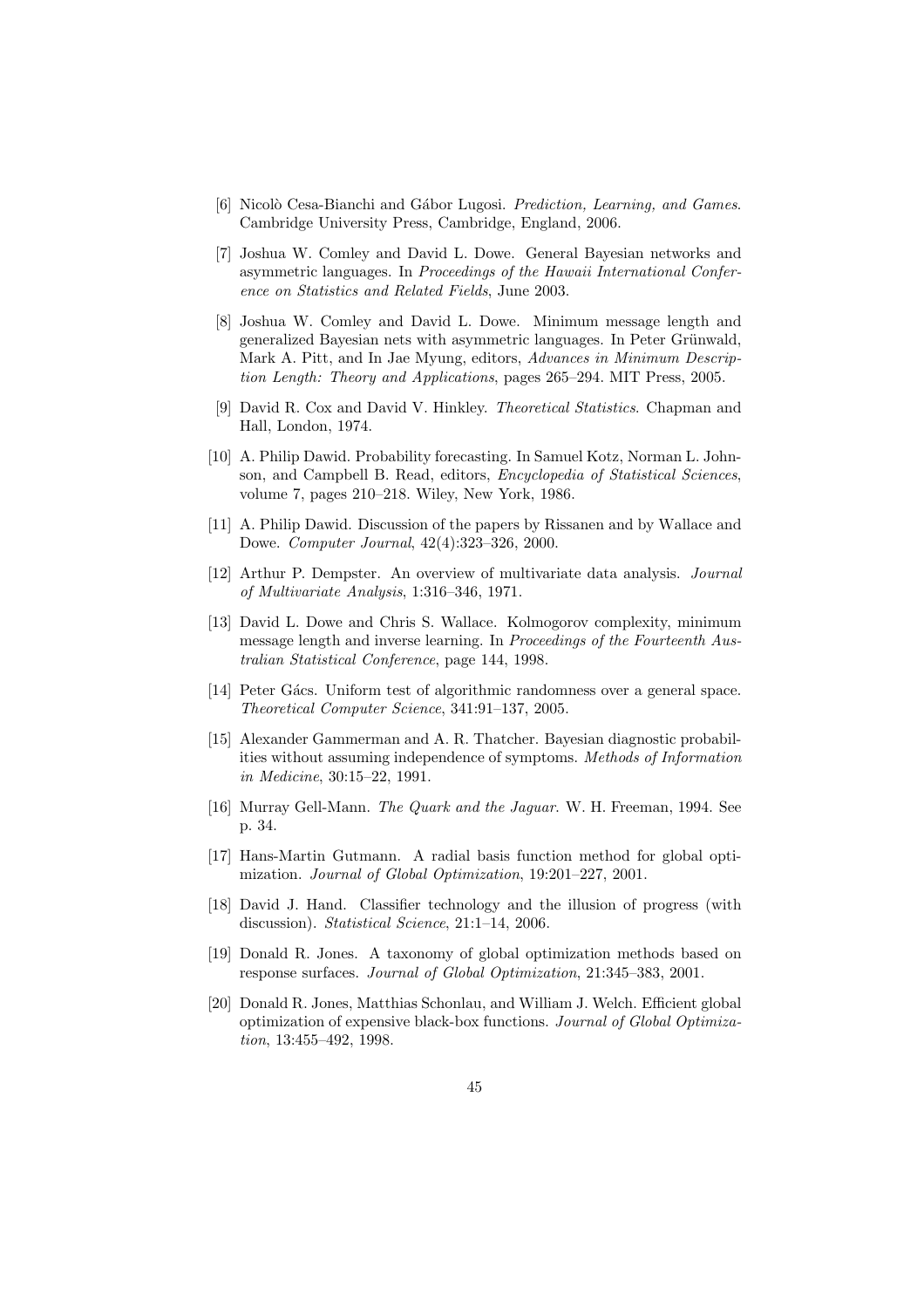- [21] Kevin B. Korb. Calibration and the evaluation of predictive learners. In Proceedings of the Sixteenth International Joint Conference on Artificial Intelligence, pages 73–77, 1999.
- [22] Thomas S. Kuhn. The Structure of Scientific Revolutions. University of Chicago Press, Chicago, 1962. Third edition: 1996.
- [23] Yann LeCun, Bernhard E. Boser, John S. Denker, Donnie Henderson, R. E. Howard, Wayne E. Hubbard, and Lawrence D. Jackel. Handwritten digit recognition with a back-propagation network. In David S. Touretzky, editor, Advances in Neural Information Processing Systems 2, pages 396–404. Morgan Kaufmann, San Mateo, CA, 1990.
- [24] Ming Li and Paul Vitányi. An Introduction to Kolmogorov Complexity and Its Applications. Springer, New York, second edition, 1997.
- [25] Per Martin-Löf. The definition of random sequences. *Information and* Control, 9:602–619, 1966.
- [26] Thomas Melluish, Craig Saunders, Ilia Nouretdinov, and Vladimir Vovk. Comparing the Bayes and typicalness frameworks. In Luc De Raedt and Peter A. Flach, editors, Proceedings of the Twelfth European Conference on Machine Learning, volume 2167 of Lecture Notes in Computer Science, pages 360–371, Heidelberg, 2001. Springer.
- [27] John S. Mill. A System of Logic. 1843. See p. 130.
- [28] Ilia Nouretdinov, Tom Melluish, and Vladimir Vovk. Ridge Regression Confidence Machine. In Proceedings of the Eighteenth International Conference on Machine Learning, pages 385–392, San Francisco, CA, 2001. Morgan Kaufmann.
- [29] Ilia Nouretdinov and Vladimir Vovk. Criterion of calibration for transductive confidence machine with limited feedback. Theoretical Computer Science, 364:3–9, 2006. Special issue devoted to the ALT'2003 conference.
- [30] Harris Papadopoulos, Konstantinos Proedrou, Vladimir Vovk, and Alexander Gammerman. Inductive Confidence Machines for regression. In Tapio Elomaa, Heikki Mannila, and Hannu Toivonen, editors, Proceedings of the Thirteenth European Conference on Machine Learning, volume 2430 of Lecture Notes in Computer Science, pages 345–356, Berlin, 2002. Springer.
- [31] Harris Papadopoulos, Vladimir Vovk, and Alexander Gammerman. Qualified predictions for large data sets in the case of pattern recognition. In Proceedings of the International Conference on Machine Learning and Applications, pages 159–163. CSREA Press, Las Vegas, NV, 2002.
- [32] Karl R. Popper. Logik der Forschung. Springer, Vienna, 1934. An English translation, The Logic of Scientific Discovery, was published by Hutchinson, London, in 1959.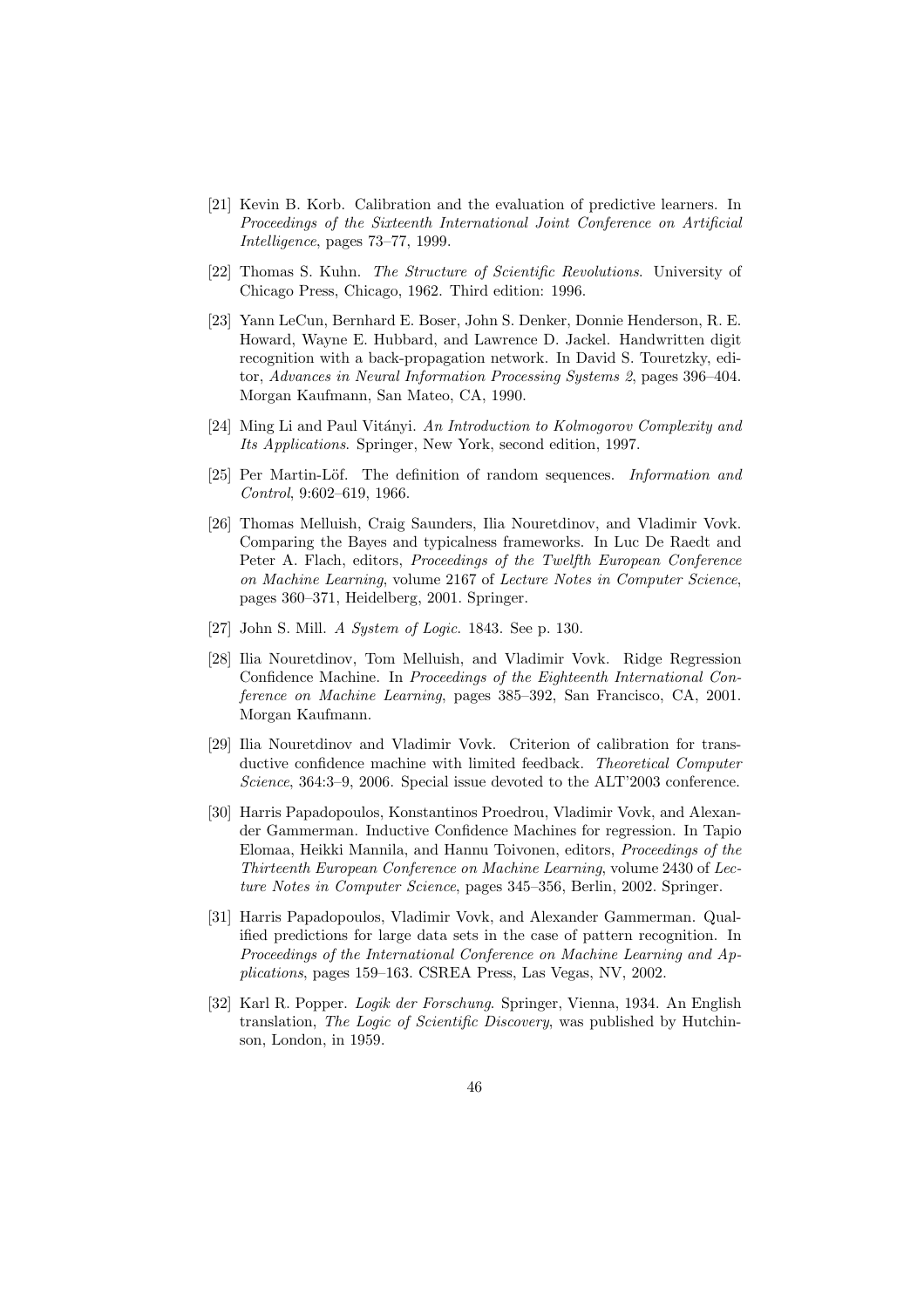- [33] Daniil Ryabko, Vladimir Vovk, and Alexander Gammerman. Online prediction with real teachers. Technical Report CS-TR-03-09, Department of Computer Science, Royal Holloway, University of London, 2003.
- [34] Glenn Shafer. The unity and diversity of probability. Statistical Science, 5:435–444, 1990.
- [35] Ilham A. Shahmuradov, Viktor V. Solovyev, and Alexander Gammerman. Plant promoter prediction with confidence estimation. Nucleic Acids Research, 33:1069–1076, 2005.
- [36] Richard S. Sutton and Andrew G. Barto. Reinforcement Learning: An Introduction. MIT Press, Cambridge, MA, 1998.
- [37] Stephen Swift, Allan Tucker, Veronica Vinciotti, Nigel Martin, Christine Orengo, Xiaohui Liu, and Paul Kellam. Consensus clustering and functional interpretation of gene expression data. Genome Biology, 5:R94, 2004.
- [38] Kei Takeuchi. 統計的予測論 (Statistical Prediction Theory). Baihūkan, Tokyo, 1975.
- [39] Kei Takeuchi. Non-parametric prediction regions. Hand-out for a lecture at Stanford University (3 pages), 17 July 1979.
- [40] Peter J. Tan and David L. Dowe. MML inference of oblique decision trees. In Proceedings of the Seventeenth Australian Joint Conference on Artificial Intelligence, volume 3339 of Lecture Notes in Artificial Intelligence, pages 1082–1088. Springer, 2004.
- [41] Vladimir N. Vapnik. Оценивание зависимостей по эмпирическим данnym. Nauka, Moscow, 1979. English translation: Springer, New York, 1982. Second English edition: Estimation of Dependences Based on Empirical Data: Empirical Inference Science. Information Science and Statistics. Springer, New York, 2006.
- [42] Vladimir N. Vapnik. The Nature of Statistical Learning Theory. Springer, New York, 1995. Second edition: 2000.
- [43] Vladimir N. Vapnik. Statistical Learning Theory. Wiley, New York, 1998.
- [44] Vladimir N. Vapnik and Alexey Y. Chervonenkis. Теория распознавания obrazov (Theory of Pattern Recognition). Nauka, Moscow, 1974. German translation: Theorie der Zeichenerkennung, Akademie, Berlin, 1979.
- [45] Veronica Vinciotti, Allan Tucker, Paul Kellam, and Xiaohui Liu. The robust selection of predictive genes via a simple classifier. Applied Bioinformatics, 5:1–12, 2006.
- [46] Vladimir Vovk. Aggregating strategies. In Mark Fulk and John Case, editors, Proceedings of the Third Annual Workshop on Computational Learning Theory, pages 371–383, San Mateo, CA, 1990. Morgan Kaufmann.